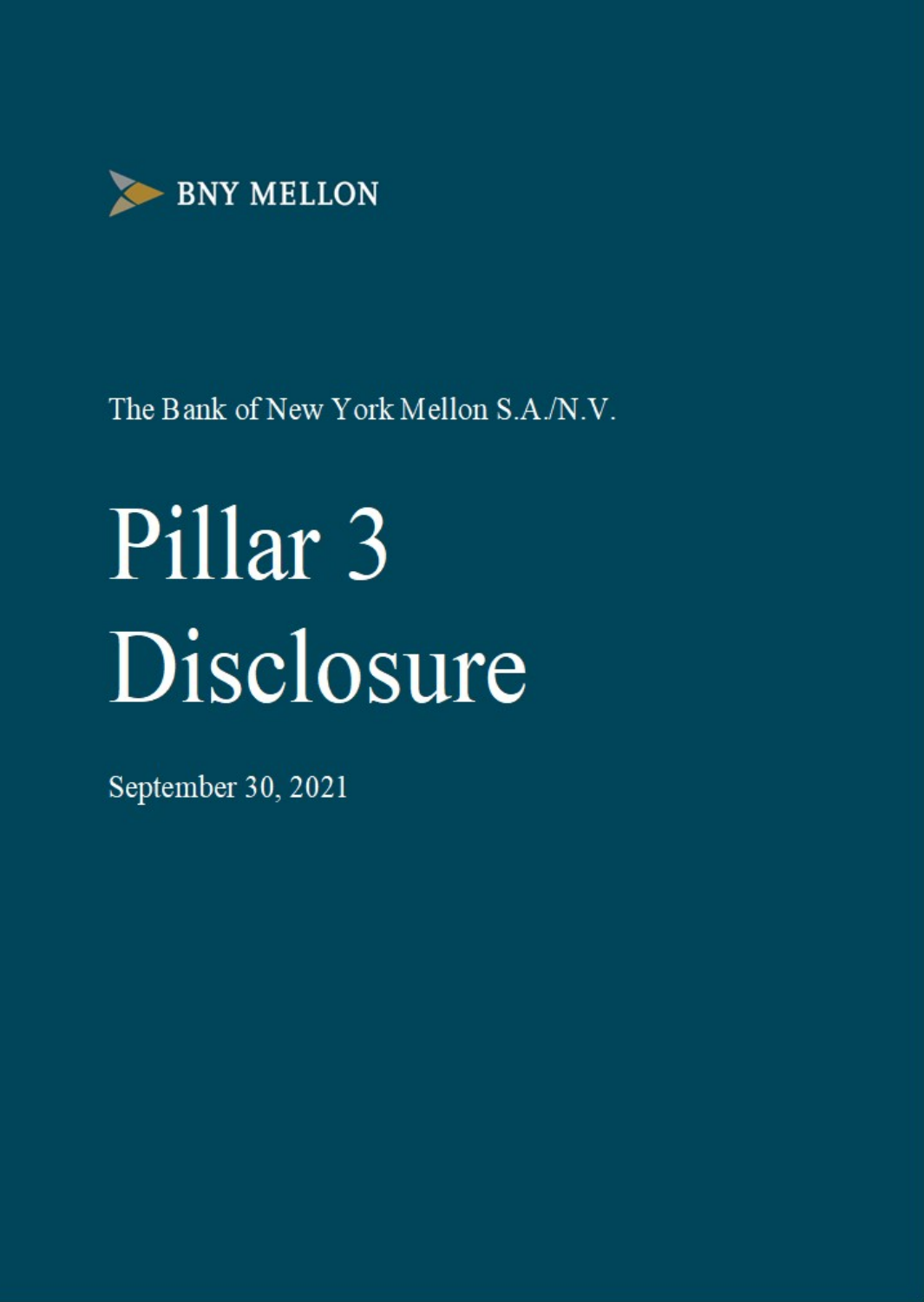#### **Executive summary**  $\mathbf{1}$ Article 431 CRR II - Disclosure requirements and policies.... Purpose of Pillar 3  $1.1$  $1.2$ Article 432 CRR II - Non-material, proprietary or confidential information.  $1.3$ Article 433/434 CRR II - Frequency, scope and means of disclosure.  $1.4$ Governance: approval and publication.  $1.5$  $1.6$ Organisational structure.  $1.7$ Operating model  $1.8$ Core business lines Article 447 CRR II - Key metrics... 1.9 Table 1: EU KM1 Key metrics

#### **Capital**

 ${\bf 5}$ 

 $6\overline{6}$ 

 $\overline{7}$ 

 $\overline{7}$ 

 $\overline{7}$ 

8

9

 $11$ 

 $12$ 

13

 $14$ 

|     |                                                                                                                       | 16 |
|-----|-----------------------------------------------------------------------------------------------------------------------|----|
|     | Table 2: EU ILAC Internal loss absorbing capacity: internal MREL and, where applicable, requirement for own funds and |    |
| 3   |                                                                                                                       | 19 |
| 3.1 | Calculating capital requirements.                                                                                     | 20 |
|     |                                                                                                                       |    |
|     |                                                                                                                       |    |
|     |                                                                                                                       |    |

| INDN |
|------|
| 22   |
| 24   |
| 24   |
| 30   |
| 31   |
| 32   |
| 32   |
| 34   |
| 34   |
| 35   |
| 36   |
| 37   |
| 38   |
| 39   |
|      |

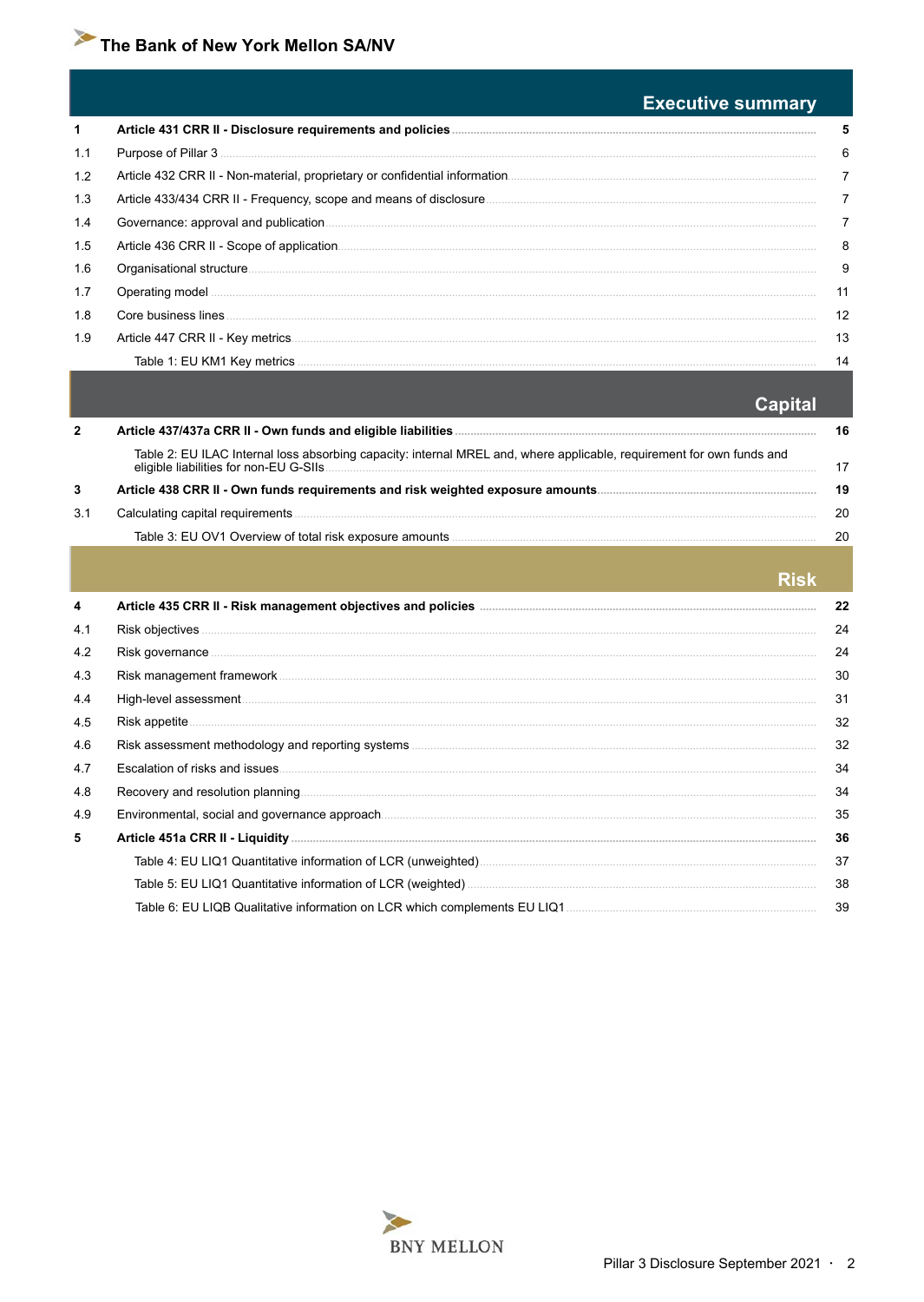#### <span id="page-2-0"></span>**Appendices** Appendix 1 - Other risks.... 40 Liquidity risk. 40 Restitution risk. 40 Group risk 40 Model risk  $41$ Strategic risk. 41 42 Appendix 3 - CRR II references. 46



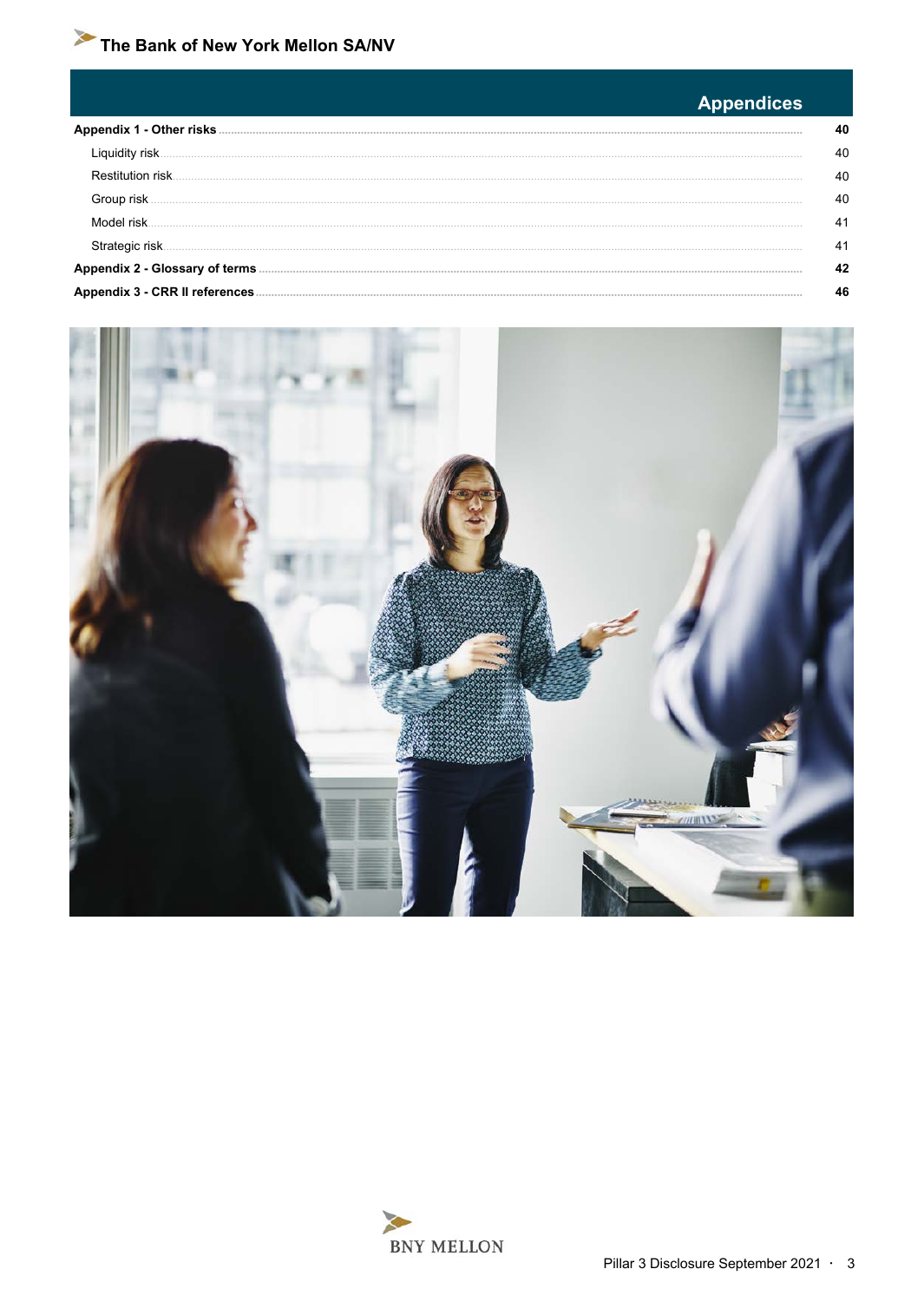# **Attestation Statement**

I confirm that the 30 September 2021 Pillar 3 Disclosure meets the relevant regulatory requirements as described in section one of this report and it has been prepared in accordance with the internal policies and controls in place which have been approved by the Board of Directors (the 'Board').

As set out in the Risk section of this report, the Board is responsible for approving policies and procedures as may be required by law or otherwise appropriate and for reviewing the Company's processes for compliance with applicable laws, regulations and the internal policies including the Code of Conduct.

These disclosures were approved by the BNY Mellon SA/NV Executive Committee on 21 December 2021.

Eric Pulinx Chief Financial Officer Member of the Executive Committee

Frie June AMV.

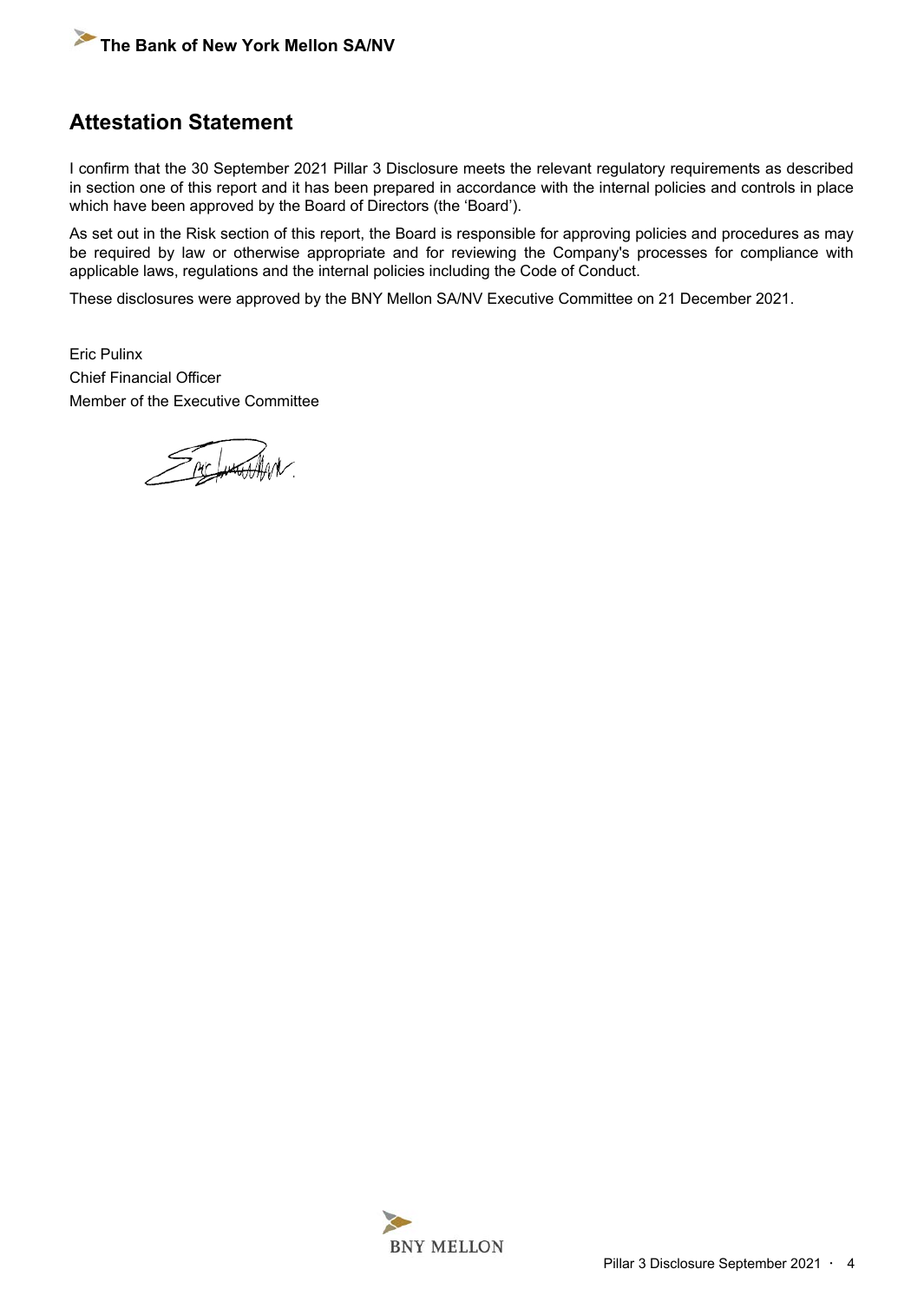#### **Executive summary**

<span id="page-4-0"></span>

#### **1 Article 431 CRR II - Disclosure requirements and policies**

These Pillar 3 disclosures are published for The Bank of New York Mellon SA/NV (the 'Company'), in line with the disclosure principles of the National Bank of Belgium<sup>1,2</sup> ('NBB'), the Capital Requirements Directive<sup>3</sup> ('CRD V') and the Capital Requirements Regulation<sup>4</sup> ('CRR II'), complementing the annual disclosures of the financial statements.

These disclosures cover the Company, its subsidiary undertaking and branches as at 30 September 2021.

These disclosures were approved by the Company's Executive Committee ('ExCo') on 21 December 2021.

<sup>4</sup> Regulation (EU) No 2019/876 on prudential requirements for credit institutions and investment firms amending Regulation (EU) No 2013/575, 20 May 2019.



<sup>1</sup> NBB Circulars 2015\_25 and 2017\_25: Orientations relatives à la publication d'informations (Pilier III, CRD IV), 3 September 2015 and 2 October 2017.

<sup>&</sup>lt;sup>2</sup> NBB Supervisory Disclosure Rules and Guidance: https://www.nbb.be/en/financial-oversight/prudential-supervision/areas-responsibility/ credit-institutions/supervisory-5

<sup>&</sup>lt;sup>3</sup> Directive 2019/878/EU and of the Council of 20 May 2019, amending Directive 2013/36/EU as regards exempted entities, financial holding companies, mixed financial holding companies, remuneration, supervisory measures and powers and capital conservation measures.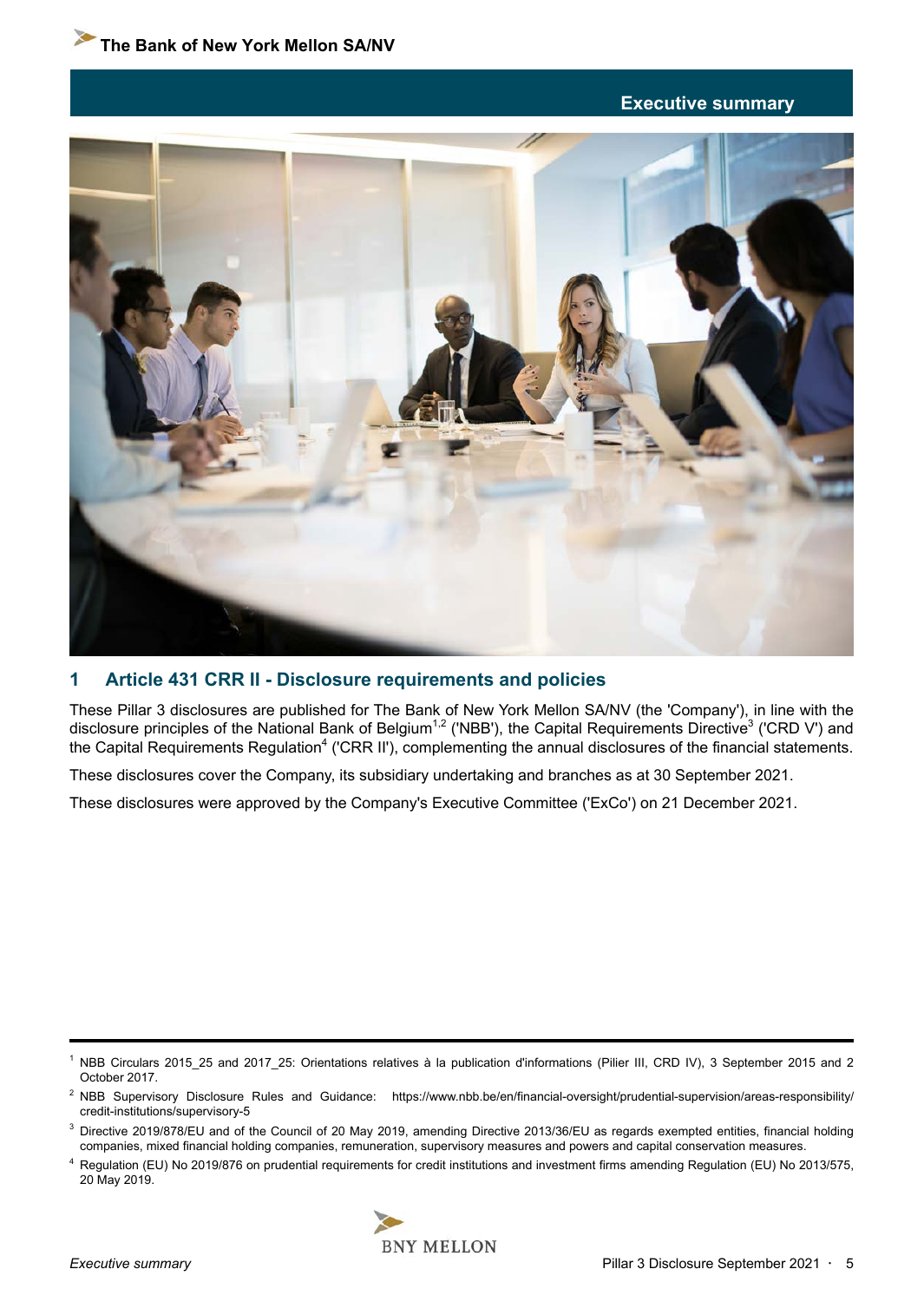<span id="page-5-0"></span>Pillar 3 disclosures are required for a consolidated group and for those parts of the group covered by CRD V. When assessing the appropriateness of these disclosures in the application of Article 431(3) of CRR II, the Company has ensured adherence to the following principles of:



The Basel Committee on Banking Supervision ('BCBS') requires these disclosures to be published at the highest level of consolidation. The Company has adopted this approach with information presented at a fully consolidated level.



<sup>1</sup> The percentage in brackets represents the leverage ratio excluding central bank exposures, calculated in accordance with the Regulation EU/2020/873 Article 1(9) 'article 500b'.

| CET1 ratio          | = CET1 capital / Pillar 1 RWAs               |
|---------------------|----------------------------------------------|
| Tier 1 ratio        | = Tier 1 capital / Pillar 1 RWAs             |
| Total capital ratio | = Total capital / Pillar 1 RWAs              |
| Leverage ratio      | = Tier 1 capital / Leverage exposure measure |

#### **1.1 Purpose of Pillar 3**

The aim of the Pillar 3 disclosures is to provide market participants with accurate and comprehensive information regarding the risk profile of the Company, including key information around on the scope of application, capital, risk exposures, risk assessment processes, enabling users to better understand and compare its business, its risks and capital adequacy.

To that end, Pillar 3 principles require disclosure of risk management objectives and policies for each of the following categories alongside relevant quantitative risk assessment disclosures:



This document focuses only on those risk categories required to be disclosed at the reporting point.

Where appropriate, the disclosures also include comparatives for the prior periods and an analysis of the more significant movements to provide greater insight into the risk management practices of the Company and its risk profile.

In addition, Pillar 3 annual disclosures include detailed information on remuneration policies and practices for members of staff whose activities have a material impact on the Company's risk profile.

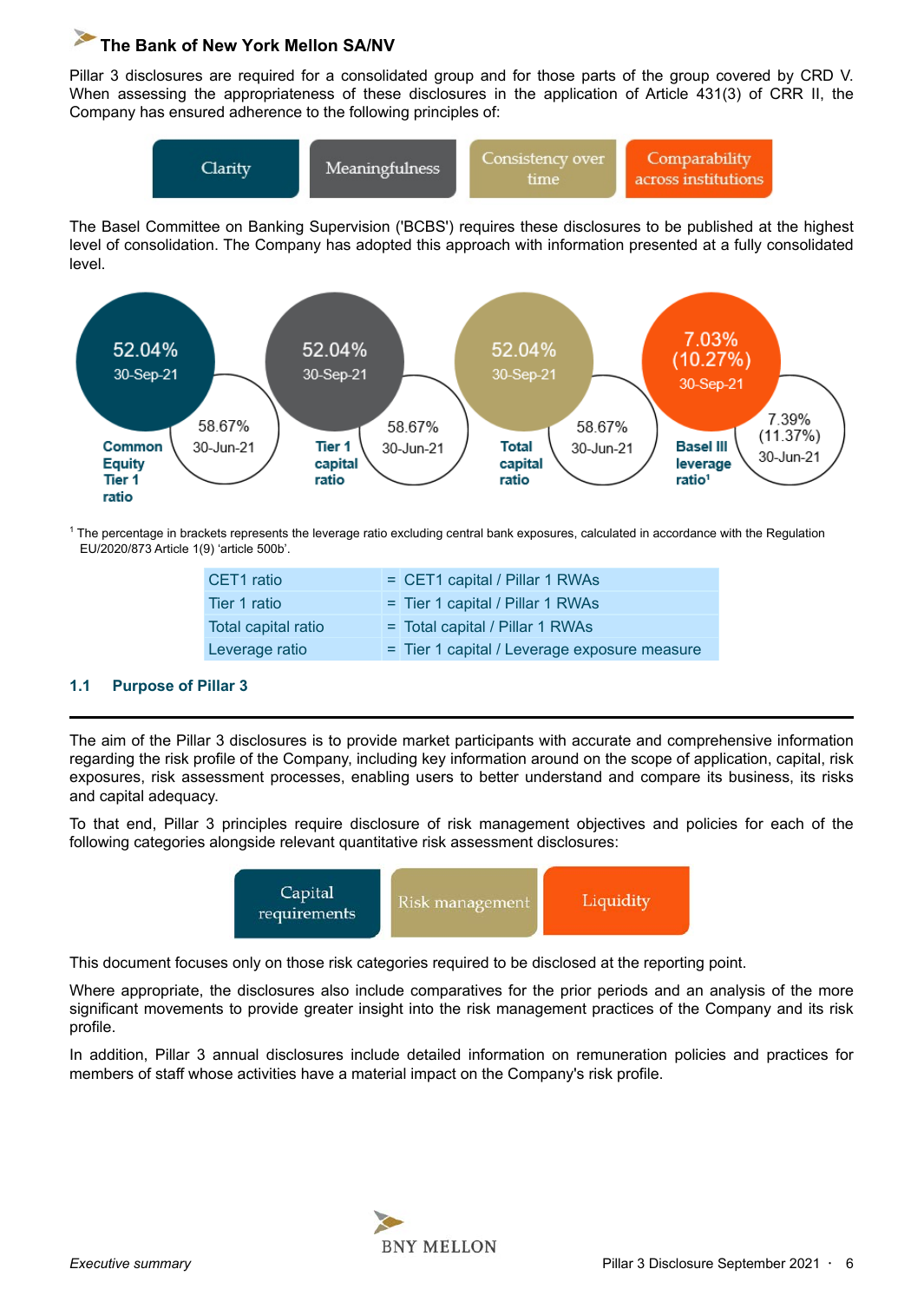#### <span id="page-6-0"></span>**1.2 Article 432 CRR II - Non-material, proprietary or confidential information**

The Board may omit one or more disclosures if the information provided is not regarded as material. The criterion for materiality used in these disclosures is that the Company will regard as material any information where omission or misstatement could change or influence the assessment or decision of a user relying on that information for the purpose of making economic decisions.

Furthermore, the Board may omit one or more disclosures if the information provided is regarded as proprietary or confidential. Information is regarded as proprietary if disclosing it publicly would undermine the Company's competitive position or the competitive position of the BNY Mellon group. It may include information on products or systems which, if shared with competitors, would render investment in the Company or the BNY Mellon group less valuable. In such circumstance, the Board will state in its disclosures the fact that specific items of information are not disclosed and the reason for non-disclosure. In addition, it will publish more general information about the subject matter of the disclosure requirement except where this is classified as proprietary or confidential.

The Company undertakes no obligation to revise or to update any forward-looking or other statement contained within this report regardless of whether or not those statements are affected as a result of new information or future events.

#### **1.3 Article 433/434 CRR II - Frequency, scope and means of disclosure**

Pillar 3 disclosures for the Company and its only subsidiary, BNY Mellon Service Kapitalanlage-Gesellschaft mbH ('BNY Mellon KAG'), are published at a fully consolidated level.

Pillar 3 disclosures are approved by the Company's ExCo, which has verified that they are consistent with formal policies adopted regarding production and validation.

Wherever possible and relevant, the Board will ensure consistency between Pillar 3 disclosures, Pillar 1 reporting and Pillar 2 ICAAP ('Internal Capital Adequacy Assessment Process') content, e.g. disclosure about risk management practices and capital resources at year-end. Unless indicated otherwise, information contained within the Pillar 3 disclosure has not been subject to external audit.

Disclosure will be made for each calendar quarter and will be published in conjunction with the date of publication of the financial statements where applicable. The Company will reassess the need to publish some or all of the disclosures more frequently in light of any significant change to the relevant characteristics of its business including disclosure about capital resources and adequacy, and information about risk exposure and other items prone to rapid change.

Disclosures are published on The Bank of New York Mellon corporate website which can be accessed using the link below:

#### [BNY Mellon Investor Relations - Pillar 3](https://www.bnymellon.com/us/en/investor-relations/regulatory-filings.html#other_regulatory)

See the Additional Country Disclosures section.

Pillar 3 disclosures are prepared solely to meet Pillar 3 disclosure requirements and for no other purpose. These disclosures do not constitute any form of financial statement on the business nor do they constitute any form of contemporary or forward looking record or opinion about the business.

#### **1.4 Governance: approval and publication**

Pursuant to the BNY Mellon EMEA Pillar 3 disclosure standard, these disclosures were approved for publication by the ExCo on 21 December 2021. The ExCo approved the adequacy of the Company's risk management arrangements, providing assurance that the risk management systems put in place are adequate with regard to the Company's profile and strategy.

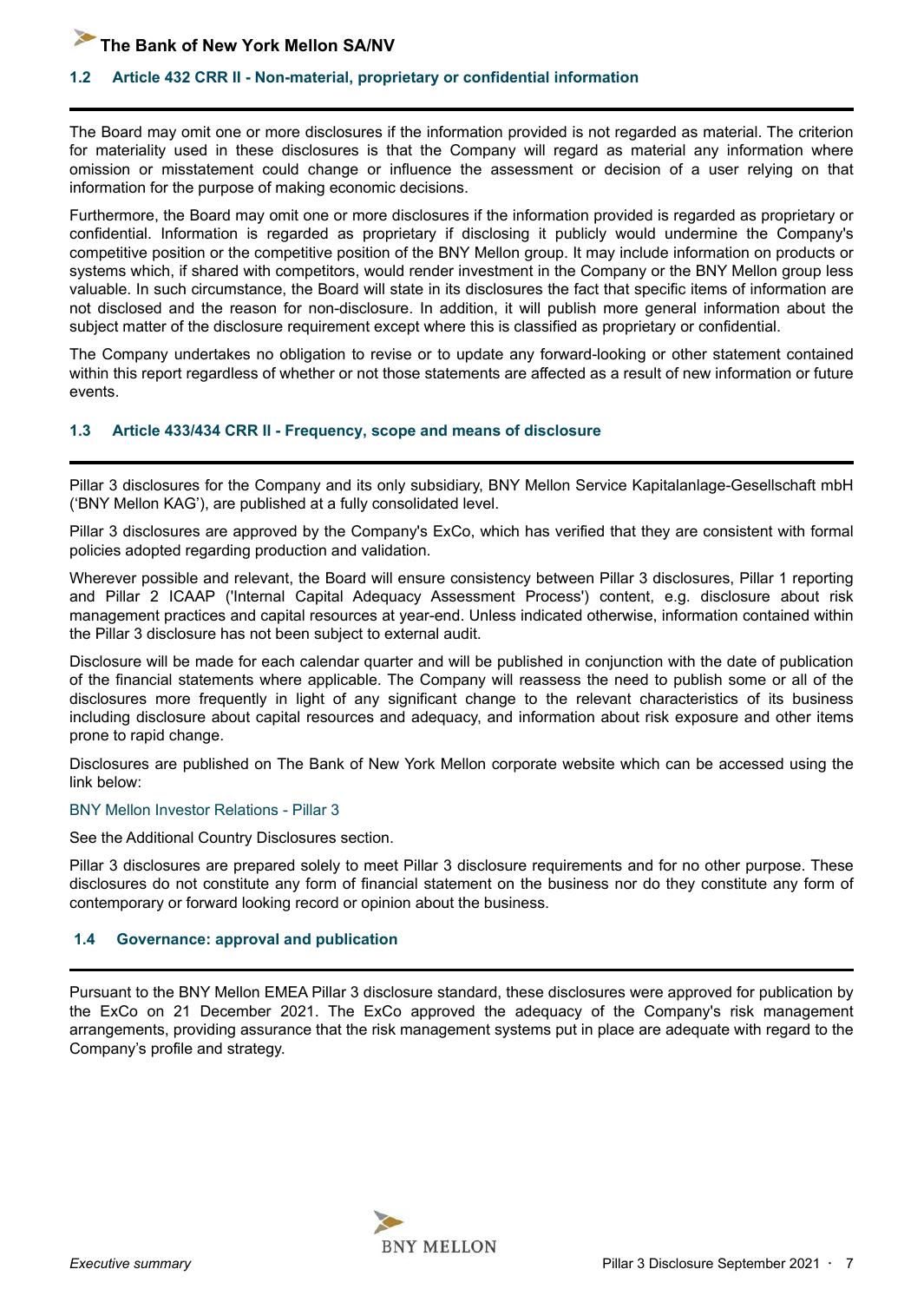<span id="page-7-0"></span>

#### **1.5 Article 436 CRR II - Scope of application**

The Pillar 3 disclosures have been produced for the Company on a consolidated basis, including its branches and (fully) consolidated subsidiary. The Company is a credit institution incorporated in Belgium. It is a subsidiary of The Bank of New York Mellon, a New York banking corporation with trust powers, having its principal office in New York, which is itself a subsidiary of The Bank of New York Mellon Corporation ('BNY Mellon'), the ultimate parent company of the BNY Mellon Group.

BNY Mellon Group ('BNY Mellon') is a global investments company dedicated to helping its clients manage and service their financial assets throughout the investment lifecycle. Whether providing financial services for institutions, corporations or individual investors, BNY Mellon delivers informed investment management and investment services in 35 countries and more than 100 markets. As of 30 September 2021, BNY Mellon had \$45.3 trillion in assets under custody and/or administration, and \$2.3 trillion in assets under management. BNY Mellon can act as a single point of contact for clients looking to create, trade, hold, manage, service, distribute or restructure investments. BNY Mellon is the corporate brand of The Bank of New York Mellon Corporation (NYSE: BK). Additional information is available on www.bnymellon.com. Follow us on Twitter @BNYMellon or visit our newsroom at www.bnymellon.com/newsroom for the latest company news.

The Company is subject to dual supervision in Belgium: for market conduct matters, supervision is exercised by the Financial Services and Markets Authority (the 'FSMA') while for prudential matters, supervision is exercised by the European Central Bank (the 'ECB') together with the National Bank of Belgium (the 'NBB'), acting as National Competent Authority, as the Company has been identified as a significant bank within the Single Supervisory Mechanism. In addition, the Company's resolution authority is the Single Resolution Board ('SRB'). The Company also qualifies as a Belgian custodian bank and is directly supervised by the NBB in this respect. Its nine branches and consolidated subsidiary ('BNY Mellon KAG') are also subject to local supervision by the following national regulators:

| <b>Name</b>             | <b>Type</b>   | <b>Regulator</b>                                                                                                                    |
|-------------------------|---------------|-------------------------------------------------------------------------------------------------------------------------------------|
| Amsterdam Branch        | <b>Branch</b> | De Nederlandsche Bank ('DNB')                                                                                                       |
| Dublin Branch           | <b>Branch</b> | Central Bank of Ireland ('CBI')                                                                                                     |
| <b>Frankfurt Branch</b> | <b>Branch</b> | Deutsche Bundesbank ('DB') & Federal Financial Supervisory Authority /<br>Bundesanstalt für Finanzdienstleistungsaufsicht ('BaFin') |
| London Branch           | <b>Branch</b> | Prudential Regulatory Authority ('PRA'), Financial Conduct Authority ('FCA')                                                        |
| Luxembourg Branch       | <b>Branch</b> | Commission de Surveillance du Secteur Financier ('CSSF')                                                                            |
| Copenhagen Branch       | <b>Branch</b> | Danish Financial Supervisory Authority ('DFSA')                                                                                     |
| Paris Branch            | <b>Branch</b> | Autorité De Contrôle Prudentiel ('ACPR'), Banque De France ('BD')                                                                   |
| Milan Branch            | <b>Branch</b> | Banca D'Italia ('Bl')                                                                                                               |
| <b>Madrid Branch</b>    | <b>Branch</b> | Banco de España ('BDE')                                                                                                             |
| <b>BNY Mellon KAG</b>   | Subsidiary    | Bundesanstalt für Finanzdienstleistungsaufsicht ('BaFin')                                                                           |

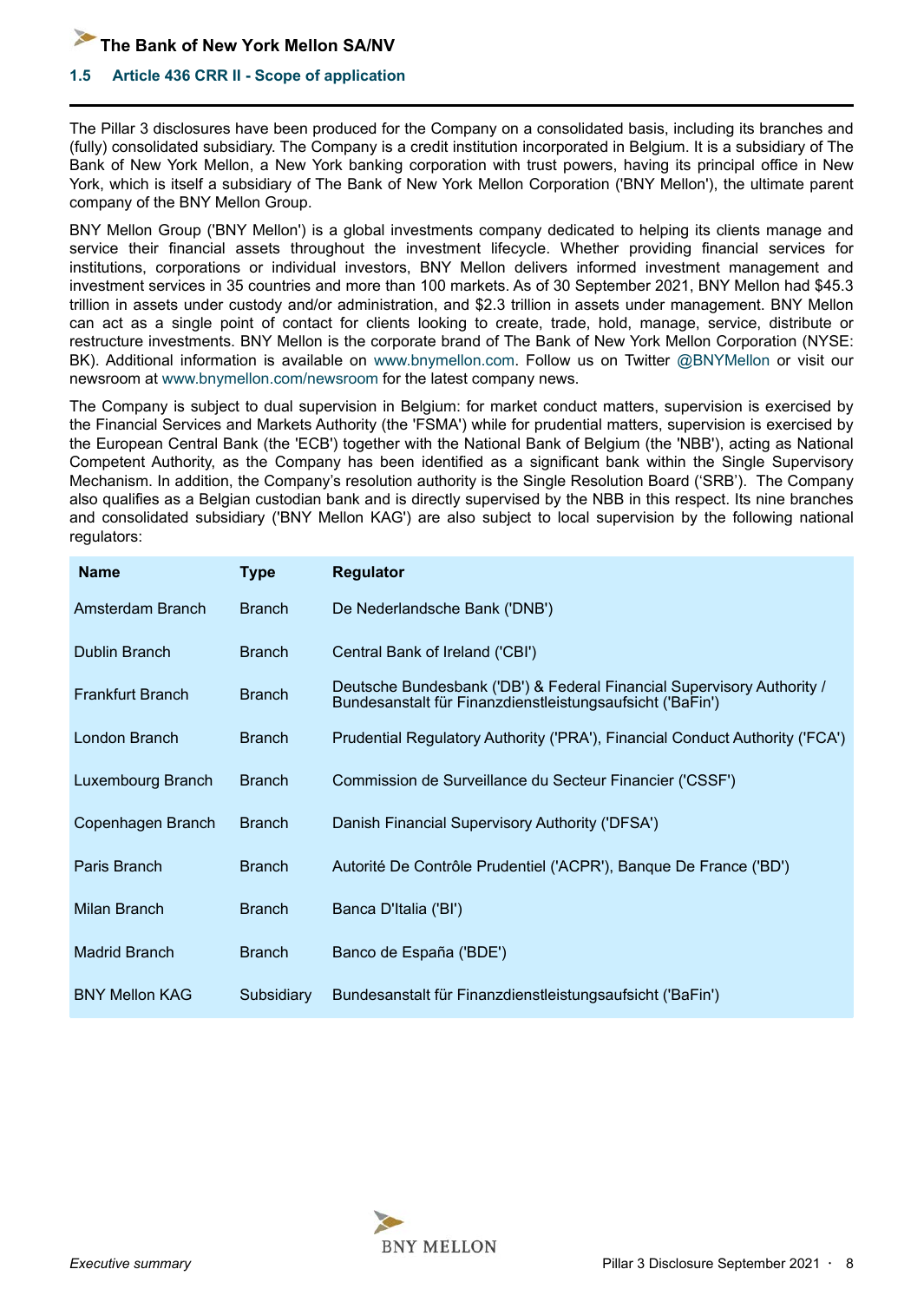#### <span id="page-8-0"></span>**1.6 Organisational structure**

The Company is a corporation with a Banking License, recognized as a custodian bank. The Company has its head quarter in Brussels and is a wholly owned subsidiary of The Bank of New York Mellon (99.9999% of share capital) and BNY International Financing Corporation (0.0001% of share capital).

The Company provides services on a passported basis through its headquarters in Brussels and its branches in Amsterdam, Dublin, Frankfurt, London, Luxembourg, Milan, Madrid, Copenhagen and Paris. The Company also has a subsidiary in Frankfurt, BNY Mellon KAG. Pursuant to the EU single market directives, the Company is authorised to provide financial services in the European Economic Area, being the EU 27 countries plus Iceland, Lichtenstein, and Norway. Some of those countries apply restrictions to passporting rights, in accordance with the local transpositions of the EU directives. The Company complies with these restrictions and adapts its operations accordingly.

The Company was established in 2008 with the aim of becoming BNY Mellon's main banking subsidiary in Continental Europe. During 2009, part of the business of the Brussels Branch of BNY Mellon was integrated into the Company, forming the current Brussels Head Office. As part of BNY Mellon's strategy to consolidate its legal entity structure in Europe, the Company acquired branches in Amsterdam, London, Frankfurt and Luxembourg further to the merger with BNY Mellon GSS Acquisition Co. (Netherlands) BV on October 1, 2009. On June 1, 2011, further to the merger with The Bank of New York Mellon's acquired German subsidiary, BNY Mellon Asset Servicing GmbH, the Company significantly expanded the activities of its Frankfurt branch and Frankfurter Service KapitalverwaltungsGesellschaft mbH became the Company's fully owned subsidiary under the name of BNY Mellon Service Kapitalanlage-Gesellschaft mbH ('BNY Mellon KAG'). On December 1, 2011, the Company opened a branch in Paris. On February 1, 2013, the Company opened a new branch in Dublin as a result of the crossborder merger with The Bank of New York Mellon (Ireland) Limited. An additional branch in Milan was created on April 1, 2017 as a result of the merger of The Bank of New York Mellon (Luxembourg) S.A. into the Company. On 29 November 2019 the Company merged with BNY Mellon Trust Company (Ireland) Limited. On 1 December 2020 the Copenhagen representative office was converted into the BNY Mellon SA/NV Copenhagen Branch, this was followed by the conversion of the Madrid representative office into the BNY Mellon SA/NV Madrid Branch on 1 February 2021. This provides an enhanced level of service and support to clients in Denmark, Spain and the wider Nordics and Iberian regions, by offering innovative solutions and providing access to BNY Mellon's global capabilities. Prior to conversion, Copenhagen was a representative office of the Company whilst Madrid was a representative office of BNY Mellon Institutional Bank.

Effective November 4, 2014, the ECB as part of Single Supervisory Mechanism ('SSM') became the principal regulator for the Company along with the NBB. The Company is also supervised by the FSMA which is responsible for the integrity of the financial markets and fair treatment of financial consumers in Belgium pursuant to the Act of 2 August 2002 on the supervision of the financial sector and on financial services.

On November 20, 2015, the Company was designated as a domestic systemically important institution (referred to in the CRD V as an "other systemically important institution" or "O-SII") in Belgium.

The legal entity structure of the Company is set out in figure 1 on the following page.

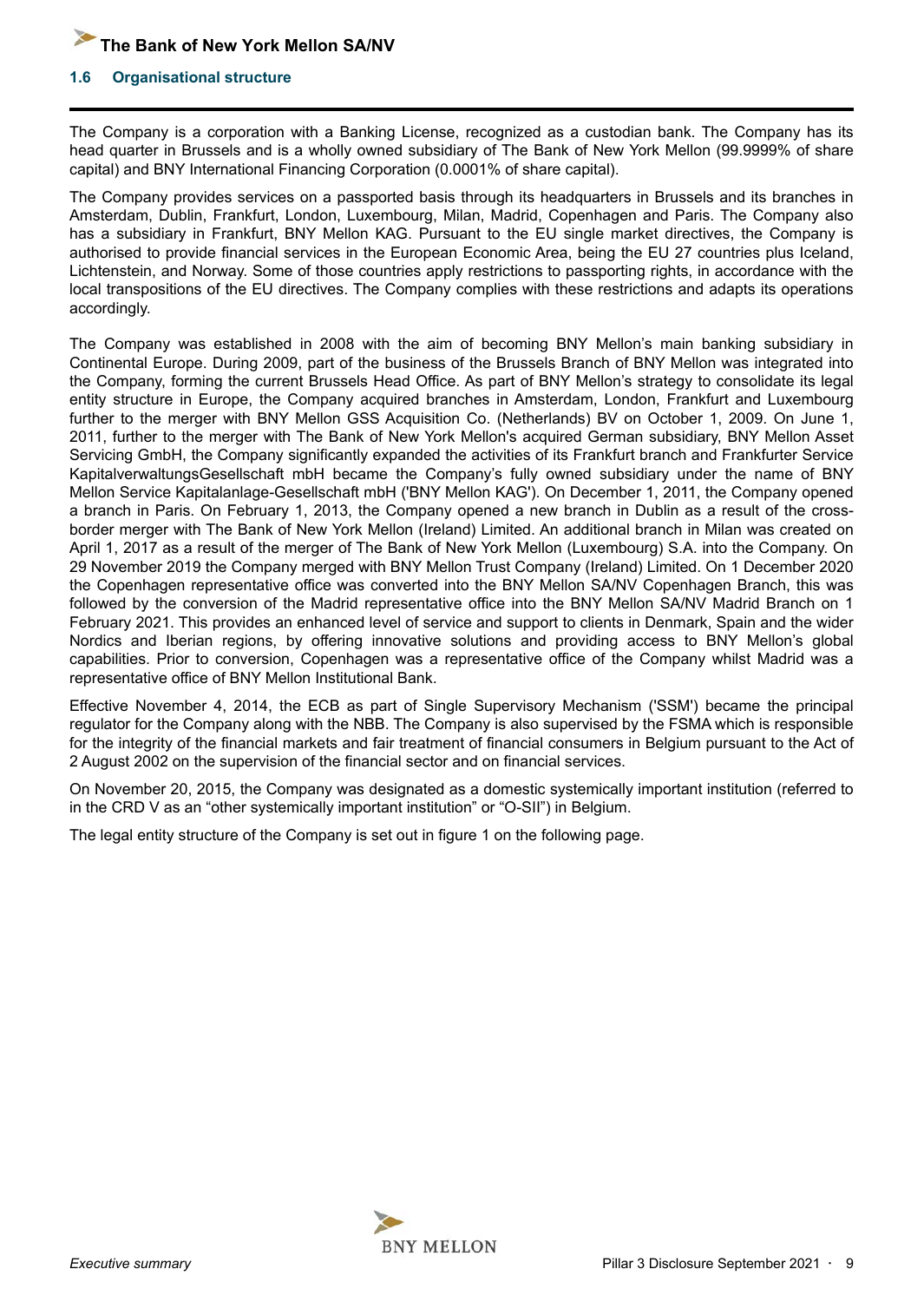# **Figure 1: The Company's legal entity structure at 30 September 2021**



#### **Basis of consolidation**

| <b>Entity name</b>                 | <b>Consolidation basis Services provided</b> |                                                                                                                                                                      |
|------------------------------------|----------------------------------------------|----------------------------------------------------------------------------------------------------------------------------------------------------------------------|
| <b>BNY Mellon SA/NV</b>            | Fully consolidated                           | Belgian credit institution, also recognised as a Belgian custodian<br>bank who's services include; Asset servicing, Clearance and<br>Collateral Management, Markets. |
| <b>BNY Mellon KAG</b>              | Fully consolidated                           | A capital investment company which is an independent provider of<br>fund administration and investment management services.                                          |
| <b>BNY AIS Nominees</b><br>Limited | Fully consolidated                           | Acts as a nominee shareholder on behalf of clients of its parent<br>and sole shareholder the Bank of New York Mellon SA/NV Dublin<br>Branch.                         |

Subsidiaries are consolidated from the date on which control is transferred to the Company until the date the Company ceases to control the subsidiary. Control is achieved when the Company is exposed to, or has rights to, variable returns from its involvement with the investee and has the ability to affect those returns through its power over the investee. Specifically, the Company controls an investee if, and only if, the Company has:

- power over the investee (i.e., existing rights that give it the current ability to direct the relevant activities of the investee);
- exposure, or rights, to variable returns from its involvement with the investee; or,
- the ability to use its power over the investee to affect its returns.

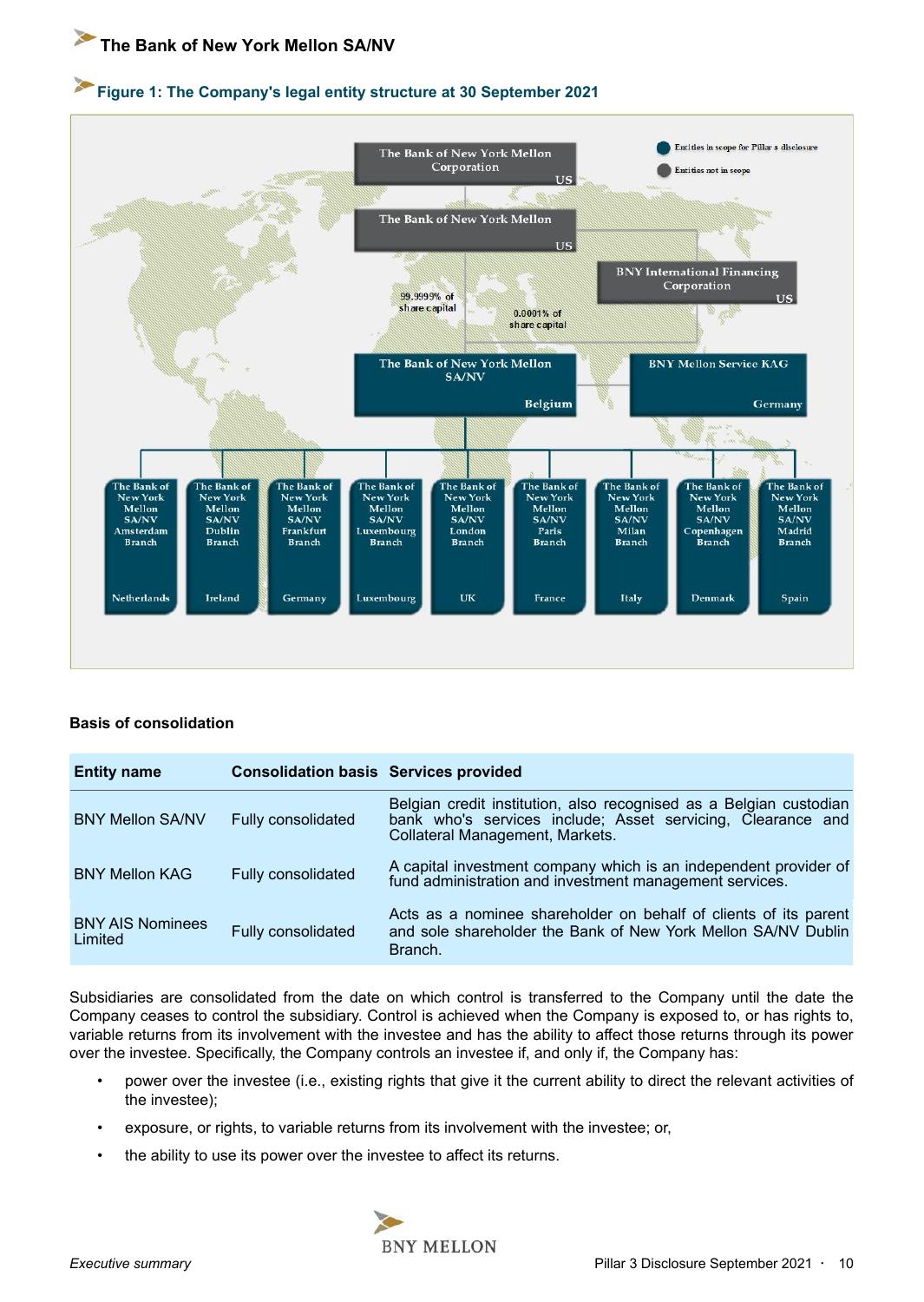<span id="page-10-0"></span>The existence and the effect of potential voting rights that are currently exercisable or convertible are considered when assessing the control of the Company over another entity. The Company re-assesses whether or not it controls an investee if facts and circumstances indicate that there are changes to one or more of the three elements of control.

#### **1.7 Operating model**

The Operating Model refers to how BNY Mellon collaborates, organises and manages its business with a focus on optimising the balance sheet, driving efficiencies and enabling growth. It also describes the operations and technology which enables businesses to serve clients. The model has evolved and covers 5 key areas: Banking and other entities (which includes the EMEA Operating Model Programme or Three-Bank-Model), Governance & Accountability, Booking and Solicitation Practices, Resilience - Operations and Technology, and People and Real Estate. Furthermore, regulatory change has been a large component of the change agenda and will continue to be so with a large number of regulatory change initiatives in execution mode as well as on the horizon. Digital and data initiatives are also key to the Company's strategy.

**Banking and other Entities (EMEA Operating Model Programme) -** This has been a major strategic initiative for BNY Mellon in the EMEA region over the past few years rationalising our legal entity structure to a three bank model, establishing a dual sub-custody network and aligning clients to the appropriate legal entity and network.

**Governance & Accountability -** In close consultation with the European Central Bank, we have been particularly focused on strengthening the governance and accountability within The Company. Senior leadership has been engaged in a governance and accountability review related to the reporting line structure, aimed at meeting regulatory expectations as well as those of our clients and other stakeholders.

**Booking and Solicitation Practices -** Booking Principles are BNY Mellon's approach to guide the booking of business to the appropriate legal entity for each client's domicile and product considering local rules, licenses, permissions and product infrastructure. The Company is guided as the main booking entity (where possible) for EU domiciled clients. Any proposed booking for non-EU jurisdictions would be subject to the relevant conditions and restrictions from the applicable third country regime for regulated activity. Booking Principles are maintained by the lines of business and centrally coordinated through a First Line of Defense Controls Framework.

**Resilience – Operations and Technology -** The Company is documenting its detailed Technology Strategy in a distinct document and this will be developed alongside and in close alignment with the Company's Business Strategy and the Enterprise Technology Strategy.

**People and Real Estate -** Talent attraction, retention and development are an integral part of the Company growth strategy. Our ability to deliver on growth strategy and plans is largely based on the talent that is acquired, retained and developed. Diverse panels and short lists together with greater familiarity of the talent pipeline is key for the strategy.

**FX Trading** - "ECB supervisory expectations on booking models" requires that a percentage of the risk generated from the 27 European Union countries (the 'EU27') client FX flow be risk managed within the Company, i.e. The European Bank (the 'EB'); and that the EB can no longer rely on a 100% back to back booking model to the BNYM Institutional Bank (the 'BNYM IB'). Pursuant to this, our Brexit programme agreed with the Joint Supervisory Teams to set up an FX trading desk within The Company's Frankfurt branch and end the reliance on a 100% back to back IB booking model.

The FX trading desk is pricing EU27 clients in collaboration with the established FX Sales desk implemented as part of the Brexit day 1 project. This FX Trading desk is now risk managing the majority of the EU27 client flow within the EB entity.

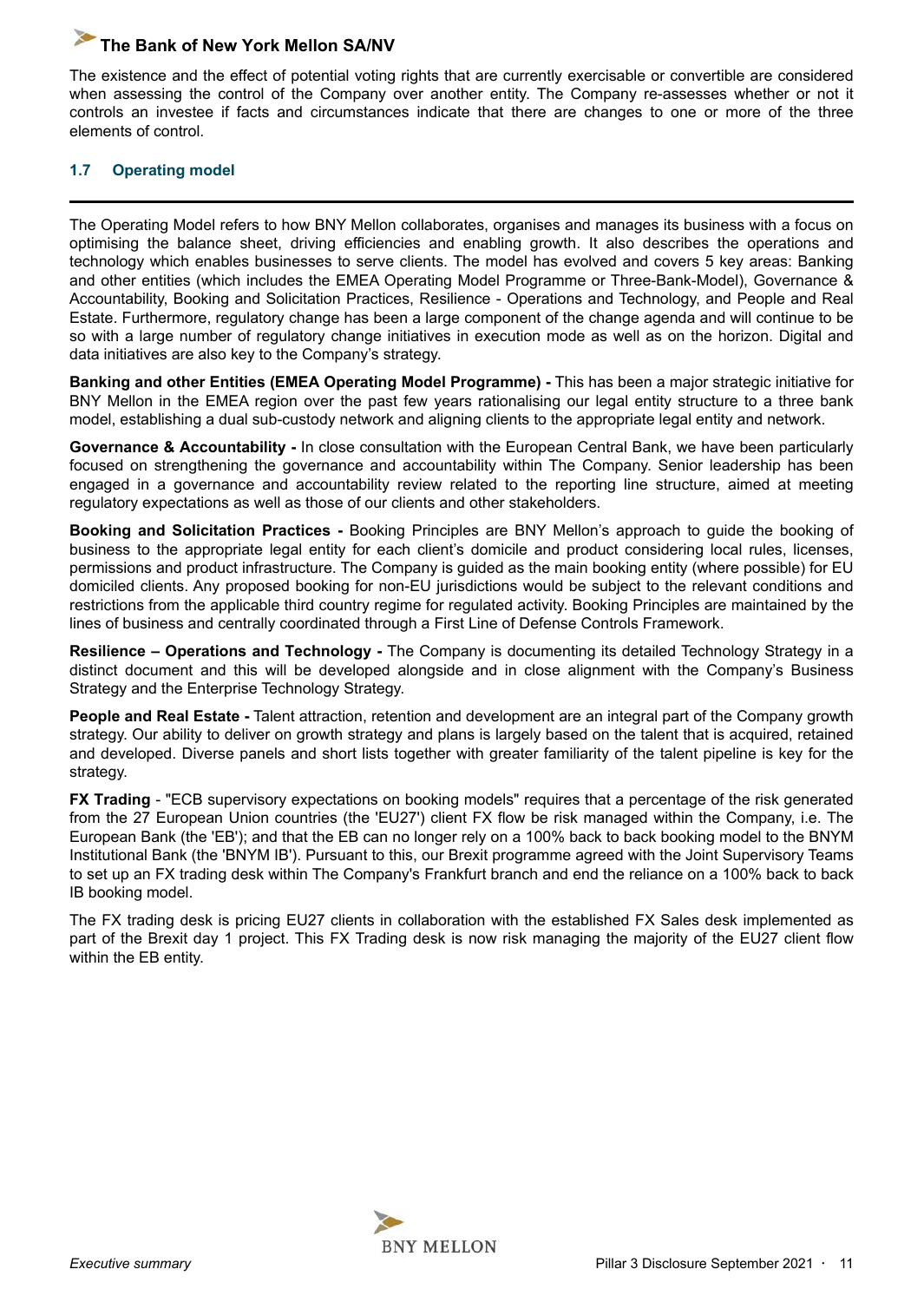#### <span id="page-11-0"></span>**1.8 Core business lines**

The Company has a number of core business lines including Asset Servicing, Treasury, Corporate Trust, Depository Receipt Services, Foreign Exchange, Collateral Management and Segregation, Liquidity Services and Segregation, Global Clearance and Securities Financing.

| <b>Line of business</b>                      | <b>Description</b>                                                                                                                                                                                                                                                                                                                                                                                                                             |
|----------------------------------------------|------------------------------------------------------------------------------------------------------------------------------------------------------------------------------------------------------------------------------------------------------------------------------------------------------------------------------------------------------------------------------------------------------------------------------------------------|
| <b>Asset Servicing ('AS')</b>                | Asset Servicing primarily comprises Custody Services but also includes a range of<br>ancillary services. These include Trustee & Depositary Services, Institutional Accounting,<br>Fund Accounting, Transfer Agency Services, Investment Operations, Alternative<br>Investments Services, Global Risk Solutions, and oversight of outsourced Investment<br>Management Services.                                                                |
| <b>Treasury Services</b>                     | Treasury Services ('TS') market and sell USD, GBP & EUR Correspondent Bank<br>Clearing Services including supplementary products (e.g. FX and Multi-Currency) to<br>eligible European domiciled clients. This is done through TS personnel employed by the<br>EB. The EB acts in an intermediary role in marketing and selling the products as the<br>contract is with the BNYM IB.                                                            |
| <b>Issuer Services</b>                       |                                                                                                                                                                                                                                                                                                                                                                                                                                                |
| Corporate Trust ('CT')                       | BNY Mellon SA/NV offers Corporate Trust Services, acting in a broad range of agency<br>roles including, but not limited to: trustee, registrar, issuing and paying agent, common<br>depository, exchange agent, custodian and collateral / portfolio administration.                                                                                                                                                                           |
| <b>Depository Receipt</b><br>Services        | BNY Mellon SA/NV Dublin Branch performs certain operational activities relating to<br>Depository Receipts, predominantly issuance and cancellation. Depository Receipts<br>facilitate cross-border investment solutions for companies and investors. They are<br>negotiable financial securities issued by a bank to represent foreign companies' publicly<br>traded securities, allowing them to have their stocks traded in foreign markets. |
|                                              | <b>Clearance, Markets and Collateral Management</b>                                                                                                                                                                                                                                                                                                                                                                                            |
| Foreign Exchange<br>('FX')                   | BNY Mellon SA/NV provides Foreign Exchange Services that enable clients to achieve<br>their investment, financing and cross-border objectives.                                                                                                                                                                                                                                                                                                 |
| Collateral<br>Management and<br>Segregation  | BNY Mellon SA/NV mainly acts as a servicing entity providing services contracted by<br>BNY Mellon acting as tri-party agent for transactions related to securities lending and<br>repurchase ("repo") agreements, or acting as an administrator, providing Segregation<br>Services for any type of transaction requiring segregation of collateral.                                                                                            |
| <b>Liquidity Services and</b><br>Segregation | BNY Mellon SA/NV provides sales and client services enabling clients to view, transact<br>and generate reporting for their daily liquidity activities via an on-line platform.                                                                                                                                                                                                                                                                 |
| <b>Global Clearance</b>                      | Global Clearance provides Settlement and Custody services for fixed- income and<br>equity securities.                                                                                                                                                                                                                                                                                                                                          |
| <b>Securities Finance</b>                    | BNY Mellon SA/NV provides Securities Lending Agent Services which include third party<br>lending, cash reinvestment and agency cash investment products.                                                                                                                                                                                                                                                                                       |

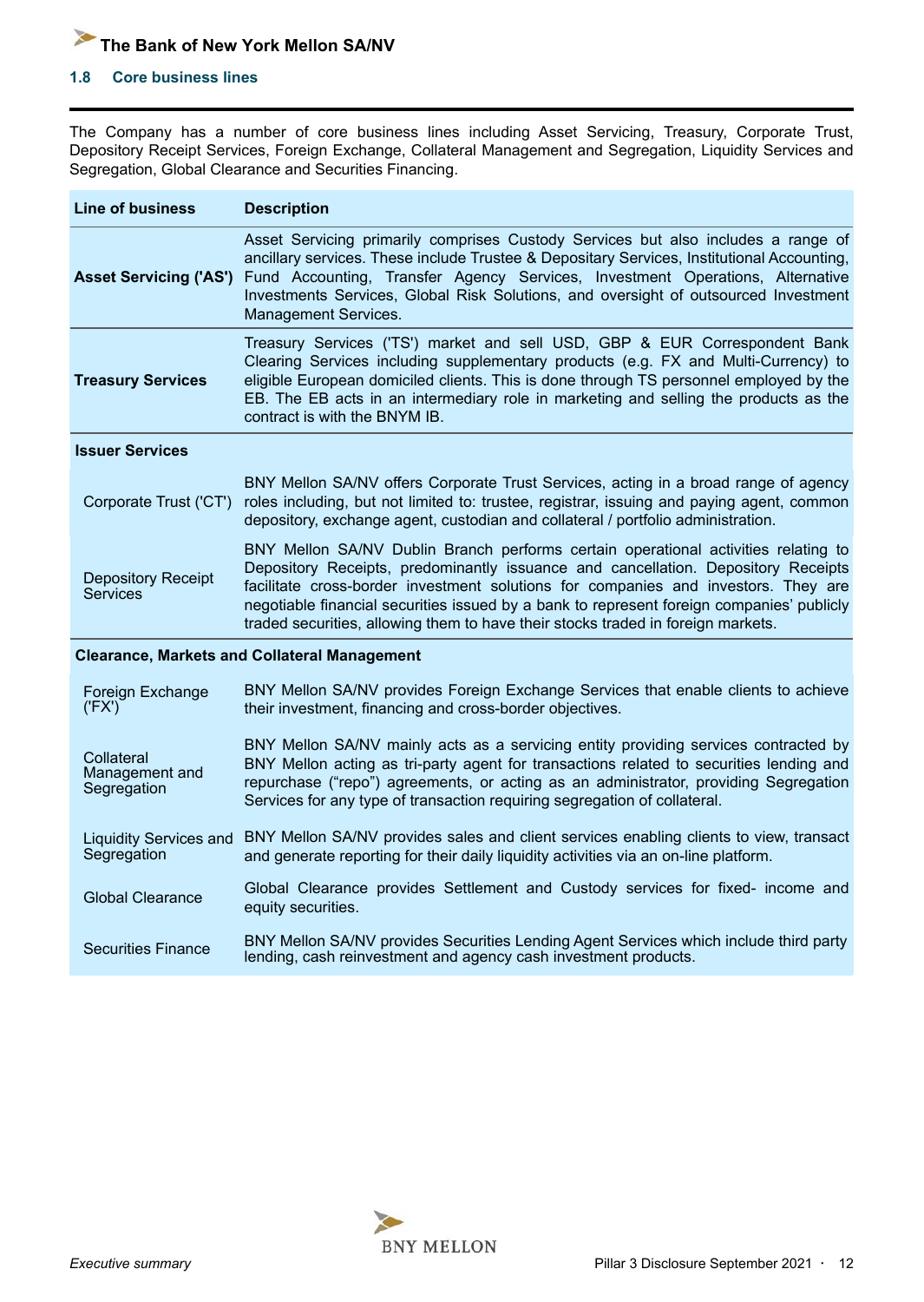#### <span id="page-12-0"></span>**1.9 Article 447 CRR II - Key metrics**



**BNY MELLON**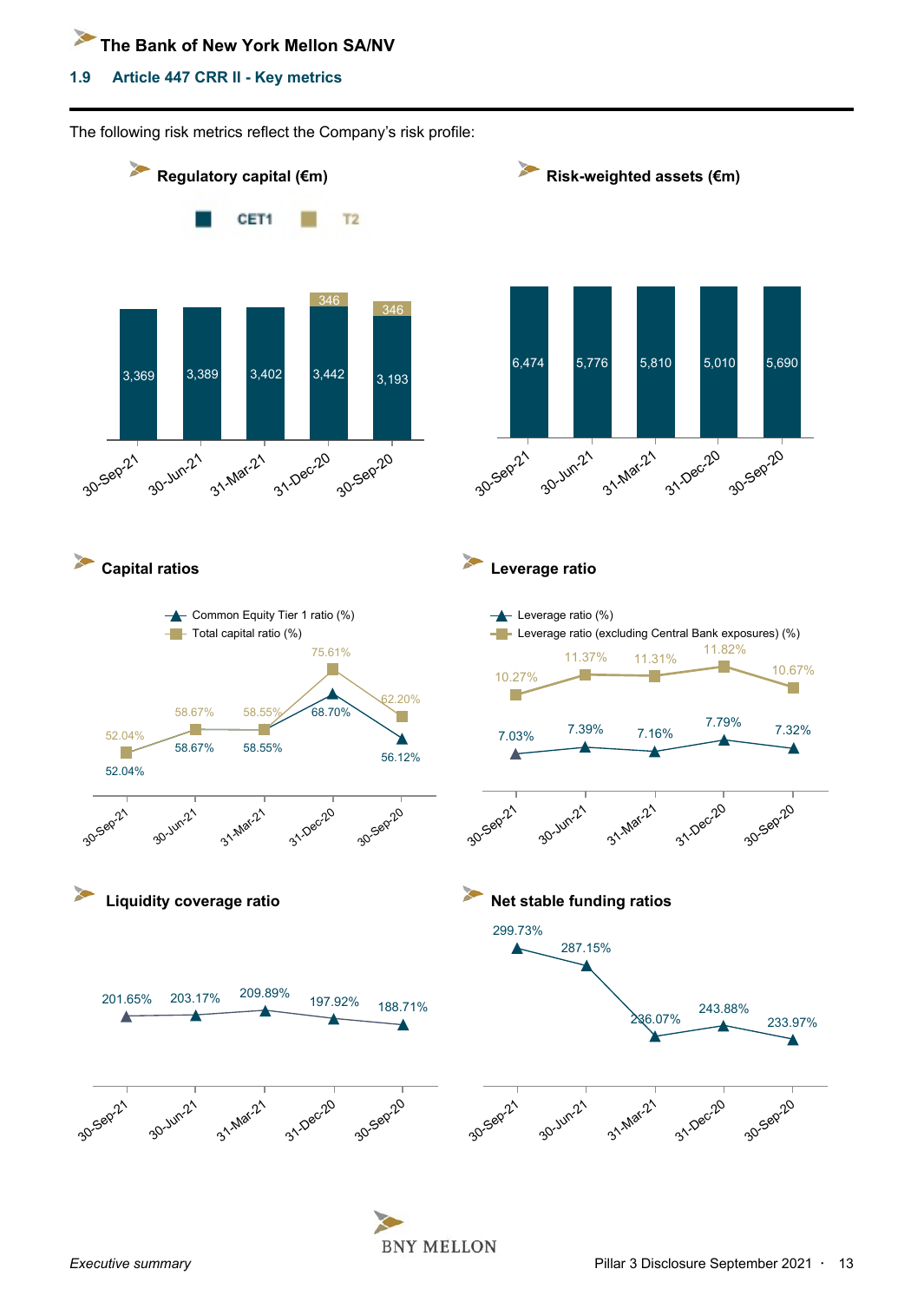# <span id="page-13-0"></span>**Table 1: EU KM1 Key metrics**

| $(\epsilon m)$                                                                                                                                     | 30-Sep-21 | 30-Jun-21 | 31-Mar-21 | 31-Dec-20 | 30-Sep-20 |
|----------------------------------------------------------------------------------------------------------------------------------------------------|-----------|-----------|-----------|-----------|-----------|
| Available own funds                                                                                                                                |           |           |           |           |           |
| Common Equity Tier 1 ('CET1') capital                                                                                                              | 3,369     | 3,389     | 3,402     | 3,442     | 3,193     |
| Tier 1 capital                                                                                                                                     | 3,369     | 3,389     | 3,402     | 3,442     | 3,193     |
| Tier 2 capital $1$                                                                                                                                 |           |           |           | 346       | 346       |
| Total capital                                                                                                                                      | 3,369     | 3,389     | 3,402     | 3,788     | 3,539     |
| Risk-weighted exposure amounts                                                                                                                     |           |           |           |           |           |
| Total risk-weighted exposure amount                                                                                                                | 6,474     | 5,776     | 5,810     | 5,010     | 5,690     |
| Capital ratios (as a percentage of risk-weighted exposure amount)                                                                                  |           |           |           |           |           |
| Common Equity Tier 1 ratio (%)                                                                                                                     | 52.04 %   | 58.67 %   | 58.55 %   | 68.70 %   | 56.12 %   |
| Tier 1 ratio $(\%)$                                                                                                                                | 52.04 %   | 58.67 %   | 58.55 %   | 68.70 %   | 56.12 %   |
| Total capital ratio (%)                                                                                                                            | 52.04 %   | 58.67 %   | 58.55 %   | 75.61 %   | 62.20 %   |
| Additional own funds requirements to address risks other than the risk of excessive leverage (as a percentage of risk-weighted<br>exposure amount) |           |           |           |           |           |
| Additional own funds requirements to address risks other than<br>the risk of excessive leverage (%)                                                | 2.00%     | 2.00%     | 2.00%     | 2.00 %    | 2.00 %    |
| of which: to be made up of CET1 capital (percentage points)                                                                                        | 1.13%     | 1.13%     | 1.13%     | 1.13%     | 1.13%     |
| of which: to be made up of Tier 1 capital (percentage points)                                                                                      | 1.50 %    | 1.50 %    | 1.50 %    | 1.50 %    | 1.50 %    |
| Total SREP own funds requirements (%)                                                                                                              | 10.00 %   | 10.00 %   | 10.00 %   | 10.00 %   | 10.00 %   |
| Combined buffer requirement (as a percentage of risk-weighted exposure amount)                                                                     |           |           |           |           |           |
| Capital conservation buffer (%)                                                                                                                    | 2.50%     | 2.50%     | 2.50 %    | 2.50%     | 2.50 %    |
| Institution specific countercyclical capital buffer (%)                                                                                            | 0.07%     | 0.08%     | 0.06%     | 0.04%     | 0.03%     |
| Other Systemically Important Institution buffer (%)                                                                                                | 0.75%     | 0.75%     | 0.75%     | 0.75%     | 0.75%     |
| Combined buffer requirement (%)                                                                                                                    | 3.32%     | 3.33%     | 3.31%     | 3.29%     | 3.28%     |
| Overall capital requirements (%)                                                                                                                   | 13.32 %   | 13.33 %   | 13.31 %   | 13.29 %   | 13.28 %   |
| CET1 available after meeting the total SREP own funds<br>requirements (%)                                                                          | 42.04 %   | 48.67 %   |           |           |           |
| Leverage ratio <sup>2</sup>                                                                                                                        |           |           |           |           |           |
| Total exposure measure                                                                                                                             | 47,913    | 45,845    | 47.546    | 44,193    | 43,605    |
| Leverage ratio (%)                                                                                                                                 | 7.03 %    | 7.39 %    | 7.16 %    | 7.79 %    | 7.32 %    |
| Total exposure measure (excluding Central Bank exposures)                                                                                          | 32,811    | 29,815    | 30,086    | 29,132    | 29,927    |
| Leverage ratio (excluding Central Bank exposures) (%)                                                                                              | 10.27 %   | 11.37 %   | 11.31 %   | 11.82 %   | 10.67 %   |
| Additional own funds requirements to address risks of excessive leverage (as a percentage of leverage ratio total exposure<br>amount)              |           |           |           |           |           |
| Additional own funds requirements to address the risk of<br>excessive leverage (%)                                                                 | — %       | $-$ %     |           |           |           |
| Total SREP leverage ratio requirements (%)                                                                                                         | 4.57 %    | 4.57 %    |           |           |           |
| Leverage ratio buffer and overall leverage ratio requirement (as a percentage of total exposure measure)                                           |           |           |           |           |           |
| Leverage ratio buffer requirement (%)                                                                                                              | $-$ %     | $-$ %     |           |           |           |
| Overall leverage ratio requirement (%)                                                                                                             | 4.57 %    | 4.57 %    |           |           |           |

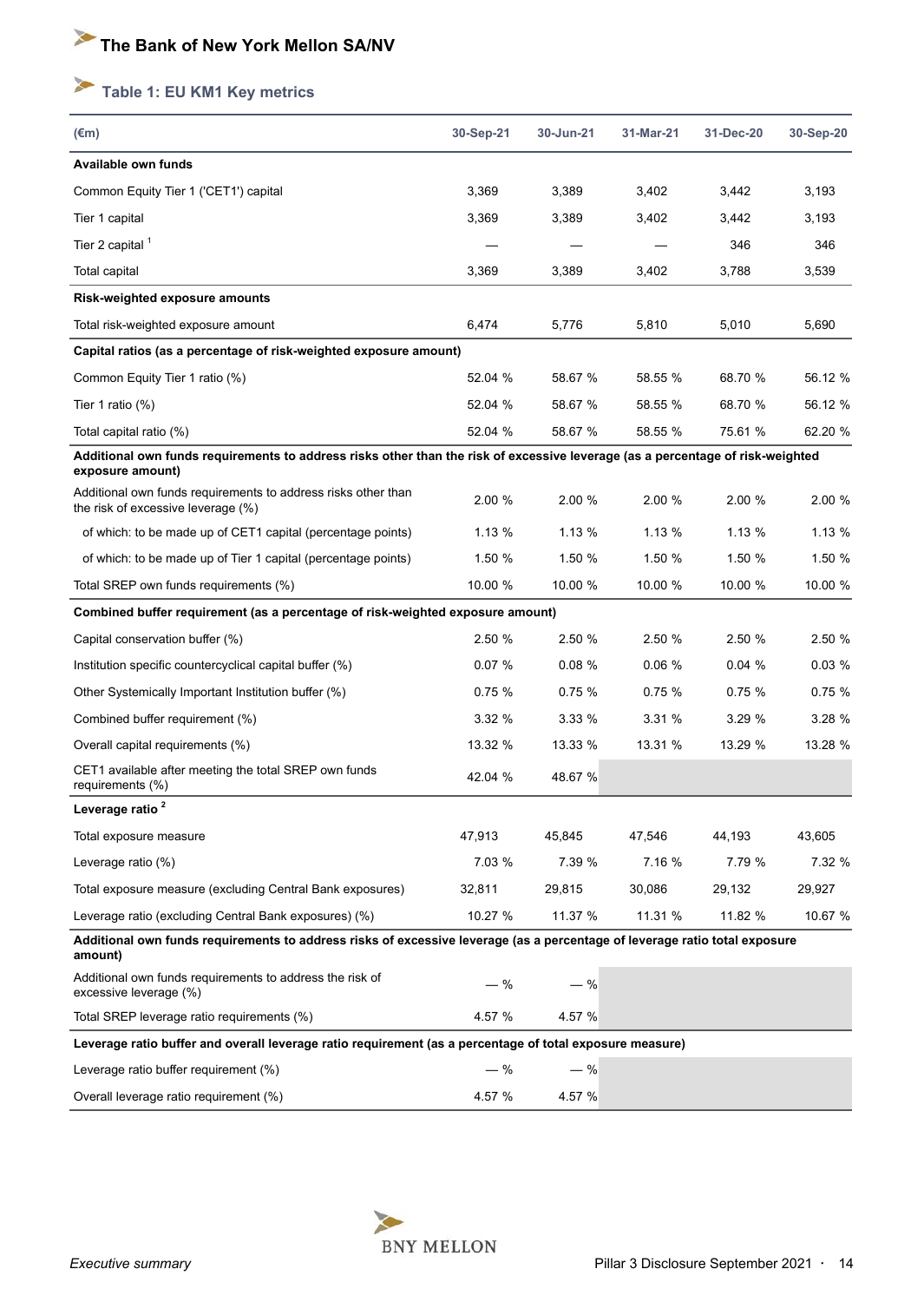| $(\epsilon m)$                                              | 30-Sep-21 | 30-Jun-21 | 31-Mar-21 | 31-Dec-20 | 30-Sep-20 |
|-------------------------------------------------------------|-----------|-----------|-----------|-----------|-----------|
| <b>Liquidity Coverage Ratio</b>                             |           |           |           |           |           |
| Total high-quality liquid assets (Weighted value - average) | 27,155    | 26,131    | 24,924    | 24,162    | 22,646    |
| Cash outflows - Total weighted value                        | 22,095    | 21,444    | 20,250    | 21,065    | 20,593    |
| Cash inflows - Total weighted value                         | 8,554     | 8,509     | 8,970     | 9,380     | 9,058     |
| Total net cash outflows (adjusted value)                    | 13,541    | 12,935    | 11,986    | 12,391    | 12,240    |
| Liquidity coverage ratio (%)                                | 201.65 %  | 203.17 %  | 209.89 %  | 197.92 %  | 188.71 %  |
| <b>Net Stable Funding Ratio</b>                             |           |           |           |           |           |
| Total available stable funding                              | 15,694    | 14,662    | 15,444    | 13,984    | 13,947    |
| Total required stable funding                               | 5,236     | 5,106     | 6,542     | 5,734     | 5,961     |
| NSFR ratio (%)                                              | 299.73 %  | 287.15 %  | 236.07 %  | 243.88 %  | 233.97 %  |

Note: Capital and leverage ratios include yearly profit at December reporting points.

<sup>1</sup>Following regulatory approval, subordinated debts of €346 million were repaid on 26 February 2021.

 $^2$  Leverage ratios presented in accordance with the Regulation EU/2020/873 Article 1(9) 'article 500b'.

Pillar 1 CET1 ratio (4.5%) plus Pillar 2 requirement CET1 ratio (1.1%). Pillar 1 Tier 1 ratio (6%) plus Pillar 2 requirement Tier 1 ratio (1.5%). TSCR CET1 ratio (5.6%) plus the combined buffer (3.3%). TSCR Tier 1 ratio (7.5%) plus the combined buffer (3.3%). OCR CET1 ratio (8.9%) plus Pillar 2 guidance (3.5%). OCR T1 ratio (10.8%) plus Pillar 2 guidance (3.5%).

#### **Key External Factors Influencing BNY Mellon SA/NV**

Below are some of the key highlights of the Company's third quarter results and financial position:

At the end of September 2021 the spot balance sheet of the Company stood at €44 billion representing a €2 billion increase on June 2021 and an overall net increase of €4 billion from December 2020. This net 10% movement was largely the result of higher intercompany and third party deposits of €2.5 billion and €0.9 billion respectively. Repurchase agreements of €0.3 billion, and a new Intercompany long term debt with BNY Mellon Institutional Bank of €0.8 billion were additional contributory factors. These were partially offset by the subordinated debt repayment of €0.3 billion in the first quarter.

The year to date pre-tax income (PTI) of €219.2 million was 8.5% lower than the equivalent period of last year. The main drivers were lower net interest income stemming primarily from USD interest rate movements, down €20.4 million. Net intercompany fees were also affected by comparatively higher intercompany expenses, notably Support Charges and Technology costs, collectively down €5.6 million. Direct expenses were also higher by €5.3 million, mainly influenced by Brexit planning and the new Madrid branch, as were Sub-Custodian fees, up €6.6 million. The overall decline on prior year was partially offset by a €21.6 million increase in fee and commission income largely resulting from higher volumes of assets under custody.

BNY Mellon is well-positioned against competition thanks to BNY Mellon Group's legal entities rationalization strategy. BNY Mellon has a unique selling proposition that fits the needs of our clients, with the Company positioned as the "European Bank".

#### **Business Evolution in 2021**

On 1 February 2021, the Company launched the BNY Mellon SA/NV - Madrid Branch in order to further support its clients in the Spanish region. Additionally, following regulatory approval, subordinated debts of €346 million were repaid on 26 February 2021. As a mitigation measure, the Company contracted for €800 million of borrowing with a 10 year maturity, which is needed to manage the impact of the €345m subordinated debt repayment on the Company's regulatory metrics. This borrowing will not qualify as capital.

As of 28 June 2021 the CRD V and CRR II regulatory frameworks became binding on the Company. Consequently, disclosures are being prepared in accordance with the requirements of Directive (EU) 2019/878 and Regulation (EU) No 2019/876.

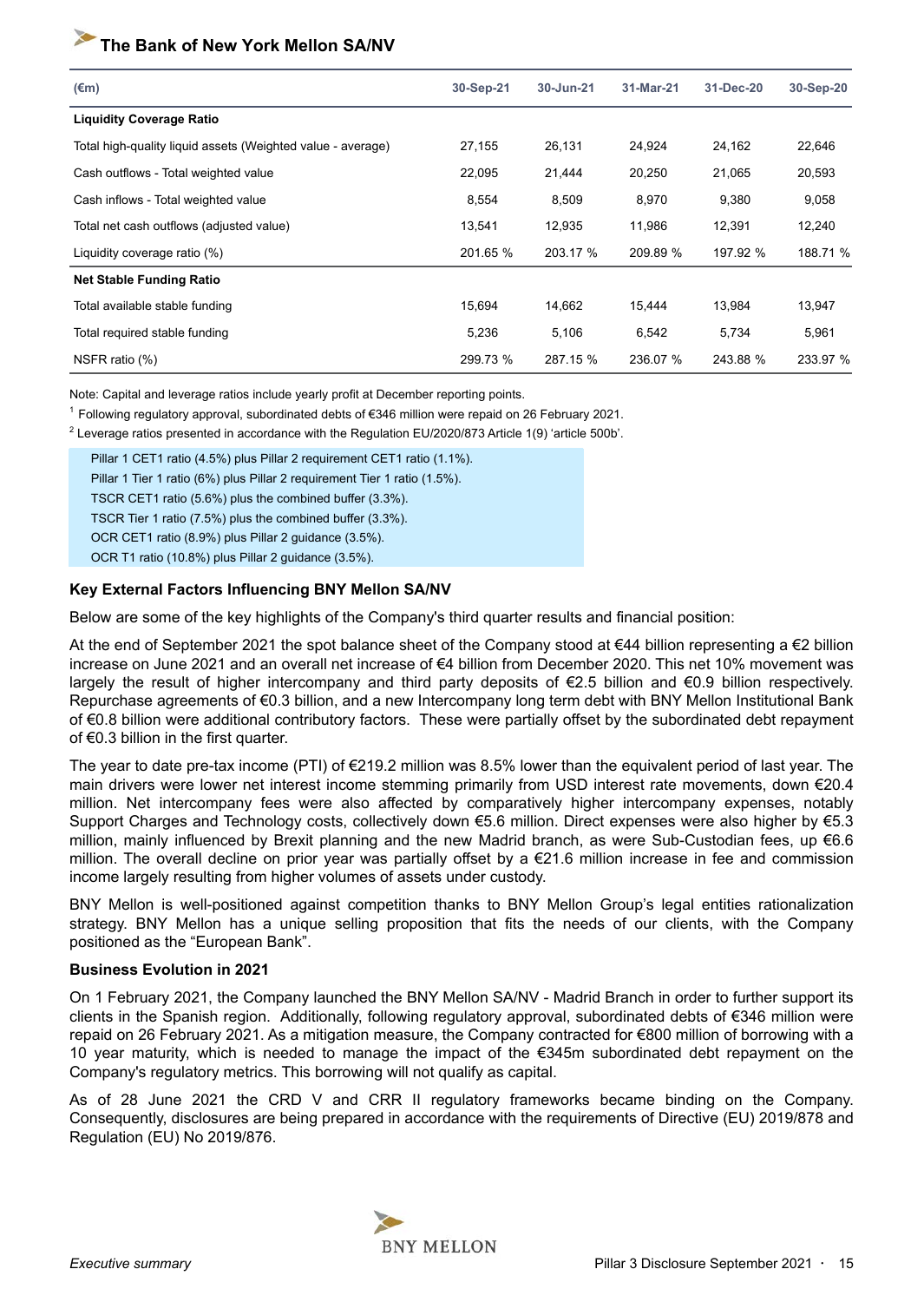#### **Capital**

<span id="page-15-0"></span>

#### **2 Article 437/437a CRR II - Own funds and eligible liabilities**



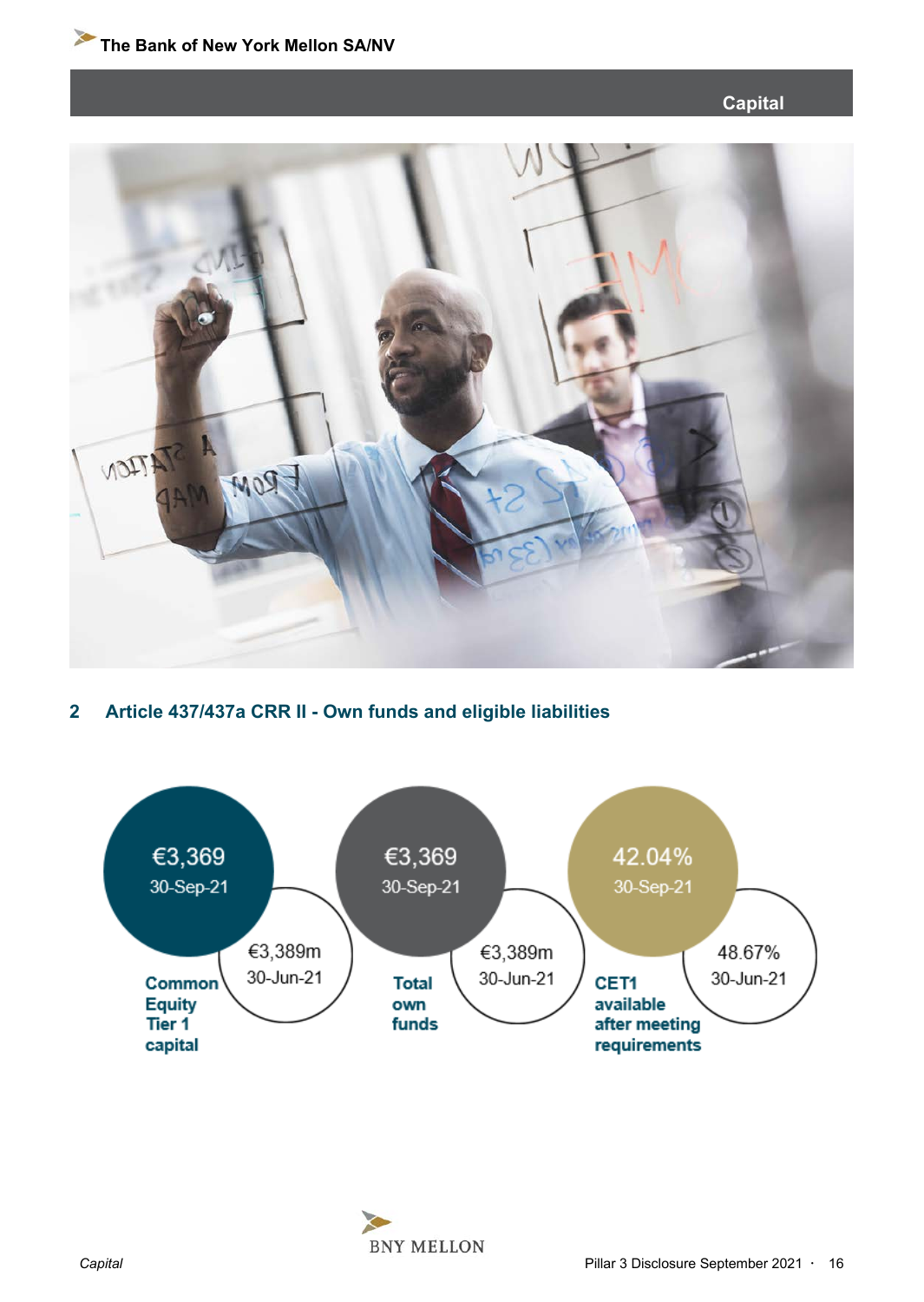#### <span id="page-16-0"></span>**Composition of regulatory capital**



This section provides an overview of the regulatory balance sheet and composition of the Company's regulatory capital. There are a number of differences between the balance sheet prepared in accordance with International Financial Reporting Standards ('IFRS') and Pillar 3 disclosures published in accordance with prudential requirements.

Own funds comprise tier 1 capital less deductions.

The Company's regulatory capital is defined by CRD V and includes:

- **Common equity tier 1 capital** which is the highest quality form of regulatory capital under Basel III comprising common shares issued and related share premium, retained earnings and other reserves excluding the cash flow hedging reserve, less specified regulatory adjustments
- **•** Following regulatory approval, **tier 2** subordinated debts of €346 million were repaid on 26 February 2021.

**Table 2: EU ILAC Internal loss absorbing capacity: internal MREL and, where applicable, requirement for own funds and eligible liabilities for non-EU G-SIIs**

In accordance with the requirements of Article 92b of Regulation (EU) No 575/2013, this table shows the Company's minimum requirement for eligible liabilities, being a material subsidiary of a non-EU G-SII.

The Company is not classified as a resolution entity and does not have eligible liabilities as defined by Article 45 to 45i of Directive (EU) No 20214/59. The information is presented on a Consolidated basis.

| At 30 September 2021<br>$(\epsilon m)$                                                                 | <b>Minimum</b><br>requirement for<br>own funds and<br>eligible liabilities<br>(internal MREL) | Non-EU G-SII<br><b>Requirement for</b><br>own funds and<br>eligible liabilities | (internal TLAC) Qualitative information |
|--------------------------------------------------------------------------------------------------------|-----------------------------------------------------------------------------------------------|---------------------------------------------------------------------------------|-----------------------------------------|
| Applicable requirement and level of application                                                        |                                                                                               |                                                                                 |                                         |
| Is the entity subject to a Non-EU G-SII Requirement for own funds<br>and eligible liabilities?         |                                                                                               |                                                                                 | Υ                                       |
| If EU 1 is answered by 'Yes', is the requirement applicable on a<br>consolidated or individual basis?  |                                                                                               |                                                                                 | C                                       |
| Is the entity subject to an internal MREL requirement?                                                 |                                                                                               |                                                                                 | Υ                                       |
| If EU 2a is answered by 'Yes', is the requirement applicable on a<br>consolidated or individual basis? |                                                                                               |                                                                                 | C                                       |

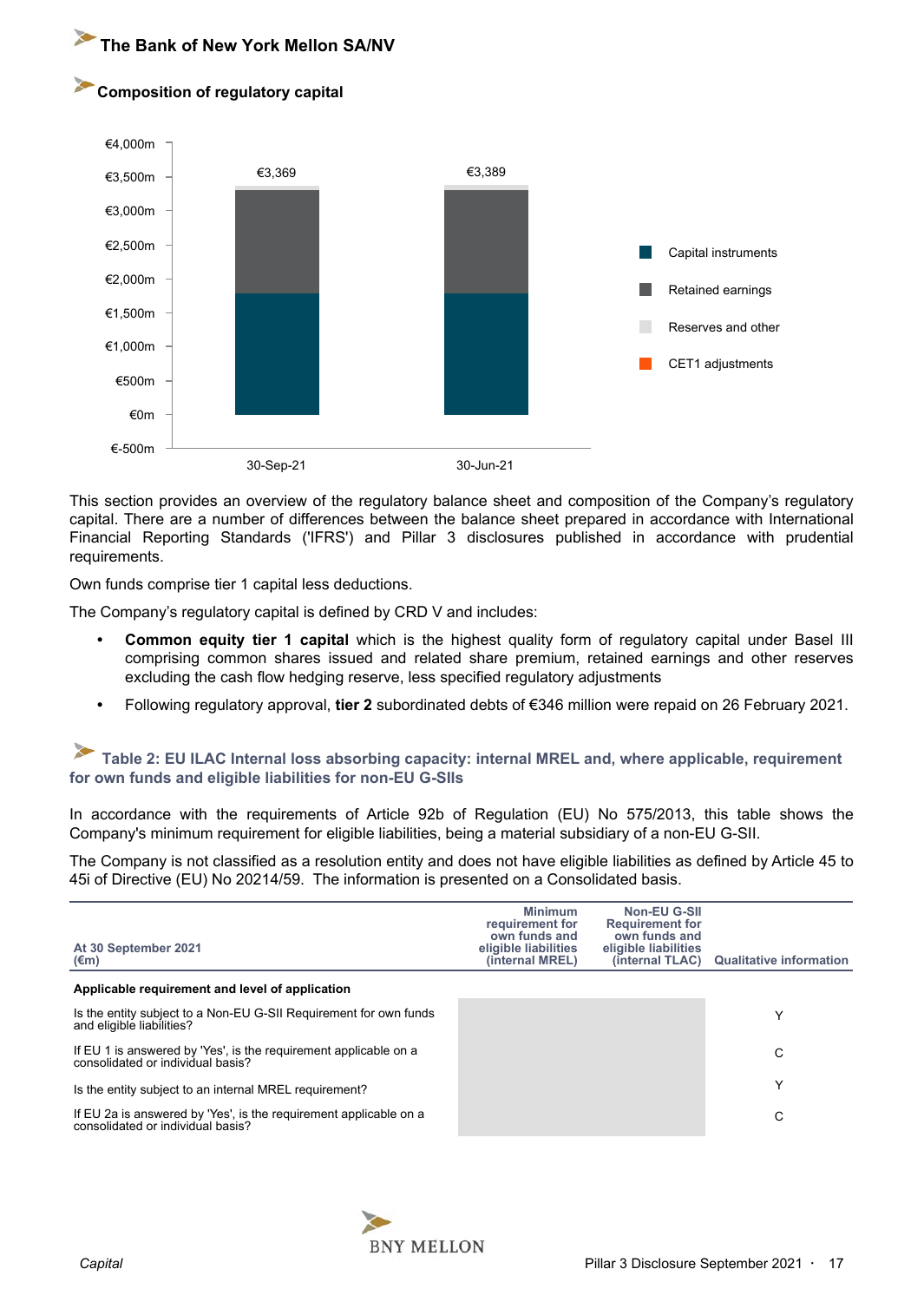| Own funds and eligible liabilities                                                  |         |         |  |
|-------------------------------------------------------------------------------------|---------|---------|--|
| Common Equity Tier 1 capital (CET1)                                                 | 3,369   | 3,369   |  |
| Eligible Additional Tier 1 instruments                                              |         |         |  |
| Eligible Tier 2 instruments                                                         |         |         |  |
| Eligible own funds                                                                  | 3,369   | 3,369   |  |
| Eligible liabilities                                                                |         |         |  |
| Own funds and eligible liabilities items after adjustments                          | 3,369   | 3,369   |  |
| Total risk exposure amount and total exposure measure                               |         |         |  |
| Total risk exposure amount                                                          | 6,474   | 6,474   |  |
| Total exposure measure                                                              | 32,811  | 32,811  |  |
| Ratio of own funds and eligible liabilities                                         |         |         |  |
| Own funds and eligible liabilities (as a percentage of TREA)                        | 52.04 % | 52.04 % |  |
| of which permitted guarantees                                                       | $-$ %   |         |  |
| Own funds and eligible liabilities (as a percentage of leverage<br>exposure)        | 10.27 % | 10.27 % |  |
| of which permitted guarantees                                                       | $-$ %   |         |  |
| CET1 (as a percentage of TREA) available after meeting the entity's<br>requirements | 29.95 % | 29.95 % |  |
| Institution-specific combined buffer requirement                                    |         | 0.75%   |  |
| <b>Requirements</b>                                                                 |         |         |  |
| Requirement expressed as a percentage of the total risk exposure<br>amount          | 22.10 % | 14.40 % |  |
| of which may be met with guarantees                                                 | $-$ %   |         |  |
| Internal MREL expressed as percentage of the total exposure<br>measure              | 5.90 %  | 5.40 %  |  |
| of which may be met with guarantees                                                 | $-$ %   |         |  |
| <b>Memorandum items</b>                                                             |         |         |  |
| Total amount of excluded liabilities referred to in Article 72a(2) CRR              |         | 36,753  |  |

Note: Rows which are not applicable to the Company have not been presented in the table.

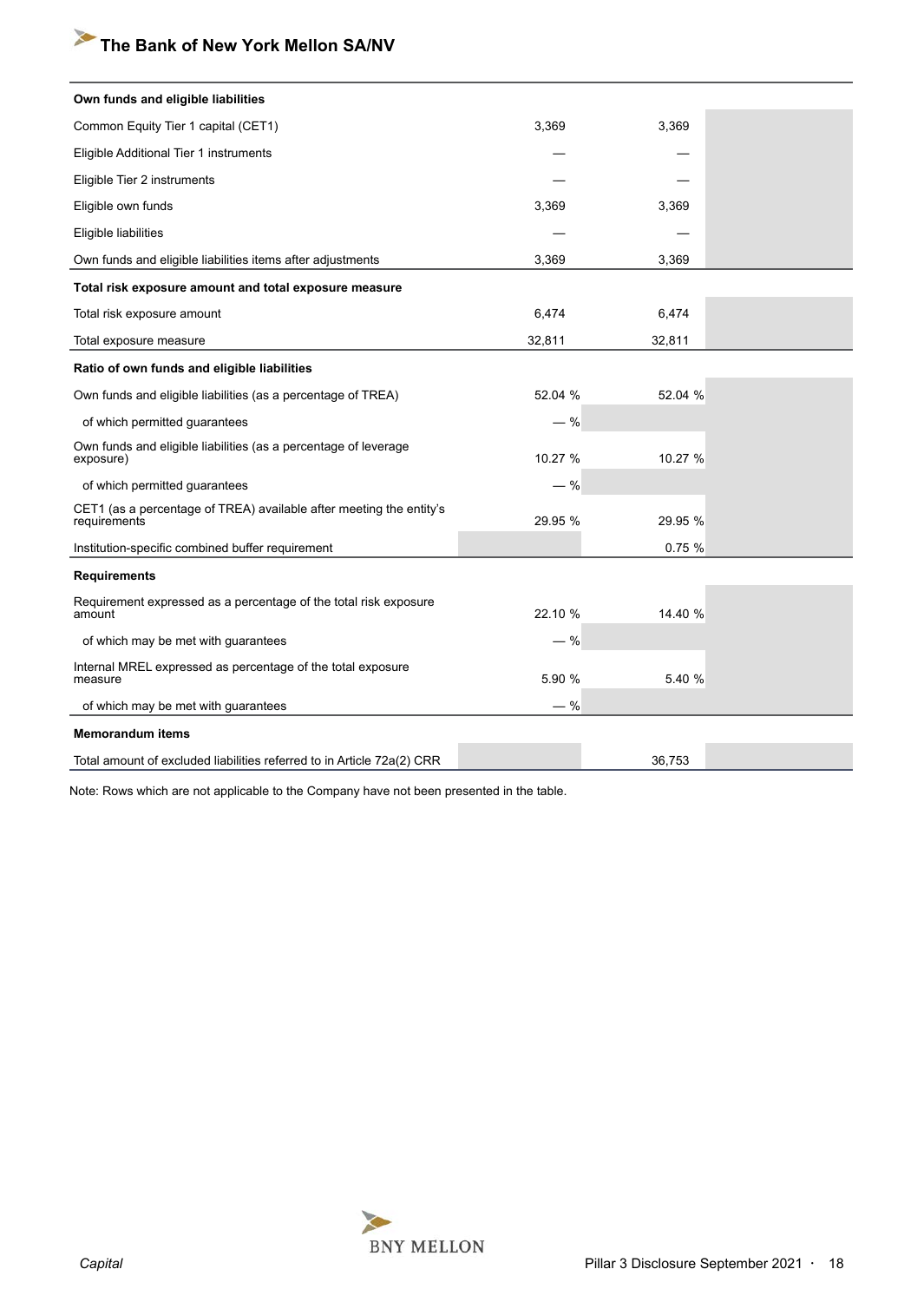<span id="page-18-0"></span>**3 Article 438 CRR II - Own funds requirements and risk weighted exposure amounts** 



\* Standardised approach framework

\*\* SEC-ERBA framework

SENTB: Securitisation exposures in the non-trading book

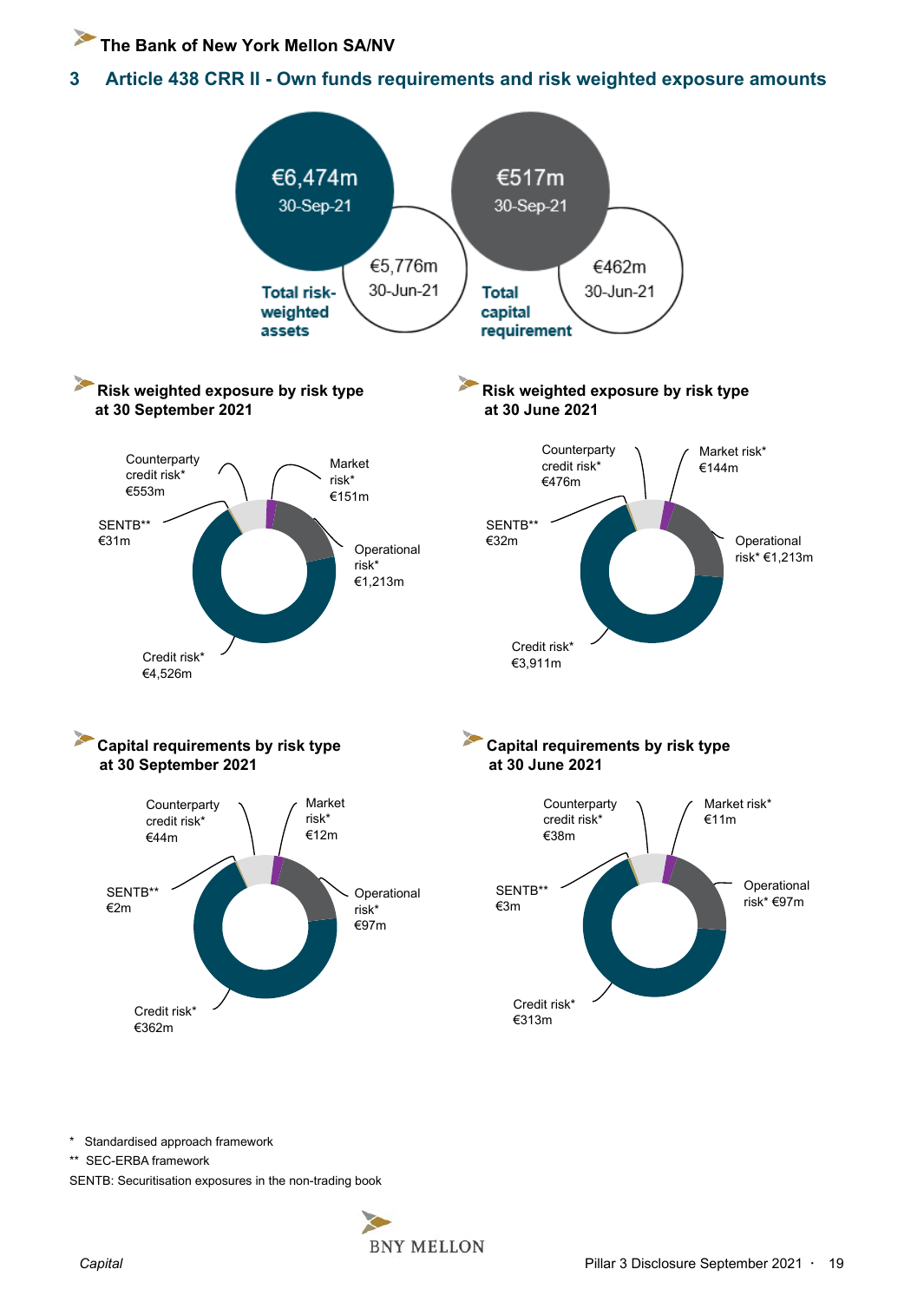<span id="page-19-0"></span>The Company's capital plan aims to ensure that it holds an appropriate amount of capital to support its business model, allowing for prudent management of the business, given a range of plausible but severe stress scenarios. Potential capital shortfalls are identified over a three year period and capital plans adjusted accordingly. The plan is reflective of the Company's risk appetite, which details a commitment to a strong balance sheet characterised by strong liquidity, superior asset quality and a capital structure which supports the risk taking activities and has the ability to absorb losses.

The plan is developed with input from Finance, Risk, Treasury and the business lines. Incorporating the projected earnings based on its business plan, the Company generates a three year forecast, which forms the base foundation for financial modelling and stress testing used as part of the ICAAP process.

The capital plan effectively incorporates a view of the Company's current business model, the risks associated with that model, and an assessment of how those risks contribute to the amount of capital required, as per internal and external regulatory criteria. The capital plan is subject to Executive Committee ('ExCo') and Board approval (upon recommendation of the Risk Committee of the Board) and the performance metrics are reviewed by the BNYM Asset and Liability Committee ('ALCO').

#### **3.1 Calculating capital requirements**

CRR II allows for different approaches for calculating capital requirements. The Company applies the standardised approach under Pillar 1 for the majority of risk types, where risk-weights are based on the exposure class to which the exposure is assigned and its credit quality. These risk-weights are used to assess the requirements against credit exposures and are consistent across the industry. The standardised approach is used for calculating the risk-weights assigned to each risk component including credit risk, counterparty credit risk, market risk and operational risk. The Externa-Ratings-Based-Approach ('SEC-ERBA') is used for securitisation exposures.

#### **Table 3: EU OV1 Overview of total risk exposure amounts**

This table shows the Company's risk-weighted assets ('RWAs') using the stated approaches and their respective capital requirements. The Company does not have any exposures to central counterparties ('CCP') and has no settlement risk or large exposures in the current or prior reporting periods.

|                                                                                               |           |                                    | <b>Total own funds</b> |  |
|-----------------------------------------------------------------------------------------------|-----------|------------------------------------|------------------------|--|
|                                                                                               |           | <b>Risk weighted assets (RWAs)</b> | requirements           |  |
| (€m)                                                                                          | 30-Sep-21 | 30-Jun-21                          | 30-Sep-21              |  |
| Credit risk (excluding CCR)                                                                   | 4,526     | 3,911                              | 362                    |  |
| Of which the standardised approach                                                            | 4,526     | 3,911                              | 362                    |  |
| <b>Counterparty credit risk - CCR</b>                                                         | 553       | 476                                | 44                     |  |
| Of which the standardised approach                                                            | 449       | 388                                | 36                     |  |
| Of which credit valuation adjustment - CVA                                                    | 99        | 81                                 | 8                      |  |
| Of which other CCR                                                                            | 5         | 7                                  |                        |  |
| Securitisation exposures in the non-trading book (after the cap)                              | 31        | 32                                 | $\mathbf{2}$           |  |
| Of which SEC-ERBA (including IAA)                                                             | 31        | 32                                 | 2                      |  |
| Position, foreign exchange and commodities risks (Market risk)                                | 151       | 144                                | 12                     |  |
| Of which the standardised approach                                                            | 151       | 144                                | 12                     |  |
| <b>Operational risk</b>                                                                       | 1,213     | 1,213                              | 97                     |  |
| Of which standardised approach                                                                | 1,213     | 1,213                              | 97                     |  |
| Amounts below the thresholds for deduction (subject to 250% risk<br>weight) (For information) | 6         | 8                                  |                        |  |
| Total                                                                                         | 6,474     | 5,776                              | 517                    |  |

Note: Non-applicable risk approaches have not been disclosed.

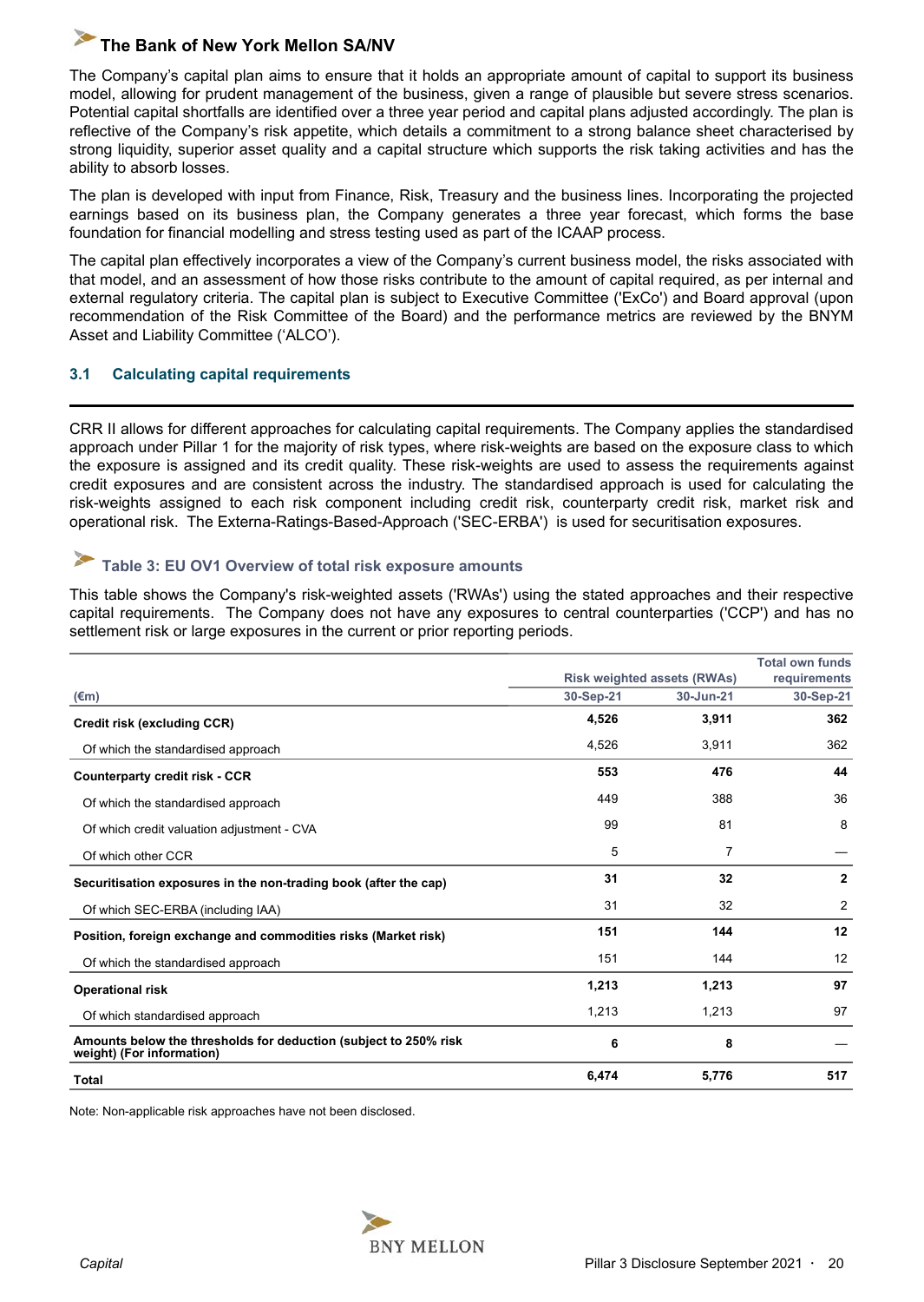The €674 million net increase in RWAs for credit and counterparty credit risk under the standardised approach was largely driven by higher corporate and institutional exposures.

RWAs on corporate exposures were up €360 million mainly represented by an increase in overdrafts of €190 million. Contractual settlements and derivative related exposures were also notably up approximately €80 million and €40 million respectively whilst securities were down approximately €20 million, with the balance spread across other corporate related exposures.

RWAs on institutional exposures were up €410 million mostly driven by placements at third parties and securities and derivative related exposures, collectively up approximately €360 million, €40 million and €10 million respectively.

Collectively, this was partially offset by lower RWAs on other assets down €100 million mainly driven by receivables from brokers, though off-balance sheet guarantees treated as collective investments increased €7 million.

The Credit Valuation Adjustment RWA has risen as a result of a €105 million increase in derivative exposures. Market risk RWAs have remained broadly static, increasing €8 million over the quarter whilst securitisation RWAs also remained static, decreasing €1 million.

The RWA for operational risk has remained unchanged. Generally the RWA for operational risk is re-calculated annually in Q1 once the prior year's profits are recognised following the audit.

The Company exceeds the minimum capital ratios required to maintain a well-capitalised status and to ensure compliance with regulatory requirements at all times. The Company sets the internal capital target levels higher than the minimum regulatory requirements to ensure there is a buffer which reflects balance sheet volatility. These ratios have been determined to be appropriate, sustainable and consistent with the capital objectives, business model, risk appetite and capital plan.

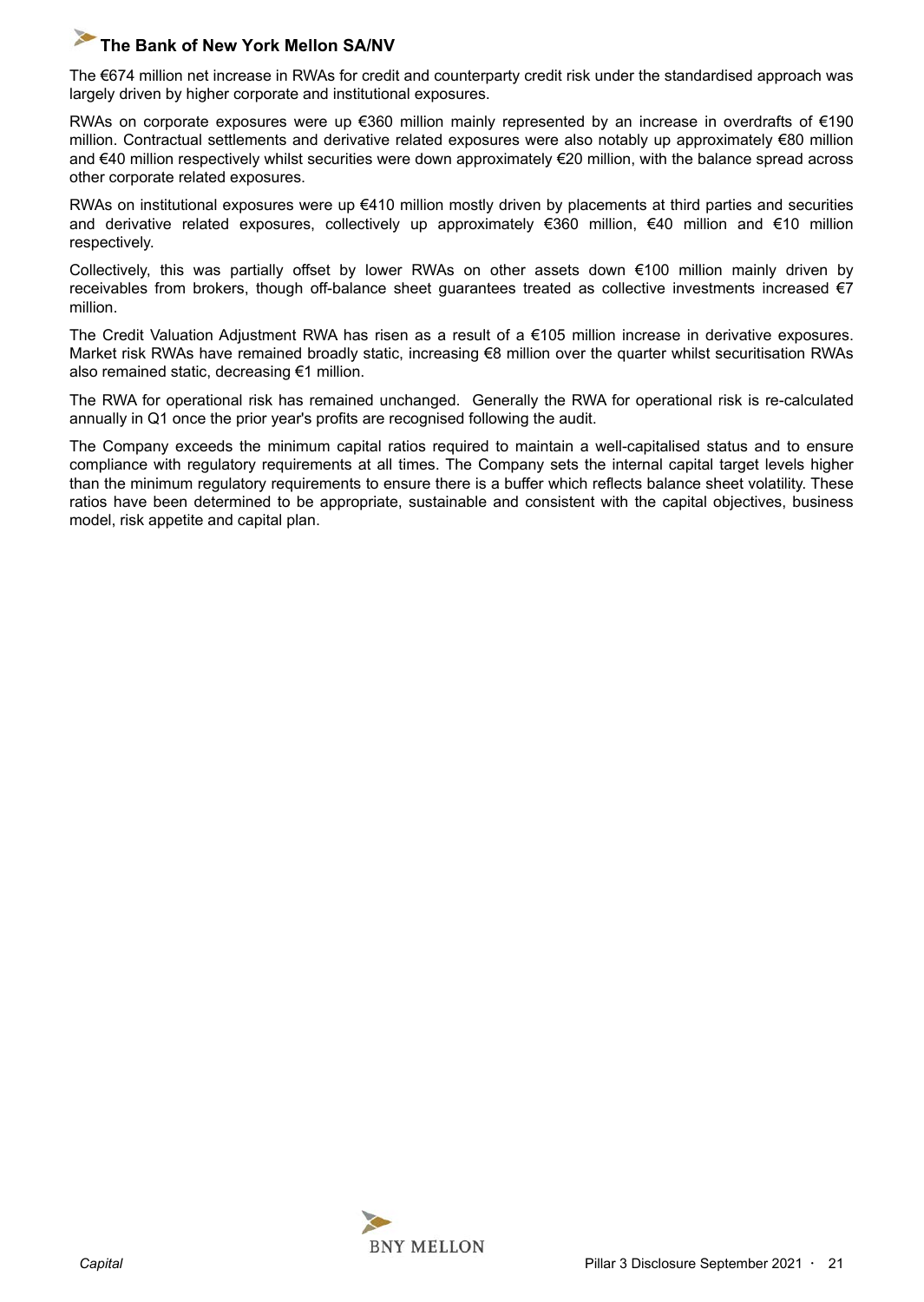**Risk**

<span id="page-21-0"></span>

#### **4 Article 435 CRR II - Risk management objectives and policies**

Given the critical role that BNY Mellon plays supporting clients and its status as a Global Systemically Important Financial Institution ('G-SIFI'), the financial stability of all of its constituent legal entities, throughout market cycles and especially during periods of market turbulence, is recognised at a BNY Mellon group level as an imperative. Clients and market participants need to have confidence that all of the BNY Mellon's legal entities will remain strong, continue to deliver operational excellence and maintain an uninterrupted service. Therefore, the Company and the BNY Mellon group as a whole are committed to maintaining a strong balance sheet and, as a strategic position, assumes less risk than many financial services companies.

Whilst BNY Mellon assumes less balance sheet risk than most financial services companies, it does assume a significant amount of operational risk as a result of its business model. As a consequence, BNY Mellon has developed an enterprise risk management programme that is designed to ensure that:

- risk limits are in place to govern its risk-taking activities across all businesses and risk types;
- risk appetite principles are incorporated into its strategic decision making processes;
- monitoring and reporting of key risk metrics to senior management and the board takes place; and,
- there is a capital planning process which incorporates both economic capital modelling and a stress testing programme.

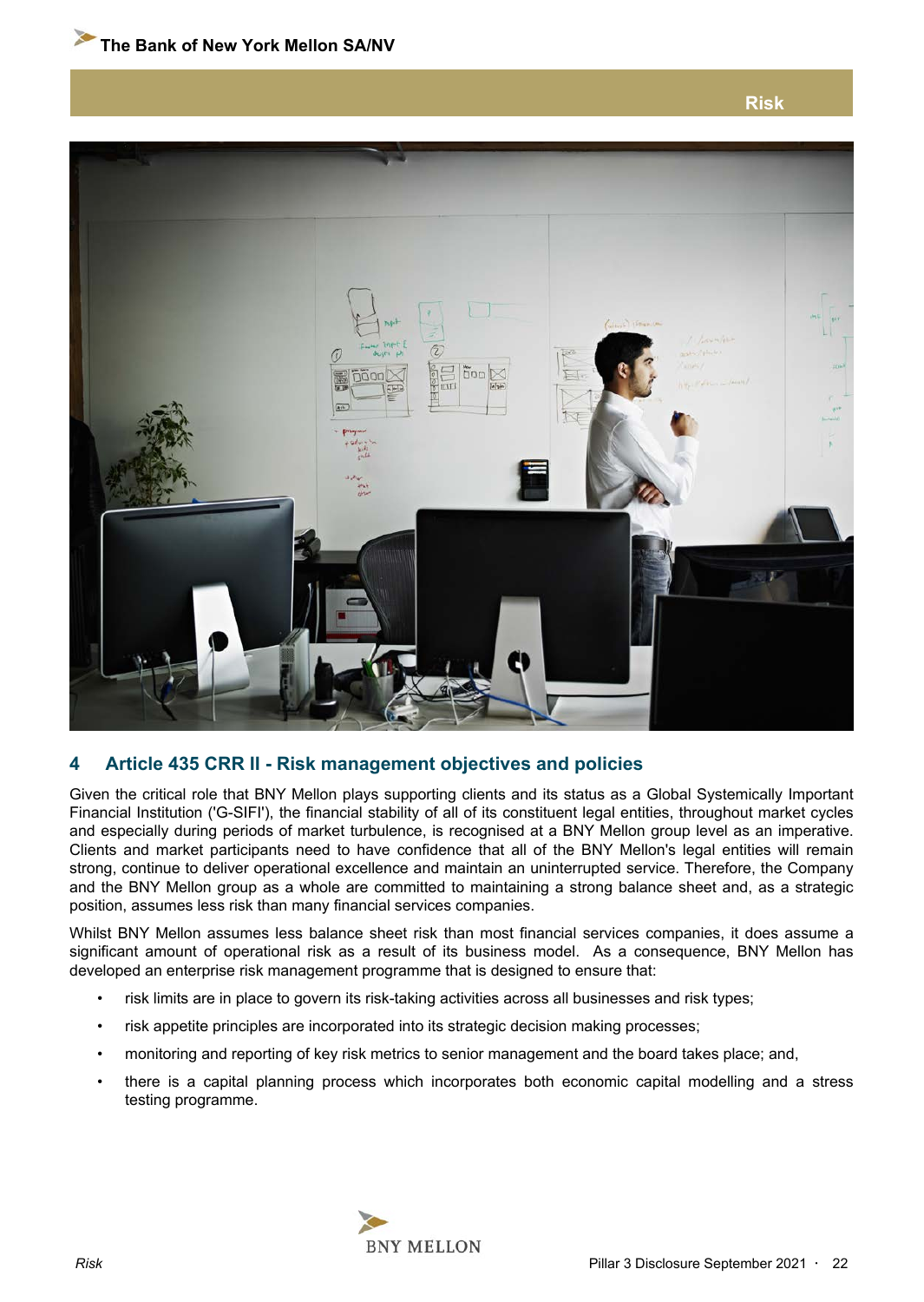#### **Risk statement**

In accordance with the Committee for Systemic Risks and System-relevant Financial Institutions ('CSRSFI') circular 2010-1<sup>1</sup> (NBB circular to SIFIs 26 October 2010), the Company has been identified as a Systemically Important Financial Institution ('SIFI') in Belgium, making it a high priority to manage risks appropriately to reflect its significant status.

The Company has adopted a conservative capital risk appetite to maintain a strong capital position and balance sheet throughout all market cycles with strong liquidity, superior asset quality, ready access to external funding sources at competitive rates and a strong capital structure whilst delivering operational excellence to meet stakeholders' expectations. Any changes to the risk profile are typically a result of new business and growth with risks mitigated through the internal governance, controls and risk management practices.

The Company is mainly exposed to credit, market and operational risks from its investment servicing and custodian services as well as its investment portfolio. These risks are managed through a risk management framework, consistent with the BNY Mellon Group framework, through the Company's own risk management function, organization and governance. Any capital requirements allocated for these risks have been assessed through modeling, stress testing and sensitivity analysis or through qualitative assessment.

The Company monitors its capital adequacy in accordance with Basel Framework on the basis of Pillar 1 as well as Pillar 2 (Economic Capital) requirements. Both concepts are subject to risk appetite metrics.

Pillar 1 capital requirement is calculated according to the Basel standardized approach for credit, market, operational risks and for credit value adjustment. The standard formula is based on weighting factors applied to the balance sheet and profit and loss components. Pillar 1 capital requirement is compared to the own funds and in particular the CET1, Tier 1 and Total Capital, and monitored (daily) against regulatory thresholds triggered by the Supervisory Review and Evaluation Process ('SREP') and risk appetite. The Company ensures it maintains sufficient capital to cover Capital requirements and all necessary buffers. The risk appetite establishes a twenty percent buffer on top of the regulatory requirements.

The Economic Capital uses the Company's methodologies (most being BNY Mellon methodologies) which follow an approval process including yearly independent validation by BNY Mellon's Model Risk Management Group ('MRMG'). These methodologies are presented to and approved by The Company Capital and Stress Testing Committee ('CSTC'), a committee assisting the Executive Committee with Economic Capital Adequacy related subjects. The Economic Capital is calculated for all material risks, which are summed (to form the total Economic Capital) and added to the applicable Pillar 1 regulatory buffers.

Materiality is based on both quantitative and qualitative criteria. The qualitative criteria rely on a number of factors and the risk register plays a key role. The risk register is a management tool that provides a high level view of an entity's risk landscape. It is instrumental in forming the risk strategy of the entity and defining risk appetite in the context of the broader organization. Applied to the Company, the risk register enables management to focus on the key risks to which the brand is exposed. The materiality and significance of risks in the Risk Register are based on an assessment of expected frequency and impact magnitude for each risk, both from an inherent (before controls) perspective and from a residual (after controls) perspective. The materiality and significance of risks in the ICAAP on the other hand is based on tail losses.

Given the capital adequacy ratios and capital surplus, the Company concludes that the capital is sufficient at 30 September 2021 to face the risks of the entity. At 30 September 2021 the Pillar 1 capital requirement was €517 million (30 June 2021: €462 million), CET1 was €3,369 million (30 June 2021: €3,389 million); as a result, the CET1 ratio was 52.04% (30 June 2021: 58.67%).

Internal capital adequacy is calculated quarterly, and approximations are applied in order to estimate the capital needs on a monthly basis. The three-year base case financial forecast is then used in order to project the capital requirements. The base case financial forecast includes projections of the balance sheet and profit and loss elements. The evolution of the balances and profitability, combined with a macro-economic assessment of the evolution of the risk profile were used in order to determine the evolution of the capital ratios. The macroeconomic assessment was performed in baseline and stressed conditions, whereby the impact on the accounting elements (balances and profitability) were deducted and combined with the deterioration of the risk profile.

<sup>1</sup> Committee for Systemic Risks and System-relevant Financial Institutions ('NBB'), Circular to SIFIs, CSRFSI, 26 October 2010.

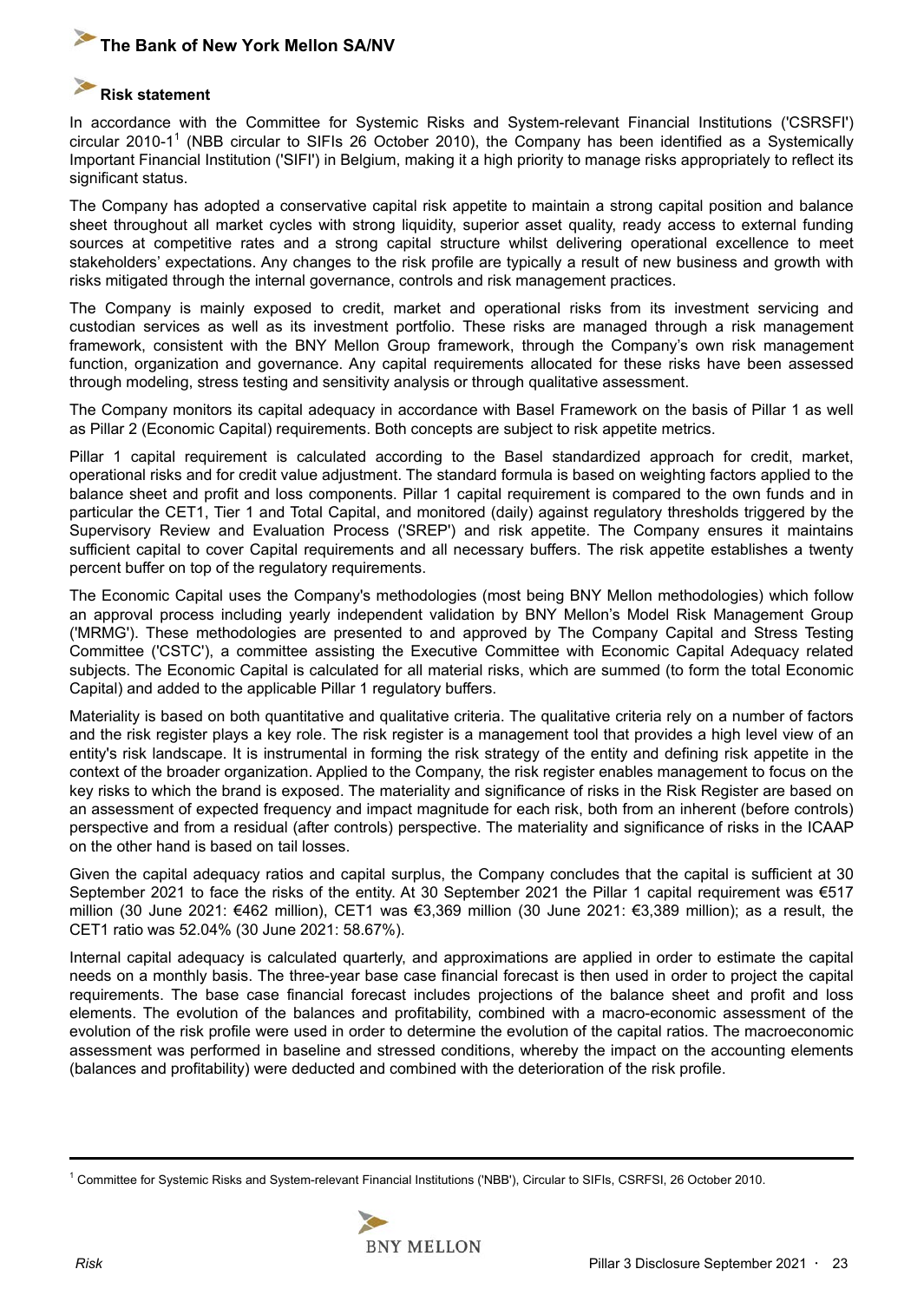<span id="page-23-0"></span>The Company's internal capital assessment covers risks to its current business as well as known planned activities. The strategic initiatives are included in the financial plan, and so, assessed by capital assessment and stress testing.

The Company conducts stress tests and capital planning analysis. This provides an avenue for macroeconomic scenarios, new activities or strategic plans to be assessed. The stress tests results show the resilience of the Company to macro- and micro-economic adverse circumstances. Available mitigant actions were activated to prove the resilience of the Company to severe stress scenarios combining different shocks, including a strategic risk.

The Company's business model ensures that its revenues are mainly driven by the fees and commissions it perceives, and less on the net interest income, and this ensures more stability in case of a macro-economic event. In addition, the Company is usually perceived as a safe haven which will limit the deposits outflow and as such keep the balance sheet liquid. The strategy has a favorable impact on the capital adequacy by its effect on reducing the balance sheet, including the securities portfolio.

#### **4.1 Risk objectives**

The identification, measurement, monitoring and management of risk are essential elements for the success of operations undertaken by the Company, specifically:

- the Board recognises that in defining a risk appetite it must consider the views of a number of different stakeholders while accounting for business strategy and risk profile;
- the Board sees embedding risk appetite into the business strategy as essential;
- the Board recognises that it cannot fully mitigate all risks. The risk framework includes standard risk management self-assessment tools that take into account loss history and stress testing to measure and monitor whether or not risk controls in place continue to remain effective; and,
- the Board will seek input from its own and group wide risk committees on a regular basis in its reassessment of appetite and sources of major risks.

The Board adopts a prudent appetite to all elements of risk to which the Company is exposed.

#### **4.2 Risk governance**

Risk oversight and management are structured to cover regional level, legal entity and lines of business ('LOB'). A formal governance hierarchy is in place to ensure that all areas of the business can effectively escalate issues through the regional and global structure.

#### **4.2.1 Board of Directors**

The Board is composed of a majority of non-executive directors, some of whom are representatives of The Bank of New York Mellon senior management. At least two of the non-executive directors are independent directors (as defined in the Belgian Companies Code). All members of the ExCo also sit on the Board in compliance with Article 24 of the Banking Act. All directors are natural persons.

The Board meets formally once a quarter or more frequently if deemed appropriate. Board meetings can be called whenever the specific needs of the business require it.

The primary responsibilities of the Board are to define the strategy and risk policy of the Company and to supervise the Company's management.

The main duties and responsibilities of the Board of the Company include, but are not limited to:

- defining the general business strategy, objectives and values of the Company in line with those of The Bank of New York Mellon;
- plan and monitor the implementation of the general business strategy, objectives and values within the Company;
- fixing the Company's risk tolerance level and regularly reviewing and approving the strategies and policies relating to the taking, management, follow-up and mitigation of risks;

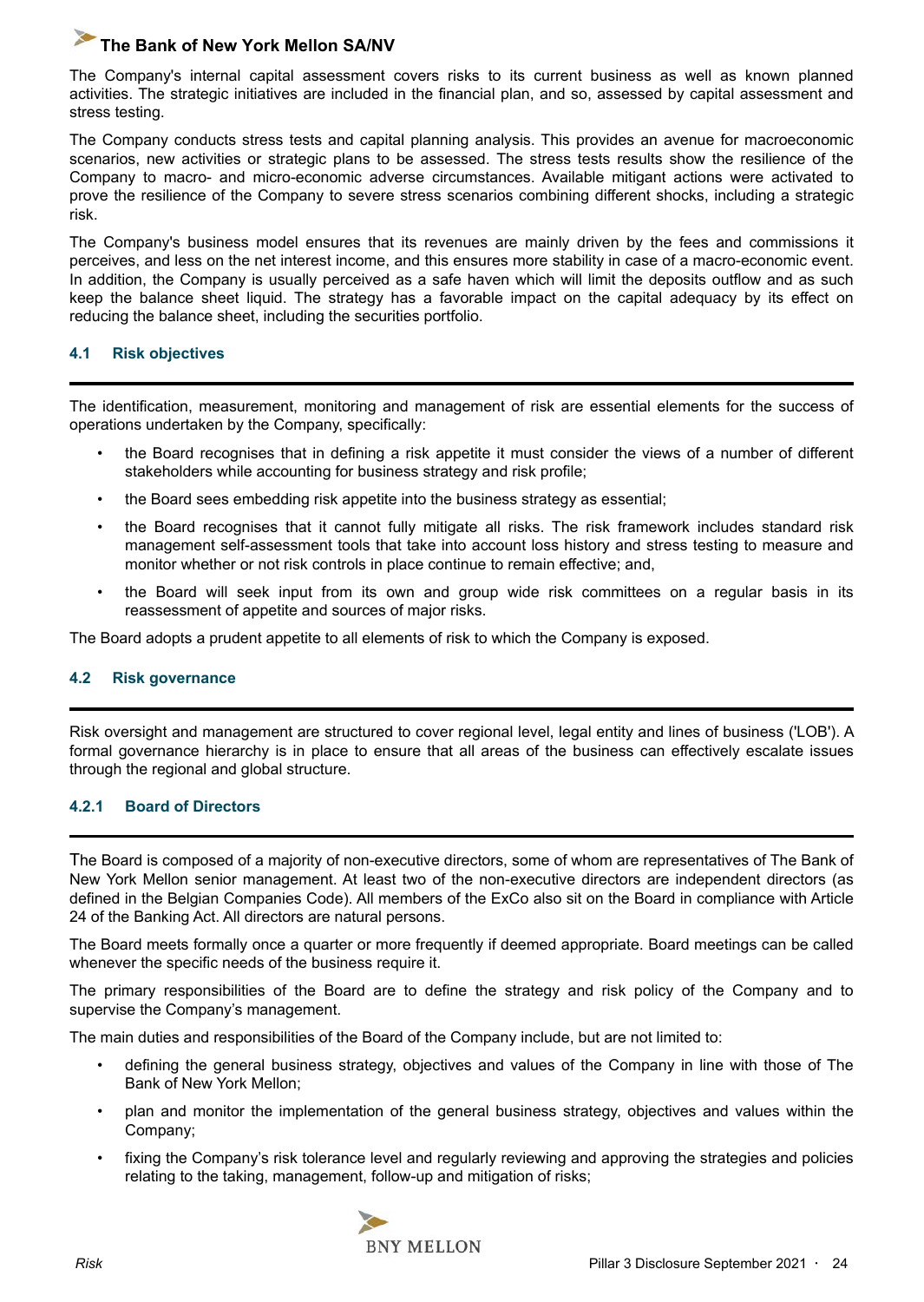- supervising the management of the Company's significant risks and ensuring adequate resources are allocated to it;
- approving the capital adequacy position and ensuring changes in the Company consider capital impacts;
- approving the recovery plan;
- approving the liquidity recovery plan;
- supervising effectively the ExCo and the decisions taken by the ExCo;
- drawing up annual and interim reports and accounts;
- assessing regularly (at least once per year) the efficiency of the internal organisation and system of internal control of the Company and its compliance with applicable laws and regulations;
- assessing the proper functioning of the Company's independent control functions (risk, internal audit and compliance); ensuring the integrity of the accounting and financial reporting systems and assessing regularly (at least once per year) the efficiency of the internal control structure, in particular regarding the financial reporting process;
- ensuring that the Company's internal governance as translated into its Internal Governance Memorandum - is appropriate to its business, size and organization;
- approving the Internal Governance Memorandum and ensuring it is kept up-to-date and submitted to the supervisory authority;
- approving and reviewing regularly (at least once per year) the Company's remuneration policy, and supervising its implementation;
- selecting and evaluating the members of the ExCo and reviewing the process for the selection, evaluation, and development of other key managers (in particular the Chief Risk Officer, Chief Compliance Officer, Chief Internal Auditor);
- ensuring the succession planning for key managers;
- reviewing the Company's processes for protecting the Company's assets and reputation;
- approving policies and procedures as may be required by law or otherwise appropriate;
- reviewing the Company's processes for compliance with applicable laws, regulations and the internal policies including the Code of Conduct; and,
- overseeing the process of external disclosure and communications.

The table on the following page shows the members of the Board and its committees as of 30 September 2021.

| <b>Board member</b>            | <b>Function at BNY</b><br><b>Mellon SA/NV</b>                                                                                                                            | Name of the other<br>company in which<br>an external<br>function is<br>exercised | Location<br>(country) | <b>Type of</b><br>activities              | Listed<br>company<br>(Y/N) | <b>External</b><br>mandate (title) (Y/N) | Capital<br>connection<br>with SA/NV |
|--------------------------------|--------------------------------------------------------------------------------------------------------------------------------------------------------------------------|----------------------------------------------------------------------------------|-----------------------|-------------------------------------------|----------------------------|------------------------------------------|-------------------------------------|
| <b>Non-Executive Directors</b> |                                                                                                                                                                          |                                                                                  |                       |                                           |                            |                                          |                                     |
|                                | Independent<br>Chair of the<br>Board.<br>Independent<br>Member of the<br>Audit Committee.<br>Independent<br>Chair of the<br>Nomination and<br>Remuneration<br>Committees | An Other Look To<br><b>Efficiency SPRL</b>                                       | Belgium               | Management<br>company                     | N                          | Administrator                            | N                                   |
|                                |                                                                                                                                                                          | Climact SA                                                                       | Belgium               | Environmental<br>consultancy              | N                          | Chairman of<br>the Board                 | N                                   |
| Olivier Lefebvre               |                                                                                                                                                                          | Ginkgo Management<br>II SARL                                                     | Luxemboura            | <b>Real Estate</b><br>Fund<br>Management  | N                          | Independent<br>Director                  | N                                   |
|                                |                                                                                                                                                                          | Perma-Project SPRL Belgium                                                       |                       | Support to<br>starters in<br>Permaculture | N                          | <b>Director</b>                          | N                                   |

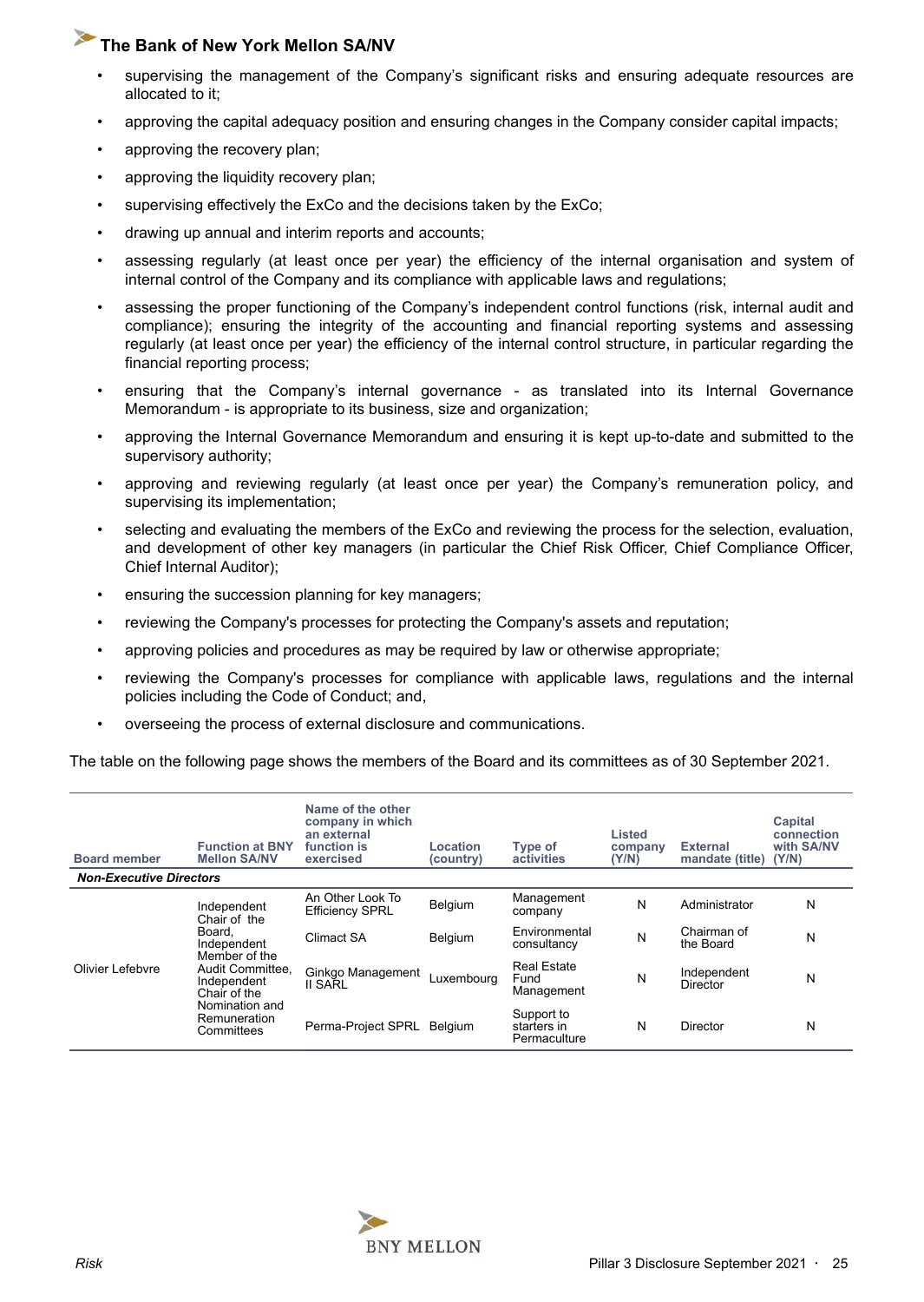| <b>Board member</b>              | <b>Function at BNY</b><br><b>Mellon SA/NV</b>                                          | Name of the other<br>company in which<br>an external<br>function is<br>exercised | Location<br>(country)   | Type of<br>activities                                                                   | Listed<br>company<br>(Y/N) | <b>External</b><br>mandate (title) (Y/N)                                   | Capital<br>connection<br>with SA/NV |
|----------------------------------|----------------------------------------------------------------------------------------|----------------------------------------------------------------------------------|-------------------------|-----------------------------------------------------------------------------------------|----------------------------|----------------------------------------------------------------------------|-------------------------------------|
|                                  |                                                                                        | CoDiese                                                                          | France                  | Management<br>company                                                                   | N                          | President                                                                  | N                                   |
|                                  | Independent<br>Chair of the Audit<br>Committee,                                        | <b>Global Reporting</b><br>Company                                               | United<br>Kingdom       | Finance<br>consultancy                                                                  | Ν                          | Director                                                                   | N                                   |
| Marie-Hélène Cretu               | Independent<br>member of the<br>Remuneration                                           | PREF-X SAS                                                                       | France                  | Finance<br>consultancy                                                                  | N                          | Director                                                                   | N                                   |
|                                  | and Risk<br>Committees                                                                 | Montpensier Finance France                                                       |                         | Assets<br>Management<br>company                                                         | N                          | Independent<br>Director                                                    | N                                   |
|                                  | Independent                                                                            | Modulr FS Ltd.                                                                   | United<br>Kingdom       | E-money<br>Institution                                                                  | N                          | Independent<br>Director                                                    | N                                   |
| Marcia Cantor-<br>Grable         | Chair of the Risk<br>Committee.<br>Independent                                         | Societe Generale<br>International Ltd.                                           | United<br>Kingdom       | Execution only<br>Prime Broker                                                          | N                          | Independent<br><b>Director</b>                                             | N                                   |
|                                  | member of the<br><b>Audit Committee</b>                                                | Institute and Faculty<br>of Actuaries                                            | United<br>Kingdom       | Professional<br>body regulating<br>actuaries                                            | N                          | Lay Member<br>Regulatory<br>Board                                          | N                                   |
|                                  | Independent                                                                            | Unibail-Rodamco-<br>Westfield SE                                                 | France                  | <b>Real Estate</b><br>company                                                           | N                          | Independent<br>Director                                                    | N                                   |
| <b>Roderick Munsters</b>         | Chair of the<br>Remuneration<br>Committee,<br>Independent<br>member of the<br>Risk and | Moody's Investors<br>Service                                                     | UK/ France /<br>Germany | <b>Credit Ratings</b><br>company                                                        | N                          | Independent<br>Director (UK &<br>FR) Member of<br>the Beirat in<br>Germany | N                                   |
|                                  | Nomination<br>Committees                                                               | <b>PGGM Asset</b><br>Management                                                  | The<br>Netherlands      | Asset<br>management for<br>pensions funds                                               | N                          | Independent<br>Director                                                    | Υ                                   |
| Susan Revell                     | Member of the<br>Audit and<br>Nomination<br>Committees                                 | Sweetwater Training<br>LLP                                                       | United<br>Kingdom       | Leisure                                                                                 | N                          | LLP<br>Designated<br>Member                                                | N                                   |
|                                  |                                                                                        | Arab Bankers<br>Association London,<br>UK                                        | United<br>Kingdom       | Financial<br>services                                                                   | N                          | <b>Board Member</b>                                                        | N                                   |
| Hani Kablawi                     | Member of the<br>Remuneration<br>and Risk<br>Committees                                | <b>OMFIF Advisory</b><br>Council                                                 | United<br>Kingdom       | Independent<br>financial think<br>tank for central<br>banks and<br>public<br>investment | N                          | Deputy<br>Chairman                                                         | N                                   |
| Senthilkumar<br>Santhanakrishnan | Member of the<br><b>Risk Committee</b>                                                 |                                                                                  |                         |                                                                                         |                            |                                                                            |                                     |
| <b>Executive Directors</b>       |                                                                                        |                                                                                  |                         |                                                                                         |                            |                                                                            |                                     |
| Björn Storim                     | <b>Chief Executive</b><br>Officer and Chair<br>of the Executive<br>Committee           |                                                                                  |                         |                                                                                         |                            |                                                                            |                                     |
| Hedi Ben Mahmoud                 | <b>Chief Risk Officer</b><br>and Member of<br>the Executive<br>Committee               |                                                                                  |                         |                                                                                         |                            |                                                                            |                                     |
| <b>Annik Bosschaerts</b>         | <b>Chief Operating</b><br>Officer and<br>Member of the<br>Executive<br>Committee       |                                                                                  |                         |                                                                                         |                            |                                                                            |                                     |

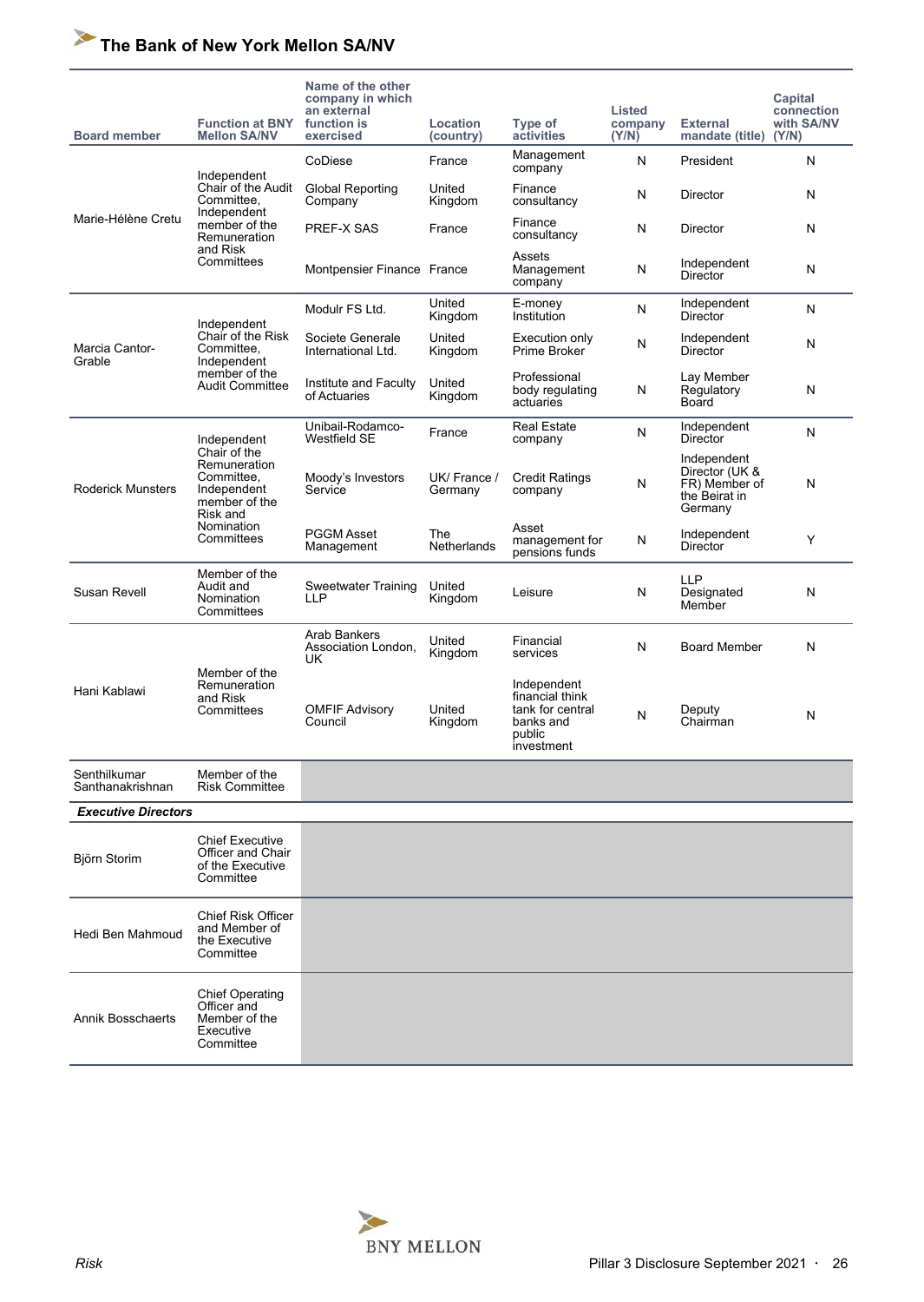| <b>Board member</b> | <b>Function at BNY</b><br><b>Mellon SA/NV</b>                                  | Name of the other<br>company in which<br>an external<br>function is<br>exercised | Location<br>(country) | Type of<br>activities | Listed<br>company<br>(Y/N) | <b>External</b><br>mandate (title) | Capital<br>connection<br>with SA/NV<br>(Y/N) |
|---------------------|--------------------------------------------------------------------------------|----------------------------------------------------------------------------------|-----------------------|-----------------------|----------------------------|------------------------------------|----------------------------------------------|
| <b>Eric Pulinx</b>  | <b>Chief Financial</b><br>Officer,<br>Deputy Chief<br><b>Executive Officer</b> | Delen Private Bank                                                               | Belgium               | Credit Institution    | N                          | Independent<br><b>Director</b>     | N                                            |
|                     | and Member of<br>the Executive<br>Committee                                    | Finax                                                                            | Belgium               | Financial<br>Holding  | N                          | Independent<br>Director            | N                                            |
| Marnix Zwartbol     | Head of<br>Operations and<br>Member of the<br>Executive<br>Committee           |                                                                                  |                       |                       |                            |                                    |                                              |

Leonique van Houwelingen resigned as Executive Director and Chief Executive Officer with effect from 16 July 2021. The transition of Leonique van Howelingen to Non-Executive Director has not been approved by the NBB/ ECB yet. The transition of Leonique van Houwelingen to Non-Executive Director had been acknowledged by the Board and shareholders of BNY Mellon SA/NV in July 2021. As the transition of the mandate was not approved before 30 September 2021, this director is not included in the table above.

Björn Storim was appointed as Executive Director and Chief Executive Officer by the shareholders of BNY Mellon SA/NV on 16 July 2021. The appointment of Björn Storim has been approved by the NBB/ECB in October 2021.

No director has declared a personal conflict of interest that would give rise to the application of article 523 of the Belgian Companies Act.

The Company is committed to diversity and inclusion. This commitment is not only important to the Company's culture and to each director as individuals, it is also critical to the Company's ability to serve its clients and grow its business. The Company recognises the benefits of having individuals with diverse backgrounds, experience and viewpoints on the Board for the different perspective and unique contributions they provide. Board appointments are based on an individual's skill, ability, experience, training, performance, and other valid role-related requirements. The Terms and Reference of the Board state that at least one third of each gender shall be represented on the Board. This target has been achieved by the Company at the reporting date.

The Nomination Committee (the 'NoCo') is responsible for reviewing the structure, size and composition of the Board (including its skills, knowledge, experience and diversity) and making recommendations to the Board with respect to any Board member's appointment. In identifying suitable candidates for a particular appointment, the NoCo considers candidates on merit and against objective criteria and with due regard for the benefits of diversity on the Board, including gender.

#### **4.2.2 Legal Entity Risk Management**

The ExCo has been established by the Board in accordance with Article 24 of the Banking Act and Article 524bis of the Belgian Companies Code and has been entrusted with the general management of the Company with the exception of (i) the determination of the strategy and general policy of the Company and (ii) the powers reserved to the Board by law or the articles of association. The ExCo meets formally at least once a month, and reports to the Board.

The ExCo is responsible for running the general management of the Company within the strategy and the general policy as defined by the Board and for ensuring that the culture across the Company facilitates the performance of business activities with integrity, efficiency and effectiveness.

The ExCo reviews corporate initiatives including strategic initiatives, financial performance, new business initiatives, policy changes, controls and organisational development. The ExCo has responsibility across all Lines of Business conducted by or impacting the Company, its branches or subsidiary.

As described in detail in the ExCo Terms of Reference, the responsibilities of the ExCo in carrying out the general management of the Company mainly relate to corporate responsibilities, control environment, regulatory, stress testing and ICAAP.

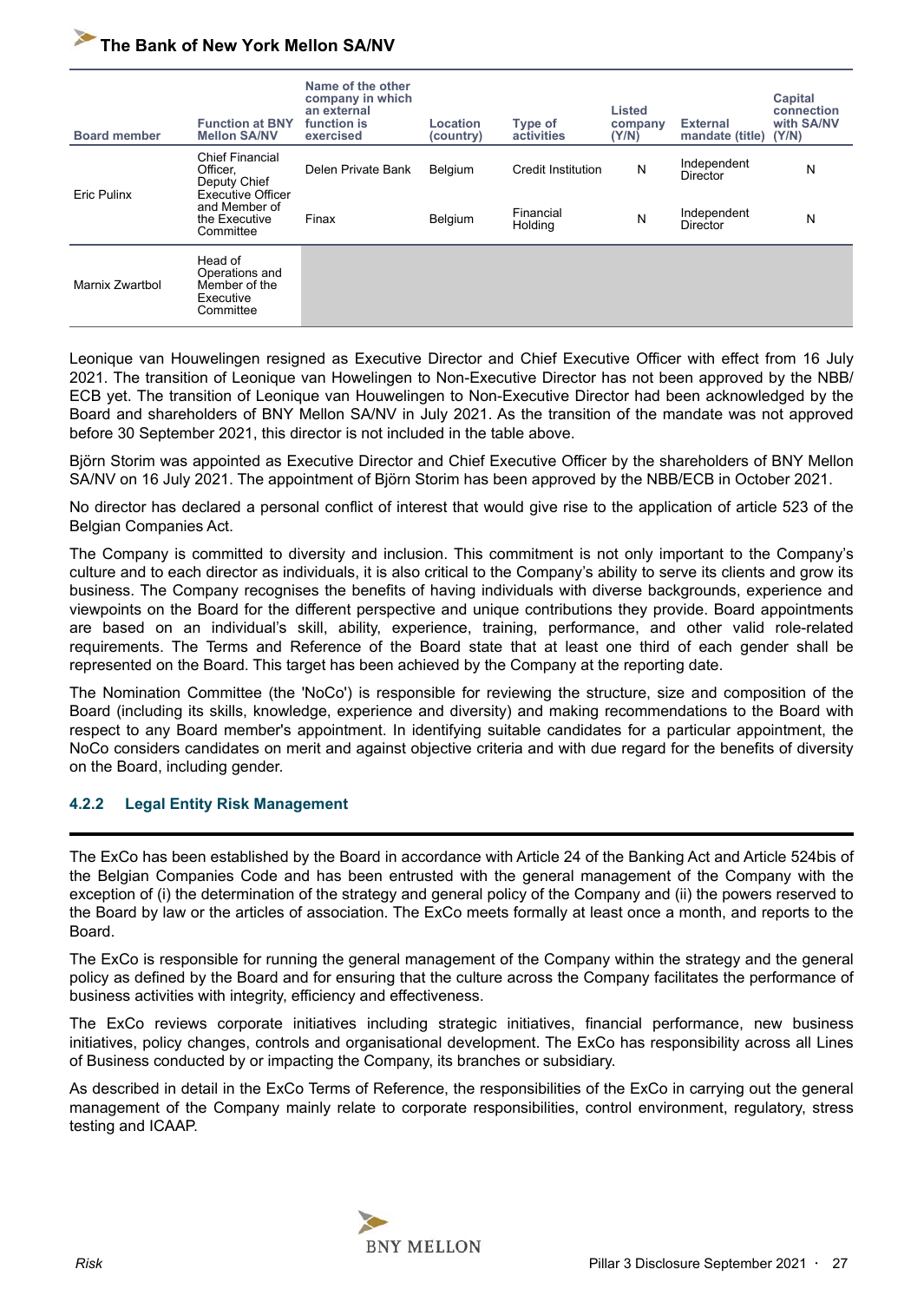The ExCo reports its activities, advises, and makes recommendations to the Board regularly. At least annually, the ExCo assesses the efficiency of the Company's internal organisation and internal controls together with the measures taken to remediate to any identified deficiencies, and reports the same to the Board, the NBB and the external auditor.

The ExCo has established the following committees to assist it in the performance of its duties:

- The Risk Management Committee ('RMC');
- The BNYM Asset and Liability Committee ('ALCO');
- The Technology Risk Committee ('TRC');
- The Capital and Stress Test Committee ('CSTC'); and,
- The Credit Risk Oversight Committee ('CROC').

The ExCo has established the following committees to assist in the performance of its duties.

#### **Risk Management Committee ('RMC')**

The key purpose of the Company's Risk Management Committee is to provide oversight of the risk management process for the underlying businesses, subsidiary and branches, to ensure that risks are identified, monitored and reported and to ensure that appropriate actions and activities are in place to manage the identified risks. The RMC also plays a central role in ensuring that material change that has the potential to affect the Company is identified in a timely manner and managed in an appropriate fashion.

The aim of the RMC is to establish and maintain a capable and effective forward-looking risk organization that is well placed to identify and manage emerging risks for the legal entity including its branches and subsidiary. The RMC provides risk-based challenge to the Business (first line of defense) establishes and maintains a risk culture, advises the ExCo as second line of defense on risk matters. The Committee is responsible for ensuring that risk and compliance activities undertaken by the Company, its underlying branches, subsidiary and businesses are executed in accordance with internal policies and all relevant regulations.

#### **Asset and Liability Committee ('ALCO')**

The Company's ALCO is responsible for overseeing the asset and liability management activities on the balance sheet of the Company and its branches and subsidiary, and for ensuring compliance with all liquidity, interest rate risk and capital related regulatory requirements.

#### **Technology Risk Committee ('TRC')**

The key purpose of the TRC is to provide oversight of the Technology risks supported by the Company head office and its branches, to ensure that Technology risks are identified, monitored and reported and to ensure that appropriate actions and activities are in place to manage the identified risks. The Committee also plays a central role in ensuring that any material change that has the potential to affect the Company is identified in a timely manner and managed in an appropriate fashion.

The aim of the Committee is to establish and maintain a capable, effective forward looking.

Technology risk organisation that is well placed to identify and manage emerging risks for the Company including its branches. The Committee provides risk-based challenge to the Technology 1st line of defence, establishes and maintains a risk culture, and advises and escalates to the Company's ExCo on risk matters.

The Committee is responsible for ensuring that Technology related risk and compliance activities undertaken by the Company's ExCo including its branches and service providers are executed in accordance with risk appetite, policies and regulations.

#### **Capital and Stress Testing Committee ('CSTC')**

The purpose of the CSTC is to ensure adequate governance and understanding of, and ownership for the processes and documentation pertaining to, the Company's capital requirements (economic, regulatory, adequacy and allocation), the risk economic capital model methodologies and stress testing. This is achieved in accordance, where applicable, with the ICAAP governance, the Company Stress Testing policies and framework whilst taking into consideration the Group's over-arching capital, profit and strategic plans.

The CSTC is an empowered decision making body under authority delegated by the Company's ExCo and subject to corporate policy, legislation and external regulation.

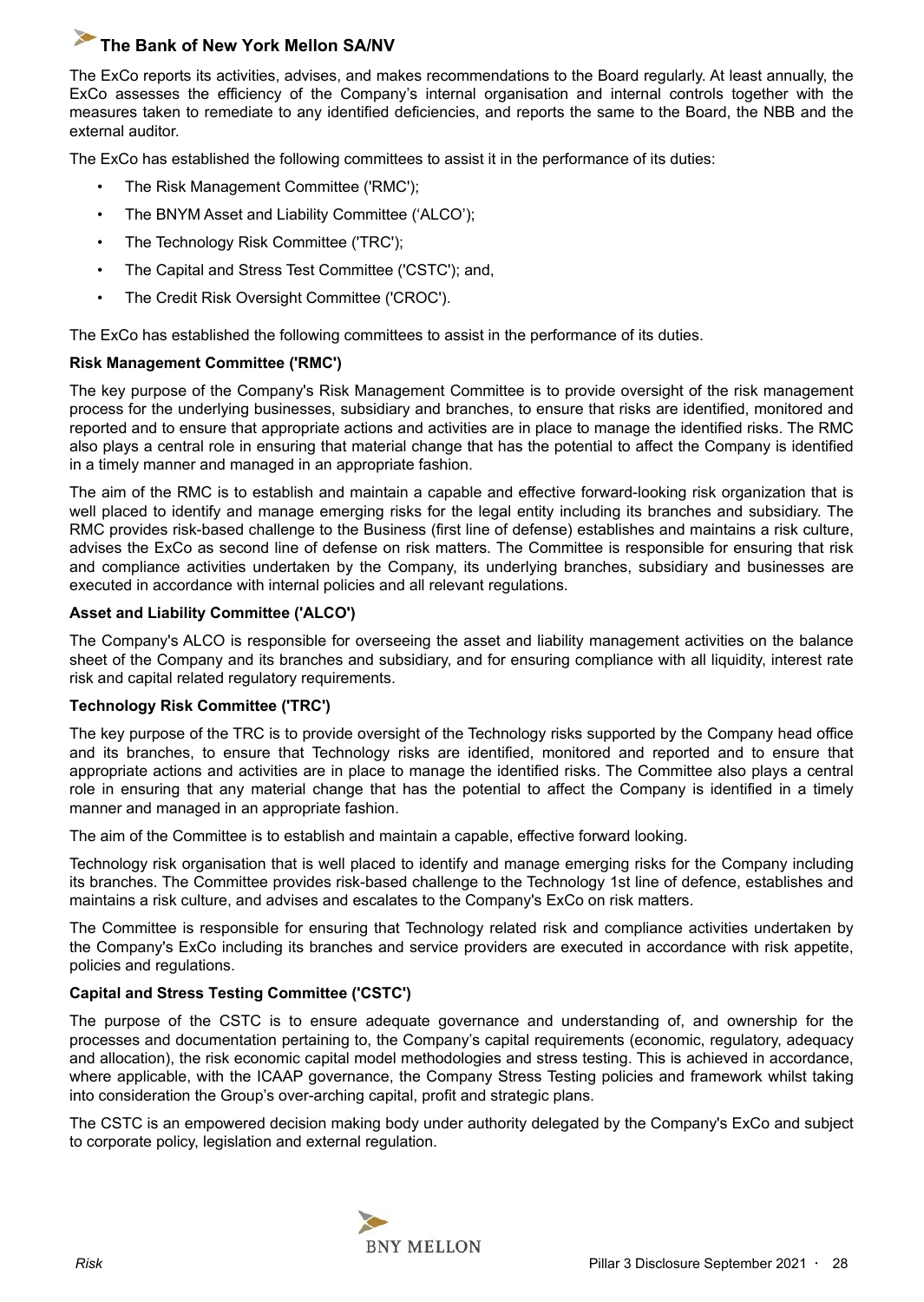#### **Credit Risk Oversight Committee ('CROC')**

The key purpose of the CROC is to oversee all forms of credit risk, to oversee controls of credit risk associated with the Company's banking business and to ensure compliance with the Company's credit policies. The activities of the CROC are reported to the ExCo as well as to the RMC where relevant.

#### **Business Acceptance Committee ('BAC')**

The BAC is responsible for the acceptance, oversight and guidance of new and existing businesses and clients for each of the following business lines for all BNY Mellon legal entities across EMEA: Asset Servicing and Alternative Investment Strategies, Corporate Trust, Depositary Receipt, Markets, and Broker-Dealer and Advisory Services.

The Company representatives, selected by the ExCo for their expertise, sit at BACs when the Company deals have to be approved.

#### **Councils assisting the ExCo**

In addition to the above committees, the ExCo has mandated the Belgium Management Council ('BEMCo'), with the purpose to provide leadership for BNY Mellon employees in Belgium, regardless of legal entity, functional, or business affiliation. The BEMCo is responsible for overseeing, informing, supporting and involving other local bodies, as well as ensuring employee engagement within the Brussels location and the company in Belgium. It shall also decide or escalate matters discussed with the employee relations bodies.

#### **Branch and Subsidiary Management**

In each branch, a Branch Manager and a Deputy Branch Manager have been appointed to ensure the proper running of the branch's activities under the supervision of the ExCo. Each branch has at least a designated local manager who performs an oversight role in respect of that branch, including but not limited to, liaising with local regulators. In order to strengthen the management structure of the local branches, a Branch Management Committee with heads of different functional units of the branches is established and meets at least on a monthly basis. The management of the Company's foreign branches acts under the supervision of the ExCo. Branches regularly report on their activities and provide the minutes of their meetings to the ExCo member(s) who is (are) responsible for the branches.

#### **4.2.3 Business Unit Risk Management**

The oversight of risk management within business units at a regional level is governed via five risk management committees, namely:

**EMEA Asset Servicing Business Acceptance Committee** which is responsible for channeling new/renewal business into lines of business and subsequently legal entities, including the Company, approving all new clients prior to commencing a relationship with them and approving new business arrangements with existing clients. Risk is assessed and reviewed as part of the approval process.

**EMEA Asset Servicing Business Risk Committee** which is responsible for ensuring that the risk profile of EMEA Asset Servicing is well understood and effectively managed. This is achieved by carrying out the review of current and emerging key risk and control issues and related initiatives, escalation of material risks and issues to the Head of BNY Mellon Asset Servicing and other regional committees and boards as appropriate, approval of new or materially modified products, review of potential off-boarding of non-systemically significant products and review of significant regulatory requirements.

**Markets APAC/EMEA Business Acceptance Committee** provides governance over new and modified direct business relationships for Markets. The committee is focused on reviewing and approving nonstandard relationships.

**Broker-Dealer Services Global Business Acceptance Committee ('BDS Global BAC')** is responsible for performing due diligence when accepting, on-boarding, monitoring and off-boarding client relationships and business. BDS Global BAC members will review and approve new and incremental business opportunities. The Company's ExCo has delegated authority for business acceptance to the "BNY Mellon SA/NV Business Acceptance Committee ('BAC') Delegates" (members of the the Company's ExCo and Branch Managers). The Company's BAC delegate must approve each client acceptance and each business opportunity proposal which is to be booked to the Company. A BNY Mellon SA/NV Compliance representative will attend all BDS Global BAC meetings and will be accountable to the Company's Compliance Officer in respect of all BNY Mellon SA/NV business opportunity acceptances.

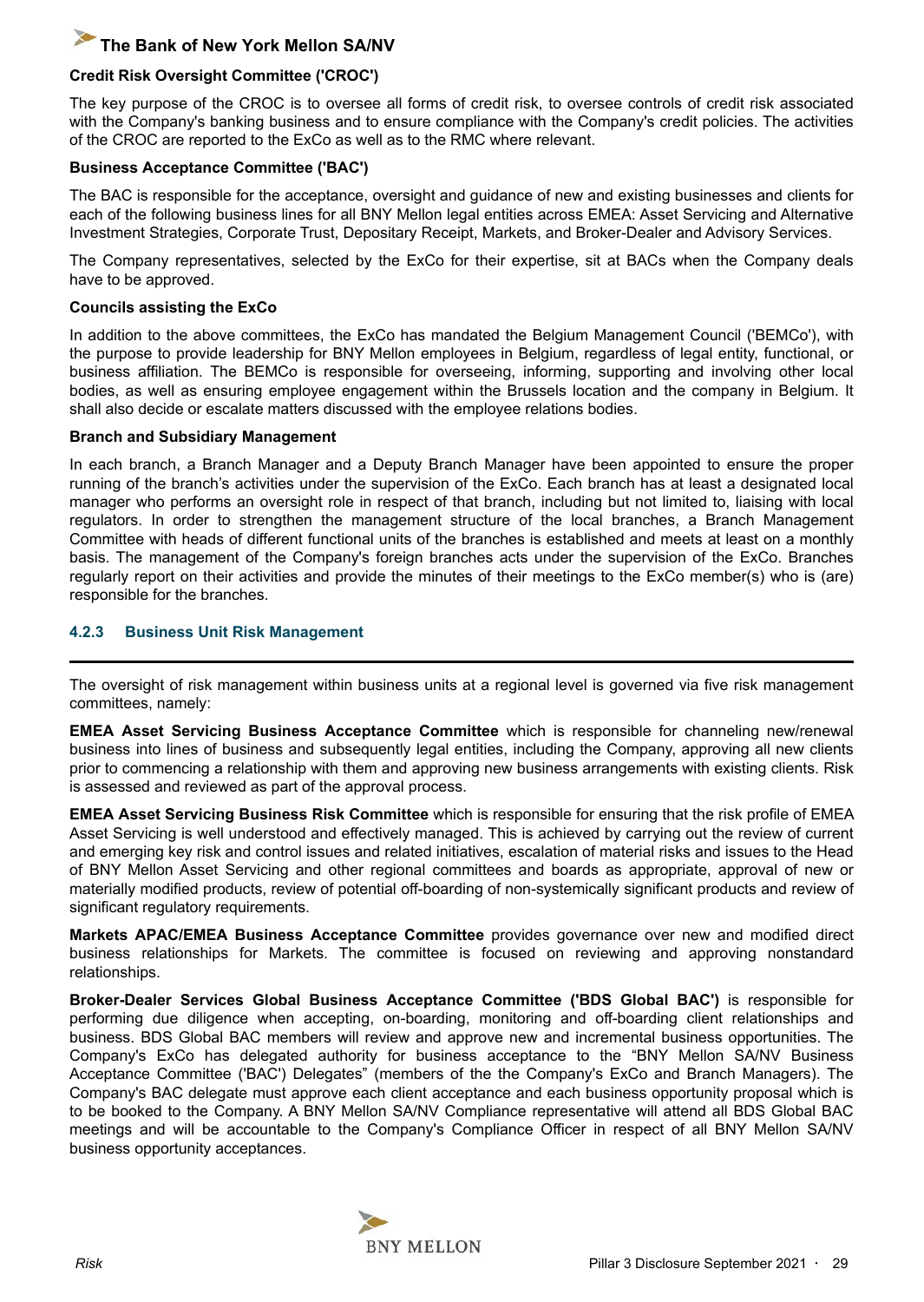<span id="page-29-0"></span>**Broker-Dealer Services Business Risk Committee ('BDSBRC')** meetings are the point of review and approval for all new or materially modified products or process changes and services as well as the venue for review and approval of all potential off-boarding of products and services as well as status updates of any major project initiative including touch-points to the Company. The BDSBRC shall consider a variety of issues including: potential or actual conflicts of interest or sensitive business practices, errors and service delivery failures, especially with impact to clients and/or to legal and regulatory obligations; client communications and disclosure; financial losses; unsubstantiated gains; and potential reputation damage. BDSBRC meetings are designed to enhance transparency of the key risk and control issues facing the business and to provide a forum for escalation and discussion of these issues. Impact to the Company will be escalated to its Risk Committee for review and approval, as appropriate.

#### **4.3 Risk management framework**

As a global and systemically important financial institution, the Company holds itself to an industry leading standard of risk management. Effective management of risk is at the core of everything the Company does.

From the perspective of the Company, as with other regulated banking entities, a strong risk governance and a robust risk culture are achieved through close and continuous co-operation between business lines, risk and compliance teams and internal audit. Taken together, these enable the Company to effectively identify, assess, manage and report the risks that are inherent to operating its business.

The Company's Risk Management Framework is organized around the three lines of defense and the Company has, in accordance with the Banking Act requirements, put in place the following independent control functions: internal audit, compliance and risk management.

The ExCo is responsible for the implementation of these independent control functions. Annually, it reports to the NBB, the statutory auditor and the Board on the compliance with this requirement and on the measures taken in this respect. These functions are considered as independent as they operate independently from the other business functions.

The Heads of the independent control functions must be fit and proper for carrying out such a role and approved by the NBB.

The Company has adopted a 'three lines of defense' model as part of the risk management framework. The First Line of Defense ('1LOD') consists of managers and employees at the business or, in some cases, business partner level. They own the risk associated with the business activities, and they manage the risks and the related control processes and procedures on an operational basis. The Risk Management and Compliance functions are the Second Line of Defense ('2LOD'); and own the enterprise-wide risk management framework and provide independent oversight of the 1LOD. This also includes Corporate Security, Business Continuity, Financial Management and Analysis within finance. The Third Line of Defense ('3LOD') is Internal Audit, which independently provides the Board and senior management with the assurance that the governance structures, risk management and internal controls in place are effective.

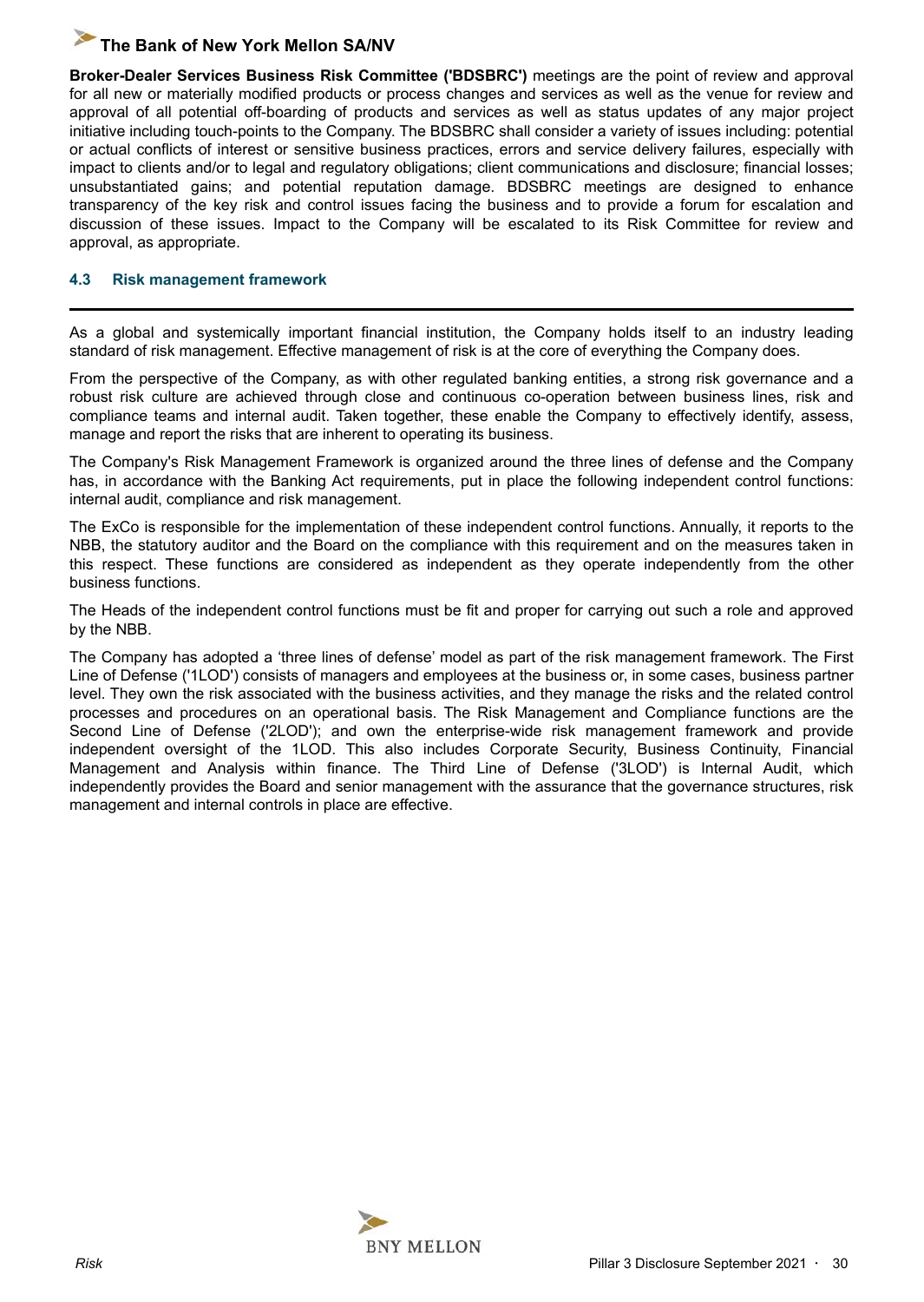#### <span id="page-30-0"></span>**Figure 2: Managing Three Lines of Defense**

#### THREE LINES OF DEFENSE

# $\begin{array}{cccccc}\n\text{Sch}^{\text{S}} & \text{Sch}^{\text{S}}\text{C} & \text{M} & \text{Sch}^{\text{S}}\text{C} & \text{Sch}^{\text{S}}\text{C} & \text{Sch}^{\text{S}}\text{C} & \text{Sch}^{\text{S}}\text{C} & \text{Sch}^{\text{S}}\text{C} & \text{Sch}^{\text{S}}\text{C} & \text{Sch}^{\text{S}}\text{C} & \text{Sch}^{\text{S}}\text{C} & \text{Sch}^{\text{S}}\text{C} & \text{Sch}^{\text{S}}$ Reputation

#### 1st Senior Management, Businesses and Corporate Staff

- Execute business activities consistent with the Company's strategy and risk tolerance
- Provide information to senior management regarding the current and future risk profile
- Ensure that the internal control system is designed properly and operating effectively
- · Identify, measure and manage current and emerging risks
- Operate within the risk appetite, and escalate appropriately
- Establish policies and procedures that ensure accountability

#### 2nd Risk Management and Compliance

- Maintain an independent risk management function that is appropriate for the size, complexity and risk profile of the Company
- Establish enterprise-wide risk limits consistent with the Company's risk tolerance and monitor adherence to such limits
- Independently challenge and measure the Company's risks, and provide an assessment of the Company's risk profile
- Provide the Board and senior management with risk reports
- · Identify a system of internal controls and evaluate their effectiveness

#### 3rd Internal Audit

- Examine, evaluate and perform independent assessments of the Company's risk management and internal controls system
- Report findings to senior management and the Company's Audit Committee

BNY Mellon Risk and Compliance policies and guidelines provide the framework for the Company's internal controls, risk identification, monitoring, reporting and escalation. Risks are managed within specialist risk teams (e.g. credit, liquidity) or via line of business risk teams (e.g. operational, market).

#### **4.4 High-level assessment**

The High-level Assessment is a management tool that provides a high-level view of an entity's risk landscape. It is instrumental in forming the risk strategy of the entity and defining risk appetite in the context of the broader organization. Applied to the Company, the High-level Assessment enables management to focus on the key risks to which the Company is exposed. The High-level Assessment, which is governed by the Policy "EMEA Legal Entity HLA Policy", should be read in conjunction with, and be complementary to, the Company's ICAAP and ILAAP ('Internal Liquidity Adequacy Assessment Process'), the business-level risk and control self-assessments ('RCSA's') and other Risk MI including the specific BNY Mellon SA/ NV Risk Dashboard.

The High-level Assessment is coordinated by the business. Key representatives from the Lines of Business will be consulted as part of the assessment process. The assessment is then reviewed by Risk function heads (e.g. credit risk). The High-level Assessment, which is approved by the ExCo, is a living document and will be updated regularly as needed and at least annually.

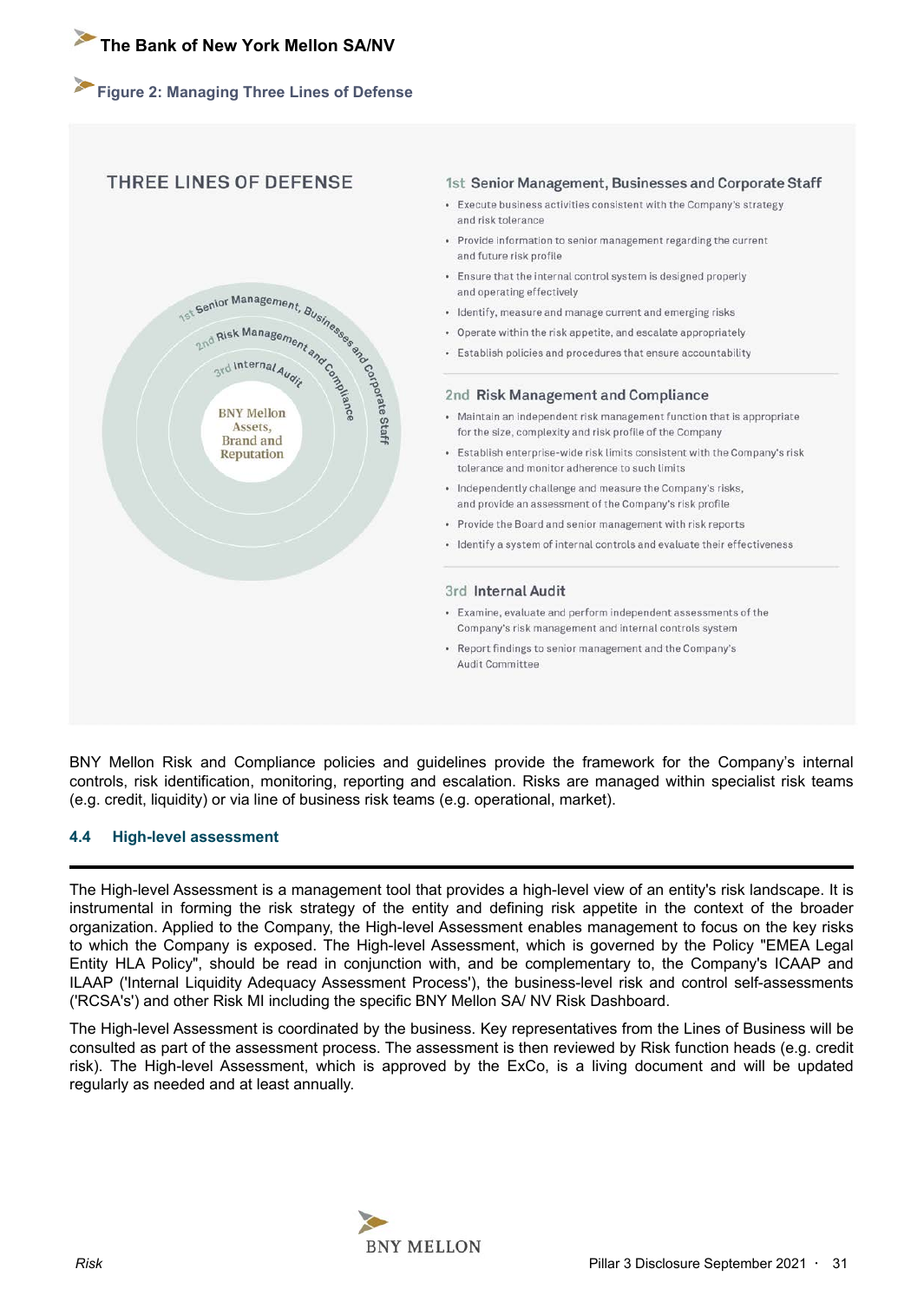#### <span id="page-31-0"></span>**4.5 Risk appetite**

BNY Mellon defines Risk Appetite as "the level of risk it is normally willing to accept while pursuing the interests of our major stakeholders, including our clients, shareholders, employees and regulators". The Risk Appetite Statement ('RAS') defines metrics and controls to measure and monitor risks relative to the risk appetite. These metrics establish risk thresholds through qualitative and quantitative expressions of risk appetite to monitor risktaking activities.

The Risk Appetite of the Company constitutes the risk limiting perimeter within which the head office, branches and subsidiary must operate.

The Board owns and defines the RAS, is responsible for annually reviewing it and approves any amendment. The Risk Appetite Metrics Report is actively monitored and managed by the ExCo through a defined governance and set of delegated controls to ensure that the performance of business activities remains within risk appetite levels. The Risk Appetite is reviewed if the risk profile changes or, at least, annually. It is governed by a Group Policy.

The Board adopts a prudent appetite to all elements of risk to which it is exposed. Business activities are managed and controlled in a manner consistent with the Board's stated tolerances using defined quantitative and qualitative measurements. The Board has sought to establish a clear set of tolerances for its business and has articulated its appetite through a series of statements and metrics.

#### **4.6 Risk assessment methodology and reporting systems**

Risk identification and monitoring occurs in the business (operational areas) and within focused risk departments. Several processes are in place in order to ensure that risks are correctly and timely identified and monitored. Monitoring and controlling risk is primarily performed based on limits established by the Company. These limits reflect the business strategy and market environment of the Company as well as the level of risk that the Company is willing to accept. In addition, the Company's policy is to measure and monitor the overall risk bearing capacity in relation to the aggregate risk exposure across all risk types and activities.

Information compiled from all business areas is examined and processed in order to analyze, control and identify risks on a timely basis. This information is presented and explained to the Risk Management Committee ('RMC'), the ExCo and the Board.

Risk identification and reporting is made using a series of tools and information systems. Each risk type is assessed and reported by risk experts to the BNY Mellon SA/NV RMC.

The Company benefits from multiple data gathering, risk monitoring and escalation flows. The Company generally does not build its own risk infrastructure, data aggregation or reporting tools. In that sense, all the tools used by the risk experts are corporate tools, of which the building and maintenance is framed by policies and service level agreements. One notable exception is the large exposure tool (Concentration Risk System - CRS). This tool was developed by and is tailored to the needs of the Company.

#### **Internal Capital Adequacy Assessment Process ('ICAAP') and Internal Liquidity Adequacy Assessment Process ('ILAAP')**

The Company monitors its capital adequacy in accordance with Basel Framework on the basis of Pillar 1 and Pillar 2 (Economic Capital) requirements.

Pillar 1 capital requirement is calculated according to the Basel standardized approach for credit, market and operational risks, and for credit value adjustment. The standard formula is based on weighting factors applied to the balance sheet and profit and loss components. Pillar 2 capital requirement is based on an internal risk assessment of the components of the balance sheet and of the business activities; it uses methodologies (most being BNY Mellon methodologies) which follow an approval process including independent validation by BNY Mellon's model validation team. These methodologies are approved by the BNY Mellon SA/NV Capital and Stress Testing Committee and by the BNY Mellon SA/NV Board as part of the annual ICAAP approval. The Company also conducts stress tests in order to assess the resilience of the capital base in the future. This provides an avenue for micro- and macro-economic scenarios, new activities or strategic plans to be assessed from a capital perspective.

The ILAAP process reflects a strong liquidity risk management culture and efficient governance regime in place within the firm. Throughout the ILAAP preparation cycle the content, findings and conclusions set out in this process have been reviewed and challenged by the relevant stakeholders and governance committees.

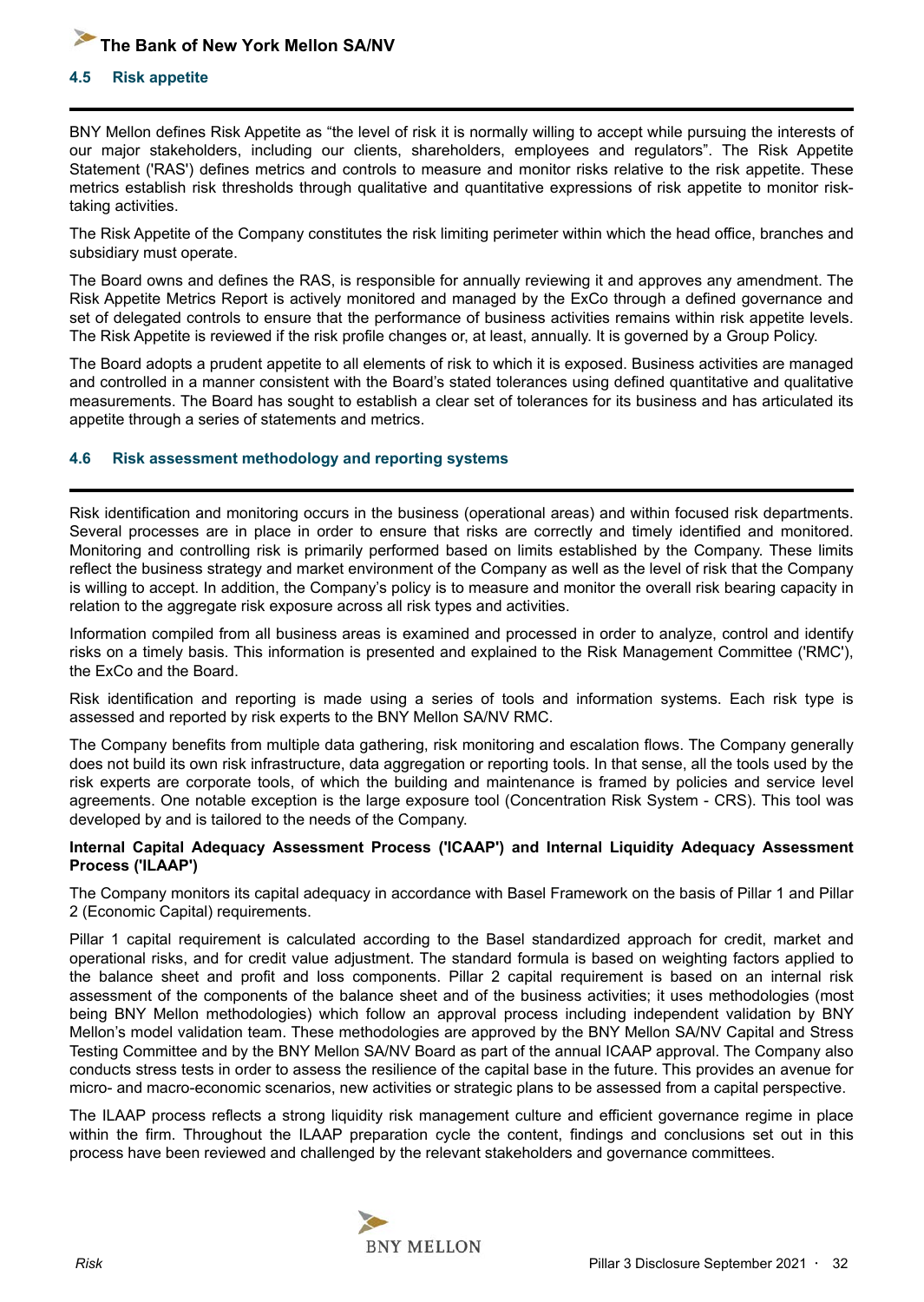The ILAAP is a living document updated on a regular basis and no less frequently than annually. It includes liquidity stress testing proving the resilience of the firm in case of market or idiosyncratic liquidity events.

#### **New and modified businesses / products assessment process**

New or modified products or businesses need to be reviewed and approved by the corresponding Business Acceptance Committee ('BAC'). In addition to the BAC acceptance and in order to ensure full compliance towards Legal Entity specific concerns, the RMC must approve the business or product.

#### **Significant new client process**

Significant new clients are reviewed and approved by the corresponding BAC (Line of Business).

The BAC uses a checklist in order to assess the potential impact the new client will have on the Pillar 2 capital requirement. If the impact is deemed potentially material, the Company's BAC delegate will be responsible for contacting Risk Management in order to obtain a Pillar 2 assessment.

#### **Risk and Control Self-Assessment**

The Risk and Control Self-Assessment ('RCSA') is a tool used by the business to identify risks associated with their key processes. High or Moderate to high residual risks form part of a regular risk management report to the RMC. This ensures that although the RCSA process is owned by the line of business in conjunction with the business risk managers, the RMC has oversight of the key exception items relating to the Company on an ongoing basis.

#### **Operational risk events**

All operational losses and fortuitous gains exceeding US\$10k are captured in the Risk Management platform with completeness being verified by reconciliation to the General Ledger. Risk events are categorized by causal category. Operational Loss Events reporting forms part of the standard risk management report to the RMC.

#### **Credit risk monitoring process**

All counterparties leading to credit risk exposures are assessed and allocated a borrower rating in accordance with the BNY Mellon's credit rating system. Monitoring and control is conducted via a number of real-time systems to ensure that approved exposure levels are not exceeded, or are pre-approved by a suitable credit officer in the light of individual circumstances. Post event monitoring is also conducted by both Client Service areas and the Credit function as well as the Large Exposure function. Issues arising from these are reported to the RMC and the CROC.

#### **Large exposure process**

Compliance with the large exposure (including Shadow Banking) regulatory requirements is controlled daily by the Large Exposure function in the Company. Mitigants are applied as needed.

#### **Market risk monitoring process**

The FX and FX derivative positions are monitored against a limit discussed at the ALCO.

#### **Interest rate risk monitoring process**

The interest rate sensitivities (DV01) are monitored against the risk appetite limit, as well as the compliance with the investment guidelines.

#### **Liquidity risk management process**

The Company's overall approach to liquidity management is to ensure that sources of liquidity are sufficient in amount and diversity, such that changes in funding requirements can be accommodated routinely without a material adverse impact on earnings, daily operations, or on the financial condition of the Company. In this context, the Company has set certain practices, metrics, and limits to measure and manage liquidity risk. Through these measures, it seeks to ensure that the overall liquidity risk undertaken stays within its risk tolerance.

#### **Top risk process**

The RMC maintains the list of top risks for the Company. The RMC holds monthly meeting to discuss the top risks, which are reviewed on a quarterly basis, and discusses progress to mitigate them.

#### **Risk dashboard**

The Company Risk dashboard aims to provide a high-level view on the risk appetite metrics and their evolution over a given period and also a high-level view over a given period on the evolution and status, at consolidated level, of the main risk categories. It is produced on a monthly basis.

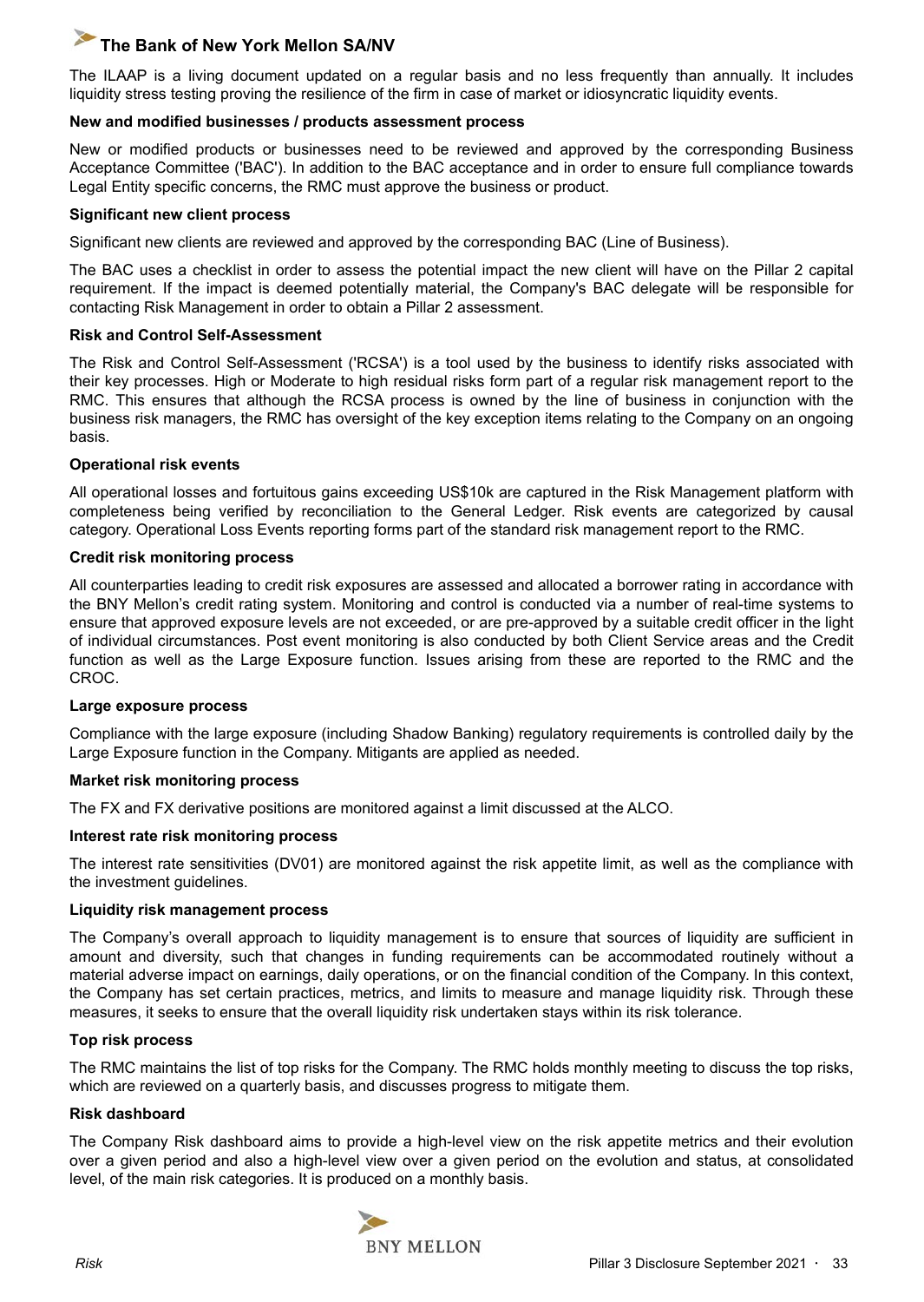#### <span id="page-33-0"></span>**Key Risk Indicators**

Key Risk Indicators ('KRIs') are used by business lines to evaluate control effectiveness and residual risk within a business process. Material risks are monitored by appropriate KRIs. The business lines utilise the corporate-wide KRI process to monitor the extent to which the probability of the high inherent risks materialising is changing and to ensure that appropriate actions are being taken. KRI reporting and monitoring is performed monthly at a minimum using a red/amber/green rating system.

#### **Stress testing**

Capital stress testing is undertaken by the Company to monitor and quantify risk exposures and capital requirements to ascertain whether or not there are sufficient capital resources on a forward-looking basis. The process involves developing stressed scenarios that identify an appropriate range of adverse circumstances of varying nature, severity and duration relevant to the Company's risk profile and business activities. The Company's stress testing programme assesses the capital strength and enhances the resilience to external shocks. It also helps senior management understand and mitigate risks, and informs decision about capital levels. The stress testing programme is overseen by the Capital and Stress Testing Group with results reported, where appropriate, to the ExCo and the Board.

#### **4.7 Escalation of risks and issues**

A robust framework exists for monitoring and escalation of issues and risks. If a material risk issue occurs, the EMEA Governance Guide for reporting and escalation of material issues and risks is followed. Business management is required to notify senior management, which includes the Company's Board members, soon after determination. Risk management is responsible for supporting the business lines in achieving the following:

- identifying and documenting all material risks, assessing the effectiveness of control design, and ensuring that control gaps are closed;
- developing and implementing standards and policies appropriate for the business that conform to the principles and guidelines established by Risk;
- elevating, reporting and investigating operating errors, losses and near misses, identifying the root causes and implementing corrective actions;
- reviewing key indicators for coverage and effectiveness, identifying root causes for red and amber conditions and ensuring implementation of corrective actions;
- approving the process to accept new business, including 'Request for Proposal' preparation, contract acceptance and compliance, and challenging whether BNY Mellon SA/NV is being compensated appropriately for the assumption of risk;
- reviewing the impact of changes in business processes on inherent risks and controls such as reorganisations, new products or processes, system conversions and acquisitions, etc. and;
- ensuring that processes, risks and controls are continually reassessed for appropriateness and completeness.

Management information is used to monitor the performance of the transaction processing and support services including specific risk exposures (e.g. cash and securities reconciliation breaks) and red/amber/green ratings in respect of the health of the operational functions.

#### **4.8 Recovery and resolution planning**

The Company updates its recovery plan annually in accordance with regulatory guidance. The recovery plan is designed to ensure that the BNY Mellon SA/NV group has credible and executable options to meet the challenges that may arise from potential future financial and/or operational crises.

Every two years, BNY Mellon submits its Title I Resolution Plan as prescribed by supervisory policy, which includes the Company as a material entity of BNY Mellon. The 2021 Title I Resolution Plan was submitted to the regulators on 1 July 2021.

The Company is working collaboratively with the resolution authorities in the context of our multi-year resolvability programme to support supervisory efforts in establishing a resolution plan for the Company.

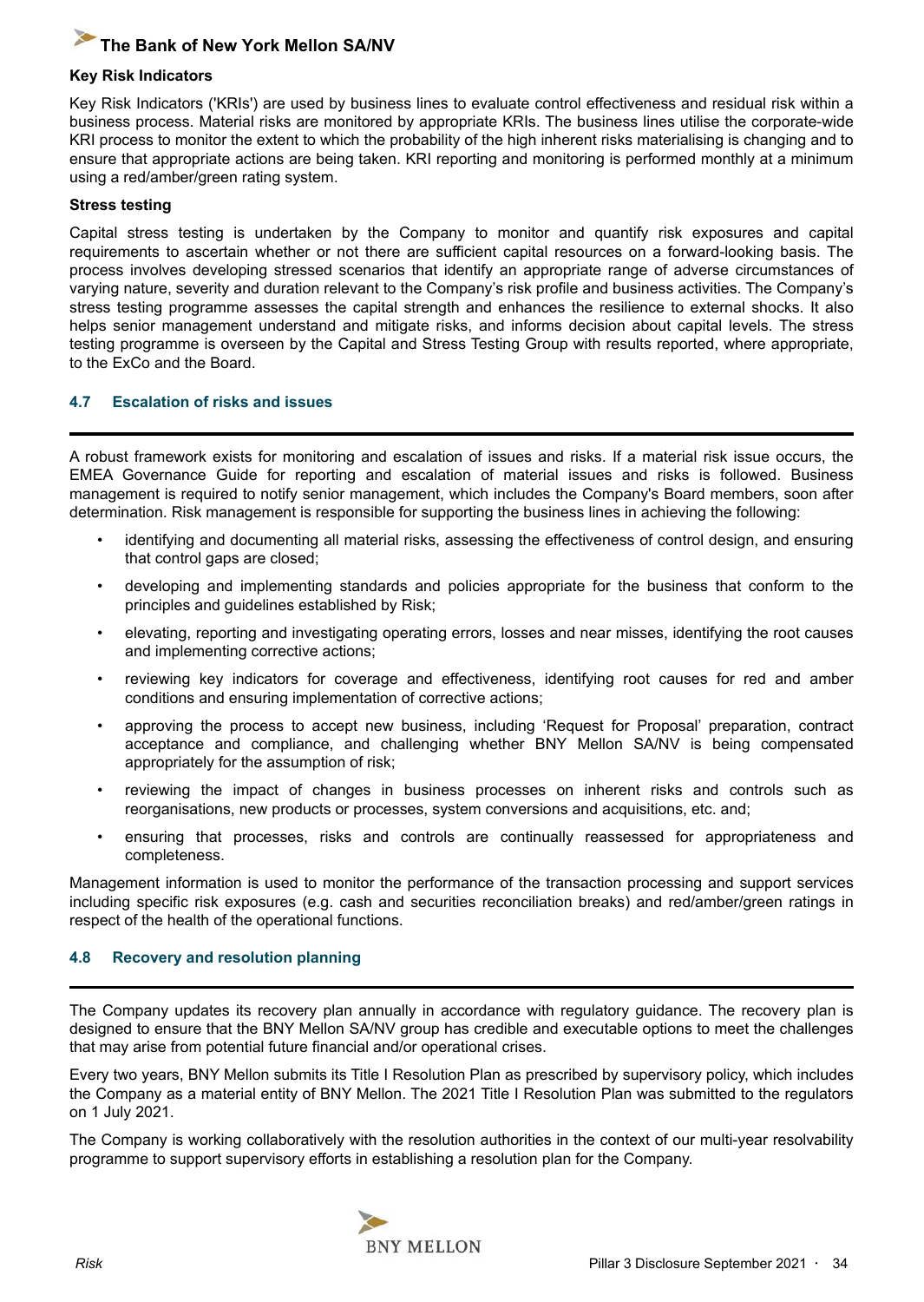<span id="page-34-0"></span>

#### **4.9 Environmental, social and governance approach**

At BNY Mellon, we're committed to putting the *Future First<sup>SM</sup>* by using our global reach, influence and resources not just to power success today, but to help safeguard the future. Central to our environmental, social and governance ('ESG') approach is to *Consider Everything*SM *,* starting with our own enterprise-wide practices addressing the business impacts of global issues and contributing to opportunities that help communities thrive. We expand our actions by providing leading products and services, which empower our clients to meet their own goals. This way, we accelerate the evolution of ESG – on behalf of clients, investors, communities and all stakeholders – to make a positive impact on people and the planet.

BNY Mellon has a strong policies framework in relation to social, environmental, human rights and anti-corruption matters. BNY Mellon's initiatives flow across the entire group, including the Company, to reinforce its trusted brand, allow clients to work with a group whose values match their own, enable employees to feel good about where they work and improve lives in communities around the world. BNY Mellon publishes annually a report covering corporate social responsibility ('CSR') and ESG topics. The latest report is entitled 2020 Enterprise ESG (formerly the CSR Annual Report). This report is not just about our social and environmental impact, but also how our views and integrates ESG considerations across our operations. This is the  $12<sup>th</sup>$  report using the Global Reporting Initiative's ('GRI') framework, the world's most widely used sustainability reporting framework. BNY Mellon prepared the report according to GRI Standards Comprehensive option.

BNY Mellon's polices framework, Enterprise ESG strategy and CSR goals are fully applicable to the Company and its personnel. Detailed information, including the Enterprise ESG Report 2020 is available on [www.bnymellon.com.](www.bnymellon.com)

We draw attention to the fact that the content of the *Enterprise ESG Report* may not entirely disclose information on the results of the policies in place, the main risks associated with the issues and the non-financial key performance indicators for the specific activities in relation to social and personal issues, environmental issues and respect for human rights and the fight against corruption as required by article 3:32, §2 (or 3:6, §4 for the annual report) of the Belgian Code on Companies and Associations ('BCCA'). The Company continues to assess what best actions still need to be taken in the future to meet the requirements set forth by this article.

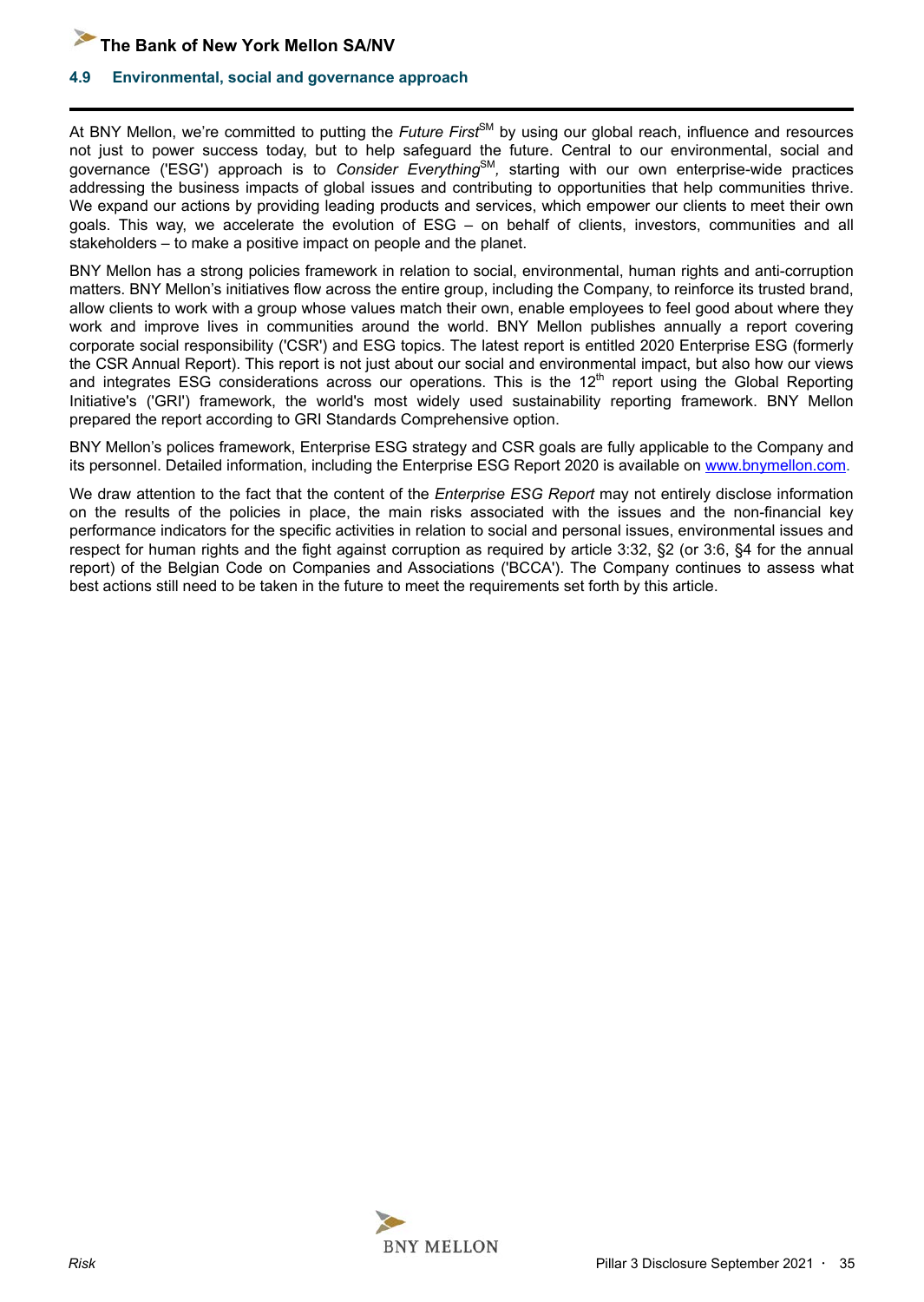<span id="page-35-0"></span>**5 Article 451a CRR II - Liquidity** 



\* Using total weighted values (average).

The Company has a governance structure in place commensurate with the range of its activities and its liquidity profile. Liquidity risk is managed and monitored from a legal entity and functional perspective through various committees and forums.

The Liquidity Coverage Ratio ('LCR') is recalculated according to the regulatory formula assessing the liquid assets, weighted according to the regulatory factors, as a fraction of the combination of inflows of assets and outflows of liabilities, each weighted according to regulatory factors. The risk appetite of this ratio is set to 120% at end of September 2021.

The Company's Liquidity Policy provides the framework for identifying, measuring, monitoring, and managing liquidity risk for the Company. This policy has been prepared in accordance with the BNY Mellon Liquidity Policy and regulatory guidelines taking into account the capital structure, risk profile, complexity, activities and size of the Company.

The governance structure includes oversight committees (including the ALCO, ExCo and Board) that are responsible for review and approval of the liquidity management strategy, policies and practices and that ensures that senior management effectively implements and controls these elements.

The Company has an embedded set of processes that cover the identification, measurement, monitoring, control and mitigation of liquidity risk. Processes are supported by IT platforms, management information systems and an organizational structure that includes independent control functions.

The Company has a management reporting and escalation framework in place where risks are communicated to senior management and oversight committees through periodical reporting and circulation of committee meeting minutes, including a defined escalation process in case of exceptions to internal triggers, regulatory breaches or emergency situation.

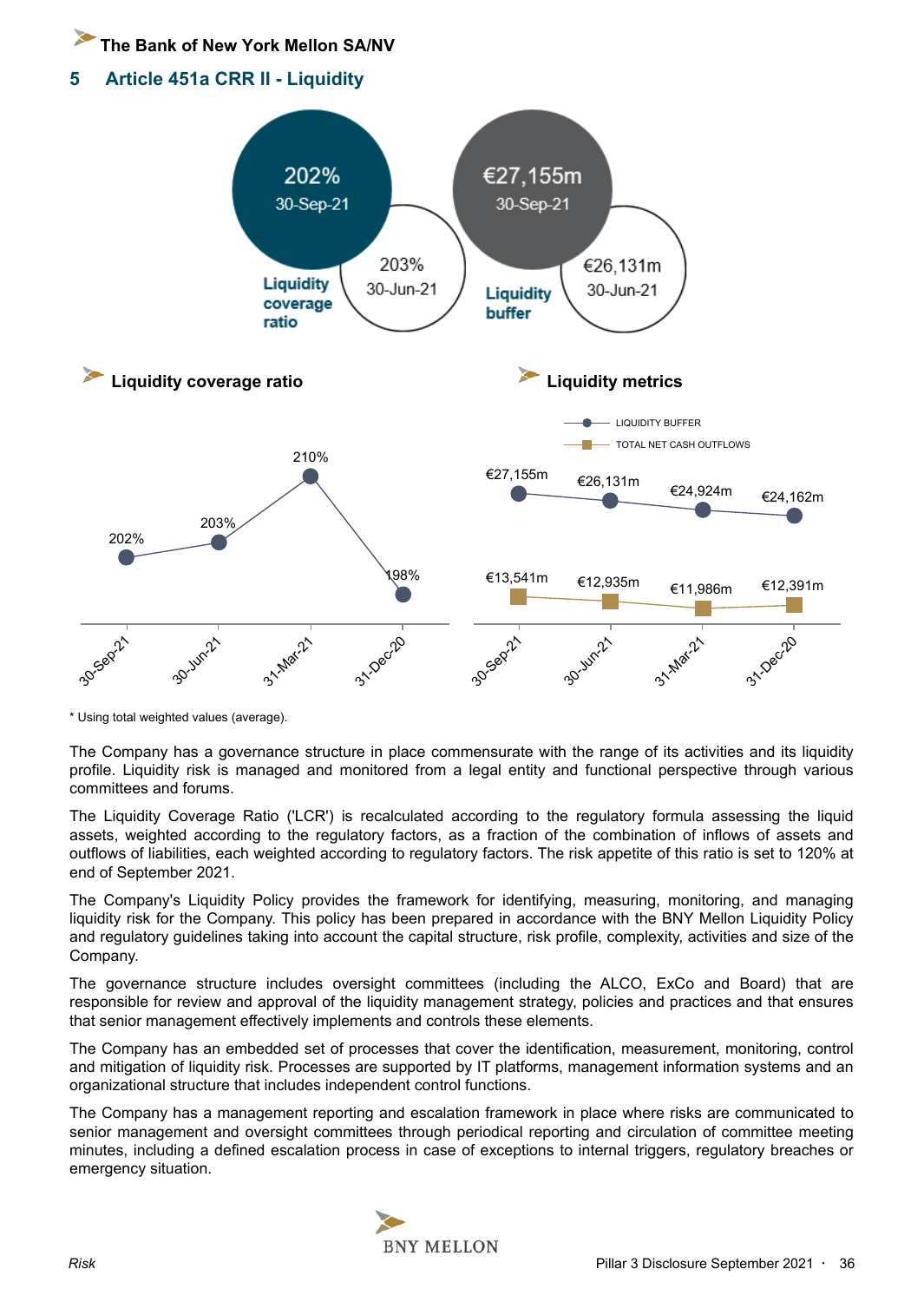<span id="page-36-0"></span>Regulatory reporting is performed by the Finance function in line with home/host regulatory requirements.

Written and approved policies that define the liquidity risk appetite and tolerance, strategy, principles and includes reporting requirements to appropriate management levels. The Company has the following policies and guidelines for managing liquidity and funding risk in place that are updated at least annually:

- BNY Mellon SA/NV Liquidity Policy (including Contingency Funding Plan);
- BNY Mellon SA/NV Procedures Corporate Treasury policy for FX Swaps; and,
- BNY Mellon SA/NV Guidelines for Investments in Securities.

As per the approval of the BNY Mellon SA/NV ILAAP, management formally declares adequacy of its liquidity risk management framework.

Based on the liquidity risk management self-assessment requirements outlined in the supervisory expectations for ILAAP, the Company believes to be adequately compliant with the key principles defined around liquidity management. The Company therefore considers itself to be compliant with its own and BNY Mellon Group policies and therefore believes that the liquidity management process in place is adequate.

# **Table 4: EU LIQ1 Quantitative information of LCR (unweighted)**

| Consolidated (€m)                                                                          |           |           | Total unweighted value (average) |           |
|--------------------------------------------------------------------------------------------|-----------|-----------|----------------------------------|-----------|
| <b>Quarter ending on</b>                                                                   | 30-Sep-21 | 30-Jun-21 | 31-Mar-21                        | 31-Dec-20 |
| Number of data points used in the calculation of averages                                  | 12        | 12        | 12                               | 12        |
| <b>Cash - Outflows</b>                                                                     |           |           |                                  |           |
| Unsecured wholesale funding                                                                | 34,380    | 33,445    | 32,119                           | 32,225    |
| Operational deposits (all counterparties) and deposits in networks of<br>cooperative banks | 16,616    | 16,141    | 16,021                           | 15,121    |
| Non-operational deposits (all counterparties)                                              | 17,764    | 17,304    | 16,098                           | 17,104    |
| Additional requirements                                                                    | 212       | 246       | 260                              | 244       |
| Outflows related to derivative exposures and other collateral requirements                 | 212       | 246       | 260                              | 244       |
| Other contractual funding obligations                                                      | 227       | 197       | 184                              | 252       |
| Other contingent funding obligations                                                       | 1,005     | 528       | 303                              | 75        |
| Cash - Inflows                                                                             |           |           |                                  |           |
| Secured lending (e.g. reverse repos)                                                       | 87        | 98        | 131                              | 143       |
| Inflows from fully performing exposures                                                    | 8,364     | 8,296     | 8,749                            | 9,172     |
| Other cash inflows                                                                         | 402       | 478       | 449                              | 480       |
| <b>Total cash inflows</b>                                                                  | 8,853     | 8,872     | 9,329                            | 9,795     |
| Inflows subject to 75% cap                                                                 | 8,853     | 8,872     | 9,329                            | 9,795     |

Note: Non-applicable outflow/inflow classes have not been disclosed.

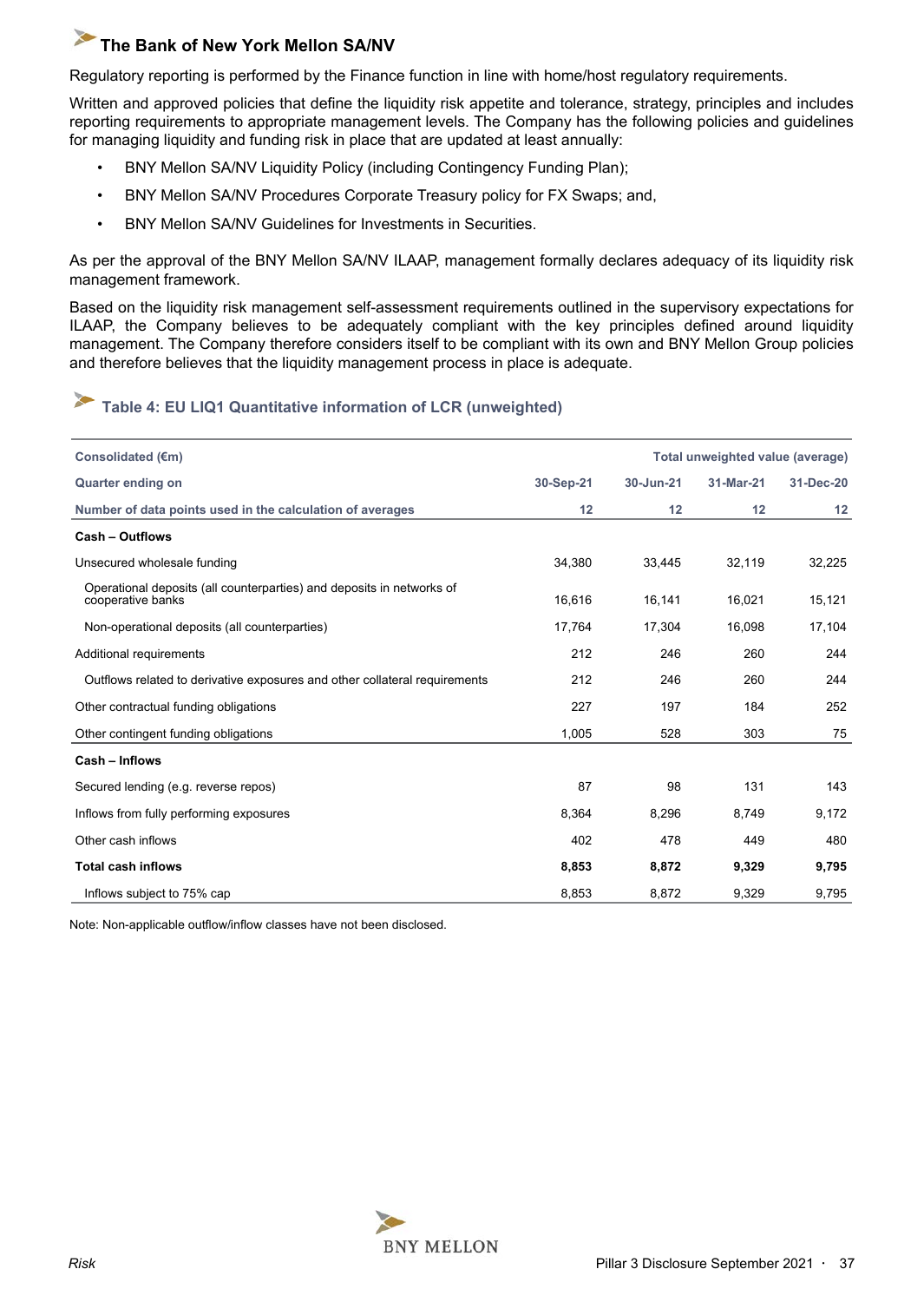# <span id="page-37-0"></span>**Table 5: EU LIQ1 Quantitative information of LCR (weighted)**

| Consolidated (€m)                                                                          |           |           | Total weighted value (average) |           |
|--------------------------------------------------------------------------------------------|-----------|-----------|--------------------------------|-----------|
| <b>Quarter ending on</b>                                                                   | 30-Sep-21 | 30-Jun-21 | 31-Mar-21                      | 31-Dec-20 |
| Number of data points used in the calculation of averages                                  | 12        | 12        | 12                             | 12        |
| <b>High-Quality Liquid Assets</b>                                                          |           |           |                                |           |
| Total high-quality liquid assets (HQLA)                                                    | 27,155    | 26,131    | 24,924                         | 24,162    |
| <b>Cash - Outflows</b>                                                                     |           |           |                                |           |
| Unsecured wholesale funding                                                                | 21,614    | 21,067    | 19,913                         | 20,744    |
| Operational deposits (all counterparties) and deposits in networks of<br>cooperative banks | 4.154     | 4.035     | 4.005                          | 3,780     |
| Non-operational deposits (all counterparties)                                              | 17,460    | 17,032    | 15,908                         | 16,964    |
| Secured wholesale funding                                                                  |           |           |                                | 2         |
| Additional requirements                                                                    | 212       | 246       | 260                            | 244       |
| Outflows related to derivative exposures and other collateral requirements                 | 212       | 246       | 260                            | 244       |
| Other contractual funding obligations                                                      | 47        | 23        | 13                             | 61        |
| Other contingent funding obligations                                                       | 222       | 108       | 63                             | 15        |
| <b>Total cash outflows</b>                                                                 | 22,095    | 21,444    | 20,250                         | 21,065    |
| Cash - Inflows                                                                             |           |           |                                |           |
| Inflows from fully performing exposures                                                    | 8,352     | 8,286     | 8,749                          | 9,171     |
| Other cash inflows                                                                         | 202       | 223       | 221                            | 208       |
| <b>Total cash inflows</b>                                                                  | 8,554     | 8,509     | 8,970                          | 9,380     |
| Inflows subject to 75% cap                                                                 | 8,554     | 8,509     | 8,970                          | 9,380     |
| <b>Total Adjusted Value</b>                                                                |           |           |                                |           |
| Liquidity buffer                                                                           | 27,155    | 26,131    | 24,924                         | 24,162    |
| Total net cash outflows                                                                    | 13,541    | 12,935    | 11,986                         | 12,391    |
| Liquidity Coverage Ratio (%)                                                               | 201.65 %  | 203.17 %  | 209.90 %                       | 197.90 %  |

Note: Non-applicable outflow/inflow classes have not been disclosed. Further, the Company's liquidity buffer is primarily composed of Level 1 High Quality Liquid Assets.

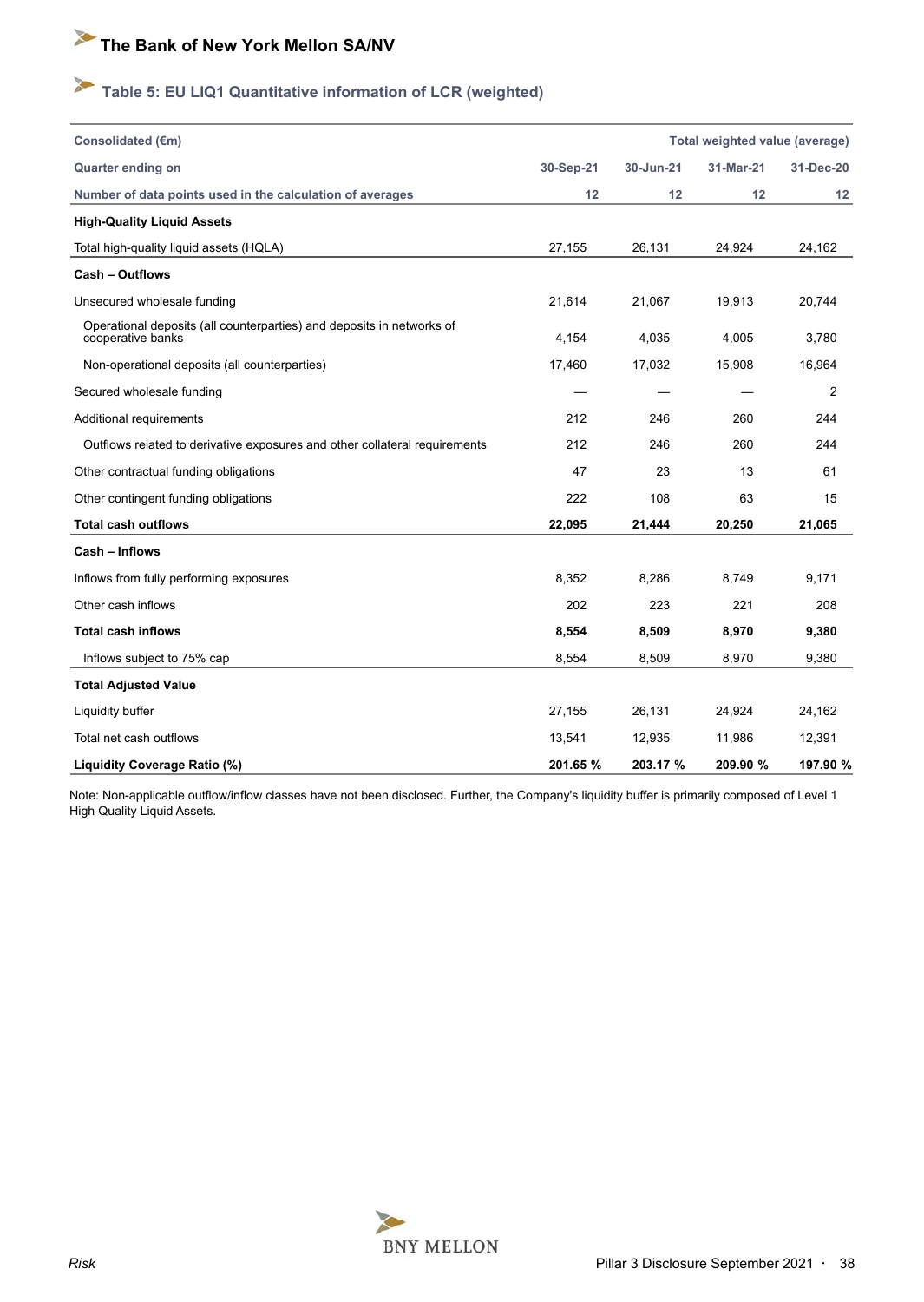# <span id="page-38-0"></span>Table 6: EU LIQB Qualitative information on LCR which complements EU LIQ1

| <b>Explanations on the main drivers</b><br>of LCR results and the evolution of<br>the contribution of inputs to the<br><b>LCR's calculation over time</b>                 | The Company's LCR in September 2021 was 201.65% based on an<br>average over 12 monthly reporting periods, down 2% on the previous<br>quarter. This substantially exceeded internal and regulatory minimum<br>requirements. The main drivers of the September 2021 LCR, based on an<br>average over 12 months, were higher outflows, rising by 3% over the<br>previous quarter primarily in the form of non-operational deposits. This<br>was partially offset by a marginal increase in inflows from fully performing<br>exposures of 1%. Overall, the relative percentage increase in net outflows<br>was marginally higher than the same in the liquidity buffer which<br>contributed to the quarter on quarter decline in LCR. |
|---------------------------------------------------------------------------------------------------------------------------------------------------------------------------|-----------------------------------------------------------------------------------------------------------------------------------------------------------------------------------------------------------------------------------------------------------------------------------------------------------------------------------------------------------------------------------------------------------------------------------------------------------------------------------------------------------------------------------------------------------------------------------------------------------------------------------------------------------------------------------------------------------------------------------|
| <b>Explanations on the changes in</b><br>the LCR over time                                                                                                                | Please see the graphs on page 36 for a visualisation of the Company's<br>LCR over time, based on an average over 12 months at each reporting<br>date. The Company's LCR has been safely above regulatory minimums<br>and follows a broadly increasing trajectory. It is shaped primarily by<br>proportionally higher central bank placements in the liquidity buffer partly<br>offset by relatively lower increases in averaged net outflows over the year<br>to date.                                                                                                                                                                                                                                                            |
| <b>Explanations on the actual</b><br>concentration of funding sources                                                                                                     | Liquidity and concentration risk is appropriately managed and diversified<br>according to internal policies and regulatory limits. The Company has<br>procedures in place which require both a daily and a monthly analysis of<br>the composition and variation of HQLA, plus the inflows and the outflows.<br>Please see the text on pages 36-37 for more information. As of the<br>reporting date levels of concentration risk were within internal limits with<br>the majority of funding by the top 10 counterparties originating from<br>intragroup counterparties and unsecured wholesale funding from a range<br>of financial customers.                                                                                   |
| High-level description of the<br>composition of the institution's<br>liquidity buffer.                                                                                    | The buffer is primarily composed of Level 1 assets. Notably, reserves at<br>central banks represents the substantial majority of the buffer at the<br>reporting date. Diversification in the buffer is achieved through further<br>investments in Level 1 debt instruments such as government and regional/<br>local bonds, public sector and supranational entities, and also government<br>backed credit institutions with comparatively smaller exposures to Level 2<br>assets.                                                                                                                                                                                                                                                |
| collateral calls                                                                                                                                                          | Derivative exposures and potential Derivative exposures in the Company's LCR are considered on a net basis<br>with subsequent liquidity outflows and inflows present which are<br>categorised accordingly.                                                                                                                                                                                                                                                                                                                                                                                                                                                                                                                        |
| <b>Currency mismatch in the LCR</b>                                                                                                                                       | The Company's significant currencies at the reporting date, and on a year<br>to date basis, shows a consistent surplus between the liquidity buffer and<br>net outflows reflecting the strength of the Company's liquidity risk<br>management policies. On an average basis for the year to date the LCR<br>per significant currency remains above the regulatory minimums.                                                                                                                                                                                                                                                                                                                                                       |
| Other items in the LCR calculation<br>that are not captured in the LCR<br>disclosure template but that the<br>institution considers relevant for<br>its liquidity profile | There are no other items in the LCR calculation not captured in the LCR<br>disclosure template at the reporting date.                                                                                                                                                                                                                                                                                                                                                                                                                                                                                                                                                                                                             |

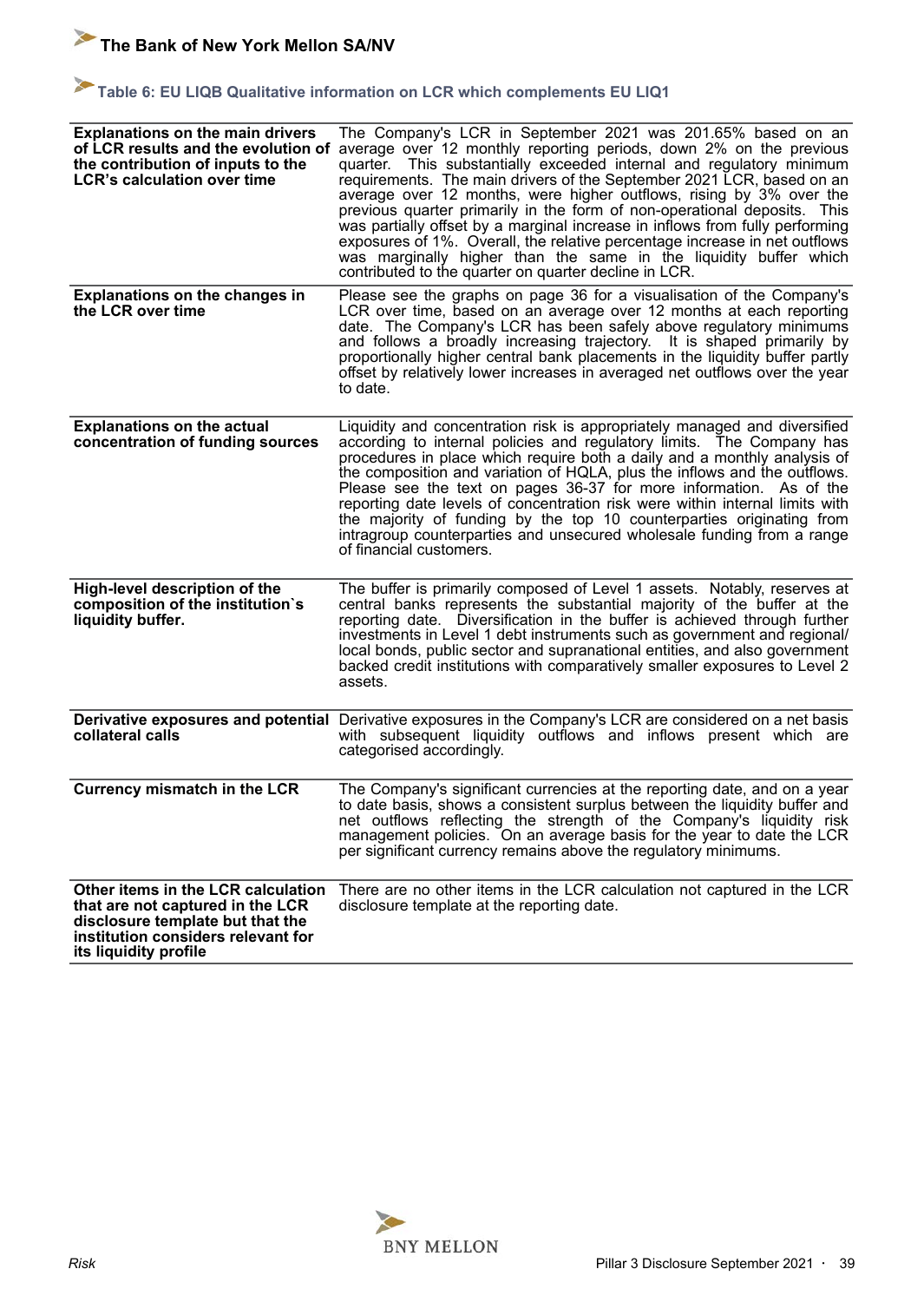#### <span id="page-39-0"></span>**Appendix 1 - Other risks**

#### **Liquidity risk**

The Company defines liquidity risk as the risk arising from an inability to access funding, convert assets to cash quickly and efficiently, or to roll over or issue new debt, especially during periods of market stress. Liquidity risk includes the inability to access funding sources or manage fluctuations in funding levels.

The Company's overall approach to liquidity management is to ensure that sources of liquidity are sufficient in amount and diversity such that changes in funding requirements can be accommodated routinely without material adverse impact on earnings, capital, daily operations, or the financial condition of the Company.

The Company seeks to ensure that the overall liquidity risk that it undertakes stays within its risk appetite. In managing the balance sheet, appropriate consideration is given to balancing the competing needs of maintaining sufficient levels of liquidity and complying with applicable regulations and supervisory expectations while optimizing the balance sheet. The balance sheet is characterized by strong liquidity, superior asset quality, ready access to external funding sources at competitive rates and a strong capital structure that supports our risk-taking activities and is adequate to absorb potential losses.

The Company has a strong liquidity risk management culture and liquidity risk management is demonstrably embedded in its policies and processes.

The goal of the Company's liquidity management is to ensure that all liquidity risks are defined, understood, and effectively managed through well-designed policies and controls. In this context, the Company has established a robust liquidity risk management framework that is fully integrated into its risk management processes.

The liquidity risk management framework, is prepared in accordance with the guidelines set forth by the regulators, corporate standards, and encompasses the unique structure and characteristics of the Company.

#### **Restitution risk**

Restitution Risk relates to the obligation under regulation (**AIFMD**/**UCITS V**) or under commercial contract to reimburse the client for the value of Financial Instruments held in custody where those assets have been lost at or by a sub-custodian or a CSD (within the BNY Mellon custody network or directed sub custody appointments including prime-brokers where liability has not been discharged).

Restitution risk is the risk that the Company is willing to take because it is directly related to the business it wants to offer to our clients. The risk is governed by limits through exclusion of some sub-custodians. There is room to move beyond this where there is a parental guarantee for the sub-custodian to provide for insolvency at the subcustodian.

The main impact on the Company is in the role of depositary, and the liability to restitute the value of financial instruments held in custody that are lost by the depositary and/or its delegates. The main source of Restitution Risk for the Company is through the depositary business performed by Asset Servicing for its fund clients. Most typically, Restitution liability would be expected to manifest as result of a combined operational risk and insolvency event. However, the matter is very much a theoretical consideration as no event has manifested in the market place.

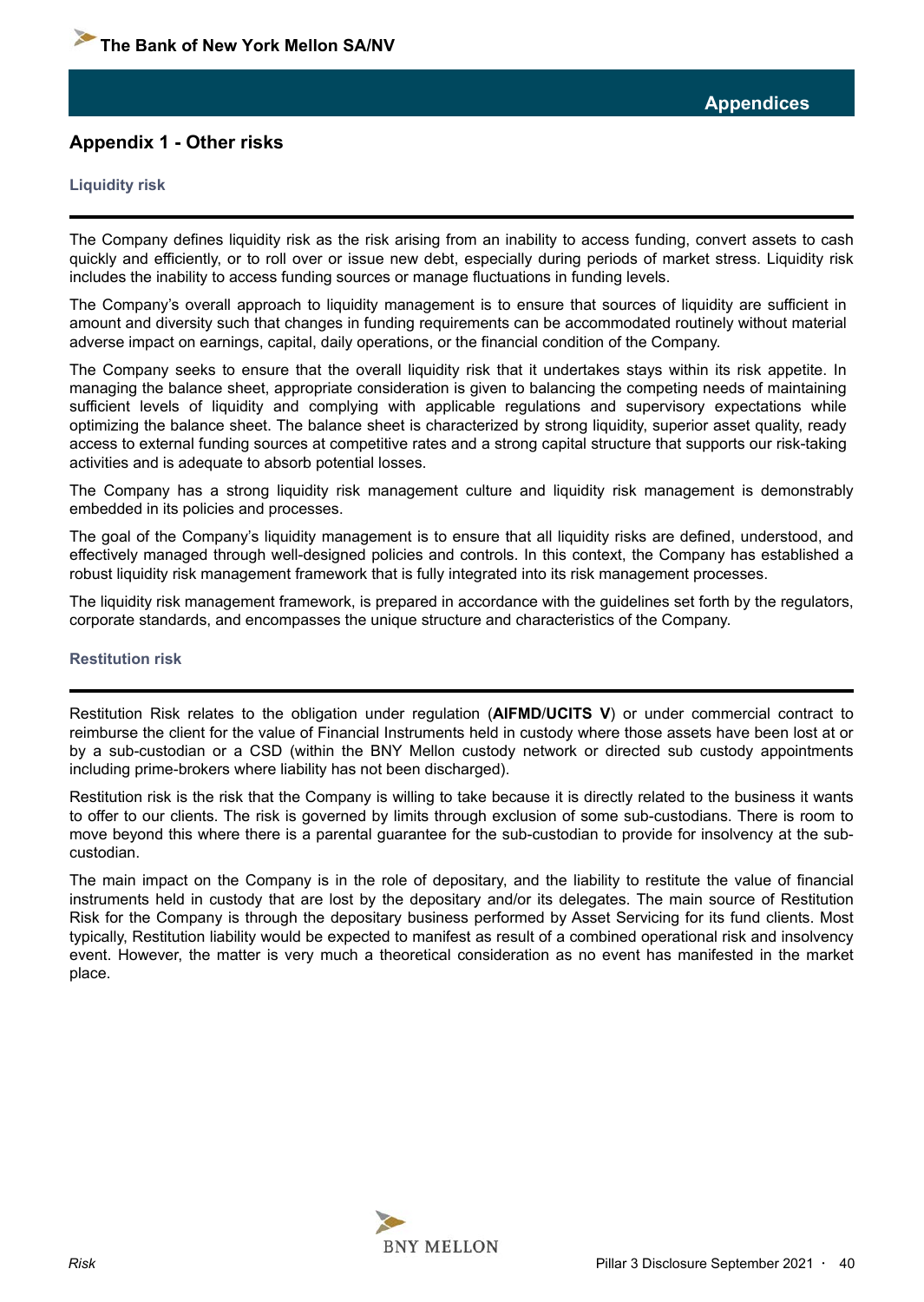#### <span id="page-40-0"></span>**Strategic risk**

Strategic risk is defined as the risk arising from adverse business decisions, poor implementation of business decisions, or lack of responsiveness to changes in the financial industry and operating environment. Strategic and/ or business risks may also arise from the acceptance of new businesses, the introduction or modification of products, strategic finance and risk management decisions, business process changes, complex transactions, acquisitions/ divestitures/ joint ventures and major capital expenditures/ investments.

The Company has a moderate appetite for Strategic risk. By its nature, our business model creates client concentration within the financial services industry and exposure to capital markets performance, globally. We understand and have an appetite to assume these risks. However, we seek to ensure that our industry concentration and capital markets exposure is prudent and directly relates to supporting our business activity and strategy.

The Board is committed to ensuring that strategic initiatives giving rise to significant change in the business organization or operations must be effectively managed, using corporate standard project management methodology.

#### **Group risk**

Group risk is the risk that the financial position of the Company may be adversely affected by its relationships (financial and non-financial) with other entities within BNY Mellon or by risks that may affect the whole of BNY Mellon.

The Company, as a member of the BNY Mellon Group, operates in alignment with the Group´s business interests, while at the same time maintaining its independence, particularly with respect to operating within a governance framework which protects the interests of the entity's clients.

The Company's management has considered several possible scenarios where these services may be affected, these include IT services outage and other business continuity issues. Although these will cause operational issues they are not expected to have a significant cost impact and are therefore not modelled, but are included in the scenarios as part of operational risk assessment and in the liquidity stress testing.

#### **Model risk**

Model risk refers to the possibility of unintended business outcomes arising from the design, implementation or use of models. Model risk includes the potential risk that management makes incorrect decisions based either upon incorrect model results, or incorrect understanding and use of model results.

Model risk can result in material financial loss, inaccurate financial or regulatory reporting, misaligned business strategies or damage to the reputation of the Company or BNY Mellon as a whole.

The Company uses models in its risk management framework. All models have been assessed in line with the relevant corporate policies and model risk management framework wherein the individual model is categorised into one of three tiers based on materiality, complexity, and level of reliance. The tiers determine the controls applicable to the model classes. The Enterprise Model Risk Committee oversees model risk management at the enterprise level and approves the overall framework and standards, which are applicable across the organisation. The Model Risk Management Group, based in the US, retain ultimate responsibility for overall model governance.

Model Risk Management Governance has responsibility for the governance of inventory and provides a mechanism to report on models to key stakeholders.

Models that impact the capital assessment process are categorised as Tier 1 models and the execution of the validation of Tier 1 models is done by a designated independent model validation function. Tier 1 models are required to be validated or reviewed, as per the validation standards, at least annually.

BNY Mellon internal audit provides independent reviews of compliance with the corporate model validation policy.

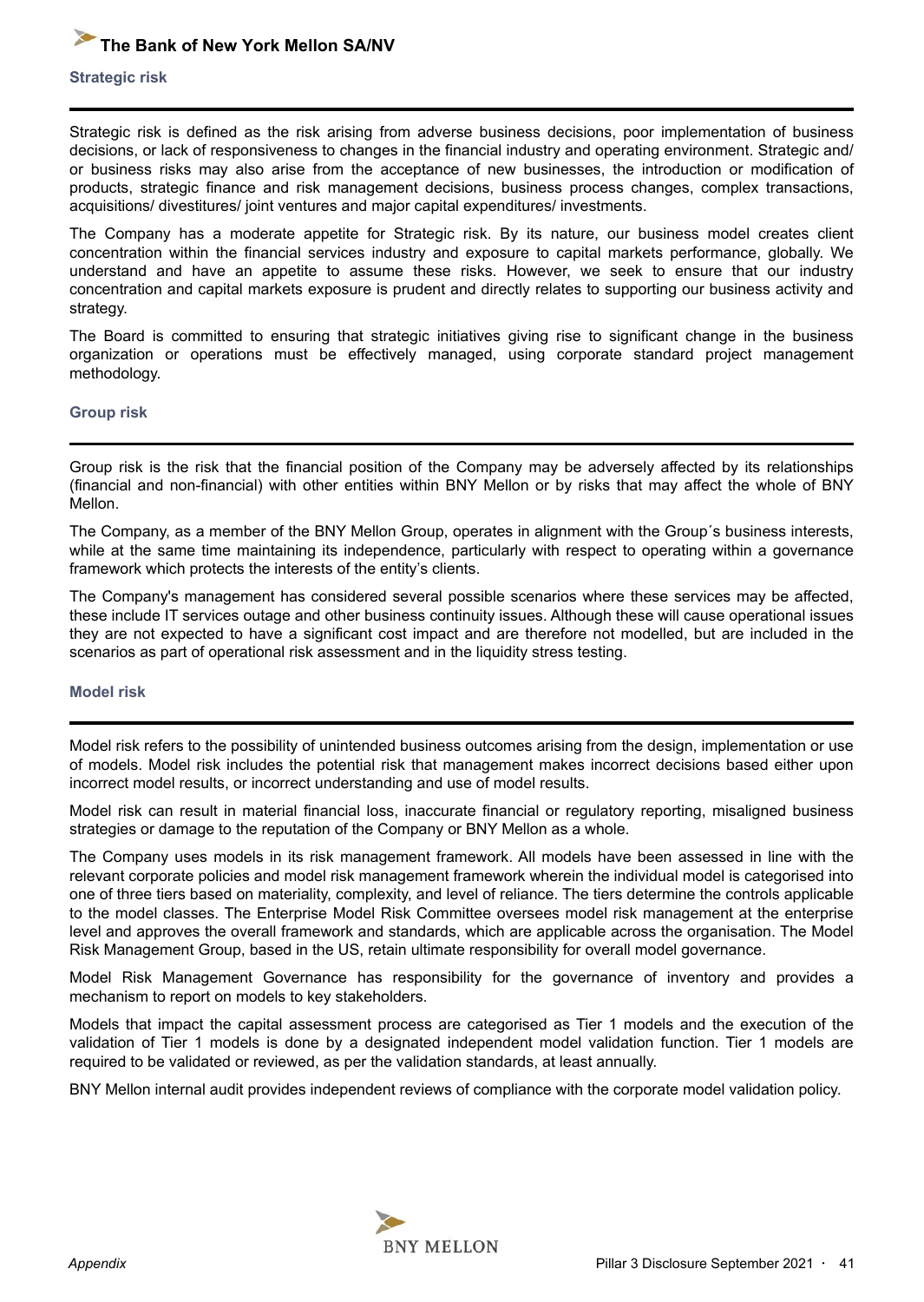#### <span id="page-41-0"></span>**Appendix 2 - Glossary of terms**

The following acronyms are a range of terms which may be used in BNY Mellon EMEA Pillar 3 disclosures:

| Acronym           | Description                                                           | Acronym       | <b>Description</b>                                 |
|-------------------|-----------------------------------------------------------------------|---------------|----------------------------------------------------|
| <b>ABS</b>        | <b>Asset-Backed Securities</b>                                        | <b>CMA</b>    | <b>Capital Market Authority</b>                    |
| <b>ACPR</b>       | Autorite de Controle Prudentiel et de                                 | COC           | <b>Compensation Oversight Committee</b>            |
|                   | Resolution                                                            | COOC          | <b>CASS Operational Oversight Committee</b>        |
| <b>AFR</b>        | <b>Available Financial Resources</b>                                  | <b>COREP</b>  | <b>Common Reporting</b>                            |
| <b>AIF</b>        | Alternative Investment Fund                                           | CQS           | <b>Credit Quality Steps</b>                        |
| <b>ALCO</b>       | Asset and Liability Committee                                         | CRD           | <b>Capital Requirements Directive</b>              |
| AML               | Anti-Money Laundering                                                 | <b>CRM</b>    | <b>Credit Risk Mitigation</b>                      |
| AS                | <b>Asset Servicing</b>                                                | <b>CROC</b>   | <b>Credit Risk Oversight Committee</b>             |
| AT <sub>1</sub>   | <b>Additional Tier 1</b>                                              | <b>CRR</b>    | <b>Capital Requirements Regulation</b>             |
| <b>AUC</b>        | <b>Assets Under Custody</b>                                           | <b>CSD</b>    | <b>Client Service Delivery</b>                     |
| <b>BAC</b>        | <b>Business Acceptance Committee</b>                                  | <b>CSRSFI</b> | Committee for Systemic Risks and                   |
| <b>BAU</b>        | Business as usual                                                     |               | <b>System-relevant Financial Institutions</b>      |
| <b>BaFin</b>      | <b>Federal Financial Supervisory</b><br>Authority / Bundesanstalt fur | <b>CSSF</b>   | Commission de Surveillance du Secteur<br>Financier |
|                   | Finanzdienstleistungsaufsicht                                         | <b>CSTC</b>   | <b>Capital and Stress Testing Committee</b>        |
| <b>BDAS</b>       | <b>Broker-Dealer and Advisory Services</b>                            | <b>CT</b>     | <b>Corporate Trust</b>                             |
| <b>BDF</b>        | <b>Banque De France</b>                                               | <b>CTS</b>    | <b>Client Technology Solutions</b>                 |
| <b>BEMCO</b>      | <b>Belgium Management Council</b>                                     | DB            | Deutsche Bank                                      |
| BI                | Banca D'Italia                                                        | <b>DNB</b>    | De Nederlandsche Bank                              |
| <b>BNY Mellon</b> | The Bank of New York Mellon<br>Corporation                            | <b>DVP</b>    | Delivery versus Payment                            |
| <b>BNY Mellon</b> | The Bank of New York Mellon                                           | <b>EAD</b>    | Exposure at default                                |
| SA/NV             | SA/NV                                                                 | EC            | European Commission                                |
| <b>BNY Mellon</b> | <b>BNY Mellon Trust &amp; Depositary</b>                              | ECL           | <b>Expected Credit Losses</b>                      |
| <b>TDUKL</b>      | (UK) Limited                                                          | <b>ECAP</b>   | Economic Capital                                   |
| <b>BNYIFC</b>     | <b>BNY International Financing</b><br>Corporation                     | <b>ECB</b>    | European Central Bank                              |
| <b>BNY Mellon</b> | <b>BNY Mellon Service</b>                                             | <b>ECM</b>    | <b>Embedded Control Management</b>                 |
| KG                | Kapitalanlage-Gesellschaft mbH                                        | <b>EEC</b>    | <b>EMEA Executive Committee</b>                    |
| <b>BRC</b>        | <b>Business Risk Committee</b>                                        | <b>EHQLA</b>  | <b>Extremely High Quality Liquid Assets</b>        |
| CASS              | <b>Client Asset Sourcebook Rules</b>                                  | <b>EMEA</b>   | Europe, Middle East and Africa                     |
| <b>CBI</b>        | Central Bank of Ireland                                               | <b>ERGC</b>   | <b>EMEA Remuneration Governance</b>                |
| <b>CCF</b>        | <b>Credit Conversion Factor</b>                                       |               | Committee                                          |
| CEO               | <b>Chief Executive Officer</b>                                        | <b>ESRMC</b>  | <b>EMEA Senior Risk Management</b><br>Committee    |
| <b>CEF</b>        | <b>Critical Economic Function</b>                                     | EU            | European Union                                     |
| CET1              | Common Equity Tier 1                                                  | <b>EUR</b>    | Euro                                               |
| <b>CGB</b>        | <b>CASS Governance Body</b>                                           | EWI           | Early Warning Indicators                           |
| <b>CIS</b>        | <b>Collective Investment Scheme</b>                                   | ExCo          | <b>Executive Committee</b>                         |

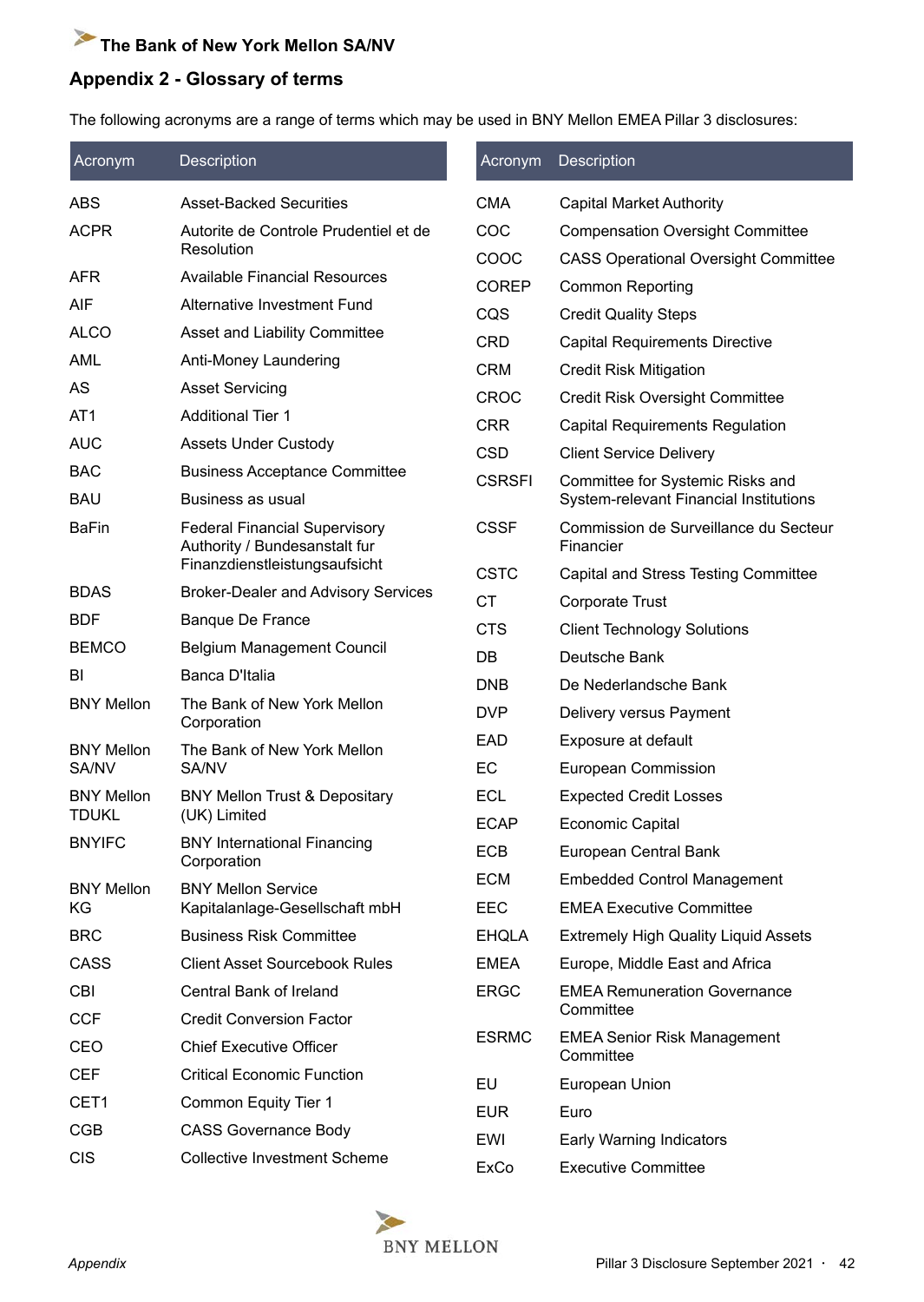| Acronym      | Description                                                   | Acronym                    | <b>Description</b>                                      |
|--------------|---------------------------------------------------------------|----------------------------|---------------------------------------------------------|
| <b>FCA</b>   | <b>Financial Conduct Authority</b>                            | <b>MNA</b>                 | Master netting agreements                               |
| <b>FMUs</b>  | Financial market utilities                                    | <b>MRMG</b>                | Model Risk Management Group                             |
| <b>FRS</b>   | <b>Financial Reporting Standard</b>                           | <b>MRT</b>                 | <b>Material Risk Taker</b>                              |
| <b>FSMA</b>  | <b>Financial Services and Markets Authority</b>               | <b>NAV</b>                 | <b>Net Asset Value</b>                                  |
| FX           | Foreign Exchange                                              | <b>NBB</b>                 | National Bank of Belgium                                |
| G-SIFI       | <b>Global Systemically Important Financial</b><br>Institution | <b>NoCo</b><br><b>NSFR</b> | <b>Nomination Committee</b><br>Net Stable Funding Ratio |
| <b>GCA</b>   | <b>Global Custody Agreement</b>                               | O-SII                      | Other systemically important institution                |
| <b>GSP</b>   | <b>Global Securities Processing</b>                           | OCI                        | Other Comprehensive Income                              |
| <b>HLA</b>   | <b>High-level Assessment</b>                                  | <b>OEICs</b>               | Open-ended Investment Companies                         |
| <b>HQLA</b>  | <b>High Quality Liquid Assets</b>                             | <b>ORMF</b>                | <b>Operational Risk Management Framework</b>            |
| <b>HRCC</b>  | Human Resources Compensation<br>Committee                     | <b>ORSA</b>                | <b>Operational Risk Scenario Analysis</b>               |
| <b>IAS</b>   | <b>International Accounting Standards</b>                     | P/L                        | <b>Profit and Loss</b>                                  |
| <b>IASB</b>  | International Accounting Standards Board                      | <b>PFE</b>                 | <b>Potential Future Exposure</b>                        |
| <b>ICA</b>   | <b>Internal Capital Assessment</b>                            | <b>PRA</b>                 | <b>Prudential Regulatory Authority</b>                  |
| <b>ICAAP</b> | Internal Capital Adequacy Assessment                          | <b>RCoB</b>                | <b>Risk Committee of the Board</b>                      |
|              | <b>Process</b>                                                | <b>RCSA</b>                | <b>Risk and Control Self-Assessment</b>                 |
| <b>ICRC</b>  | <b>Incentive Compensation Review</b>                          | <b>RM</b>                  | <b>Risk Manager</b>                                     |
| <b>IFRS</b>  | Committee                                                     | <b>RMC</b>                 | <b>Risk Management Committee</b>                        |
|              | International Financial Reporting<br><b>Standards</b>         | <b>RMP</b>                 | <b>Risk Management Platform</b>                         |
| <b>ILAAP</b> | <b>Internal Liquidity Adequacy Assessment</b>                 | <b>RRP</b>                 | Recovery and Resolution Planning                        |
|              | <b>Process</b>                                                | <b>RW</b>                  | Risk-weight                                             |
| ILG          | Individual Liquidity Guidance                                 | <b>RWA</b>                 | <b>Risk Weighted Assets</b>                             |
| <b>IRRBB</b> | Interest Rate Risk on Banking Book                            | SA                         | <b>Standardised Approach</b>                            |
| <b>IMMS</b>  | International Money Management System                         | <b>SFT</b>                 | <b>Security Financing Transaction</b>                   |
| <b>ISDA</b>  | <b>International Swaps and Derivatives</b><br>Association     | <b>SLD</b>                 | Service Level Description                               |
| <b>ISM</b>   | <b>Investment Services and Markets</b>                        | <b>SREP</b>                | Supervisory review and evaluation process               |
| ΙT           | Information Technology                                        | <b>SRO</b>                 | Senior Risk Officer                                     |
| <b>KRI</b>   | Key Risk Indicator                                            | T&D                        | <b>Trust &amp; Depositary</b>                           |
| <b>KYC</b>   | Know your customer                                            | T1/T2                      | Tier 1 / Tier 2                                         |
| <b>LCR</b>   |                                                               | <b>TCR</b>                 | <b>Total Capital Requirements</b>                       |
| LERO         | <b>Liquidity Coverage Ratio</b>                               | <b>TRC</b>                 | <b>Technology Risk Committee</b>                        |
|              | Legal Entity Risk Officer                                     | <b>TLAC</b>                | <b>Total Loss-Absorbing Capacity</b>                    |
| <b>LOB</b>   | Line of Business                                              | <b>UCITS</b>               | Undertakings for Collective Investment in               |
| <b>LOD</b>   | Line of Defense                                               |                            | <b>Transferable Securities</b>                          |
| MiFID II     | Markets in Financial Instruments Directive<br>Ш               | VaR                        | Value-at-Risk                                           |

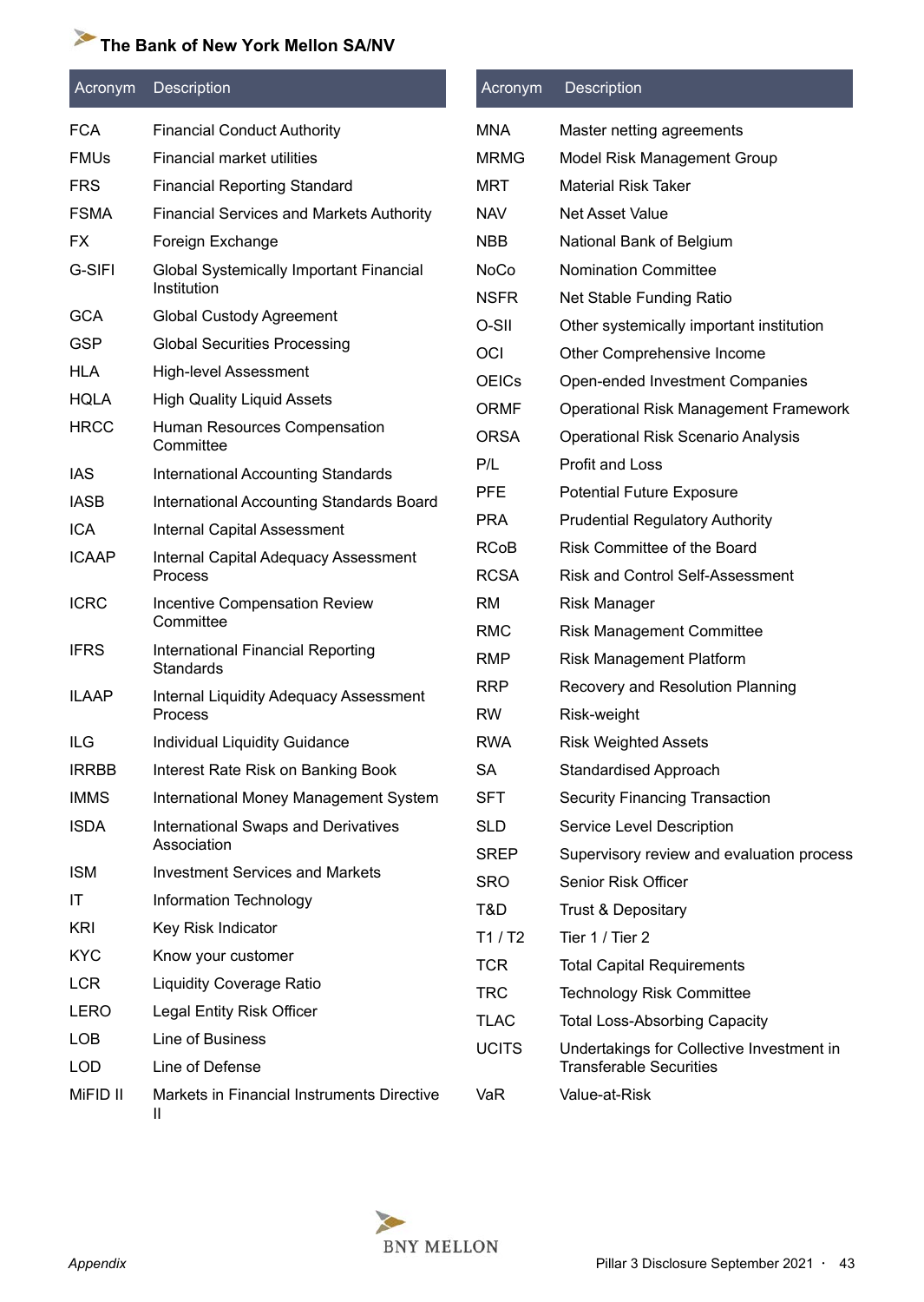The following terms may be used in this document:

**Ad valorem:** Method for charging fees according to the value of goods and services, instead of by a fixed rate, or by weight or quantity. Latin for [according] to value

**Basel III:** The capital reforms and introduction of a global liquidity standard proposed by the Basel Committee on Banking Supervision ('BCBS') in 2020

**BIPRU:** Prudential sourcebook for banks, building societies and investment firms

**Brexit:** The United Kingdom's referendum decision to leave the EU

**CRD V:** On 27 June 2013, the European Commission first published, through the Official Journal of the European Union, its legislation for a Capital Requirements Directive ('CRD') and Capital Requirements Regulation ('CRR'), which together form the CRD package. The package implements the Basel III reforms in addition to the inclusion of new proposals on sanctions for non-compliance with prudential rules, corporate governance and remuneration. The latest iteration, CRD V & CRR II, applies from 28 June 2021 onwards, with certain requirements set to be phased in

**Capital Requirements Directive ('CRD'):** A capital adequacy legislative package issued by the European Commission and adopted by EU member states

**Capital Requirements Regulation ('CRR'):** Regulation that is directly applicable to anyone in the European Union and is not transposed into national law

**Common Equity Tier 1 capital:** The highest quality form of regulatory capital under Basel III comprising common shares issued and related share premium, retained earnings and other reserves excluding the cash flow hedging reserve, less specified regulatory adjustments

**Core Tier 1 capital:** Called-up share capital and eligible reserves plus equity non-controlling interests, less intangible assets and other regulatory deductions

**Credit risk mitigation ('CRM'):** A technique to reduce the credit risk associated with an exposure by application of credit risk mitigants such as collateral, guarantees and credit protection

**Derivatives:** A derivative is a financial instrument that derives its value from one or more underlying assets, for example bonds or currencies

**Exposure:** A claim, contingent claim or position which carries a risk of financial loss

**Exposure at default ('EAD'):** The amount expected to be outstanding, after any credit risk mitigation, if and when a counterparty defaults. EAD reflects drawn balances as well as allowance for undrawn amounts of commitments and contingent exposures over a oneyear time horizon

**Financial Conduct Authority ('FCA'):** The Financial Conduct Authority regulates the conduct of financial firms and, for certain firms, prudential standards in the UK. It has a strategic objective to ensure that the relevant markets function well

**High-level Assessment ('HLA'):** An assessment of the quality of controls in place to mitigate risk and residual risk. Residual risk is assessed as high, moderate to high, moderate, moderate to low and low with direction anticipated

**Institutions:** Under the Standardised Approach, institutions are classified as credit institutions or investment firms

**Internal Capital Adequacy Assessment Process ('ICAAP'):** The group's own assessment of the levels of capital that it needs to hold through an examination of its risk profile from regulatory and economic capital viewpoints

**ISDA Master Agreement:** A document that outlines the terms applied to a derivatives transaction between two parties. Once the two parties have agreed to the standard terms, they do not have to renegotiate each time a new transaction is entered into

**Key Risk Indicator ('KRI'):** Key Risk Indicators are used by business lines to evaluate control effectiveness and residual risk within a business process

**Master Netting Agreement:** An agreement between two counterparties that have multiple contracts with each other that provides for the net settlement of all contracts through a single payment in the event of default or termination of any one contract

**Pillar 3:** The part of Basel III that sets out information banks must disclose about their risks, the amount of capital required to absorb them and their approach to risk management. The aim is to encourage market discipline and improve the information made available to the market

**Prudential Regulation Authority ('PRA'):** The statutory body responsible for the prudential supervision of banks, building societies, credit unions, insurers and major investment firms in the UK. The PRA is a subsidiary of the Bank of England

**Residual maturity:** The period outstanding from the reporting date to the maturity or end date of an exposure

**Risk appetite:** A definition of the types and quantum of risks to which the firm wishes to be exposed

**Risk and Control Self-Assessment ('RCSA'):** Risk and Control Self-Assessment is used by business lines to identify risks associated with their key business processes and to complete a detailed assessment of the risk and associated controls

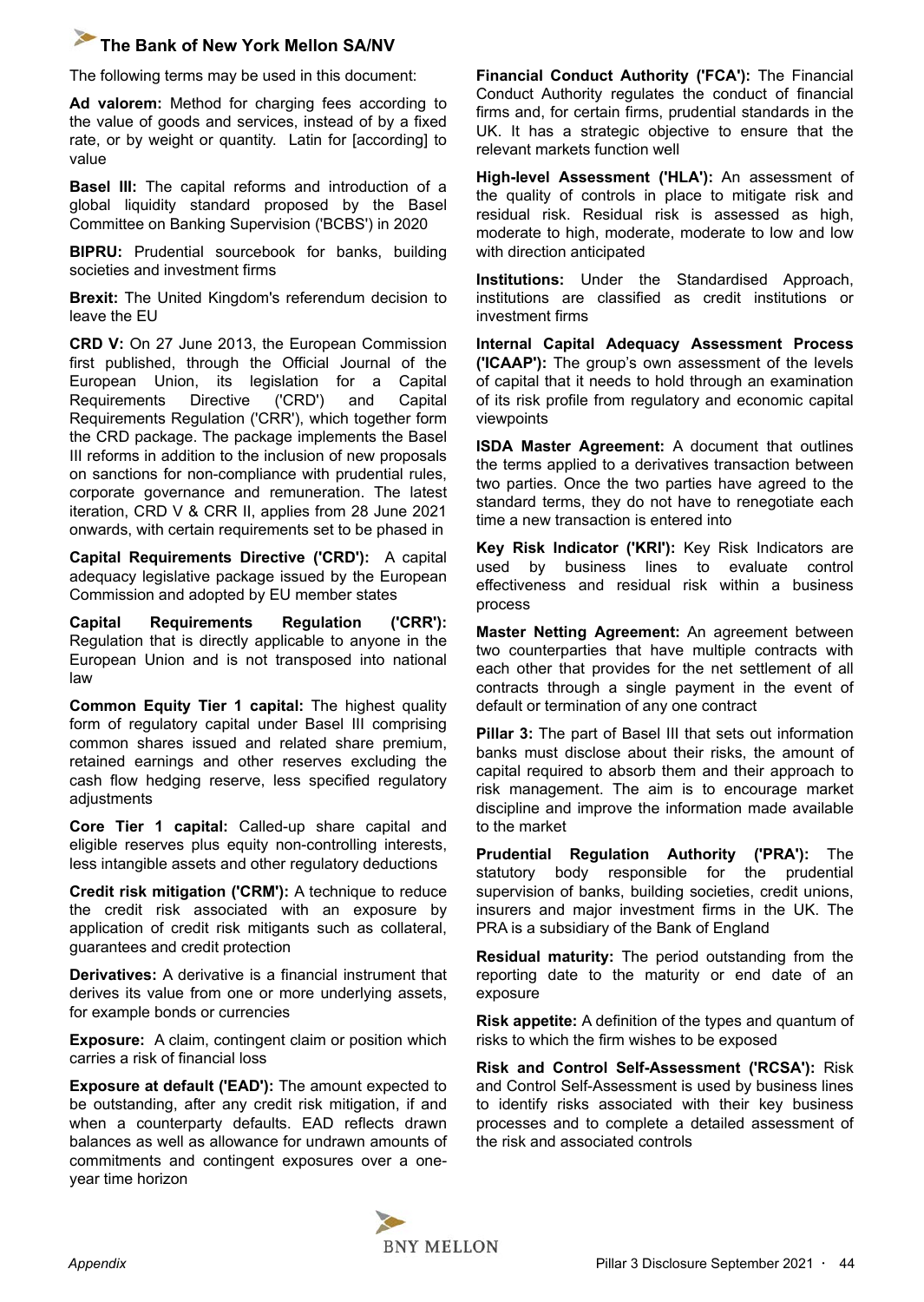**Risk Governance Framework:** The risk governance framework has been developed in conjunction with BNY Mellon requirements. Key elements of the framework are:

- Formal governance committees, with mandates and defined attendees
- Clearly defined escalation processes, both informally (management lines) and formally (governance committees, board, etc.)
- A clear business as usual process for identification, management and control of risks
- Regular reporting of risk issues

**Risk Management Committee ('RMC'):** A committee which meets monthly to provide governance on risk related items arising from the business of the group

**Risk-weighted Assets ('RWA'):** Assets that are adjusted for their associated risks using weightings established in accordance with CRD V requirements

**Standardised Approach ('SA'):** Method used to calculate credit risk capital requirements using the Basel III, CRD V, CRR II model supplied by the BCBS. The SA model uses external credit assessment institution ratings and supervisory risk weights supplied by external credit assessment agencies

**Tier 2 capital:** A component of regulatory capital under Basel III, mainly comprising qualifying subordinated loan capital, related non-controlling interests and eligible collective impairment allowances

**Value-at-Risk ('VaR'):** A measure of the potential loss at a specified confidence level from adverse market movements in an ordinary market environment

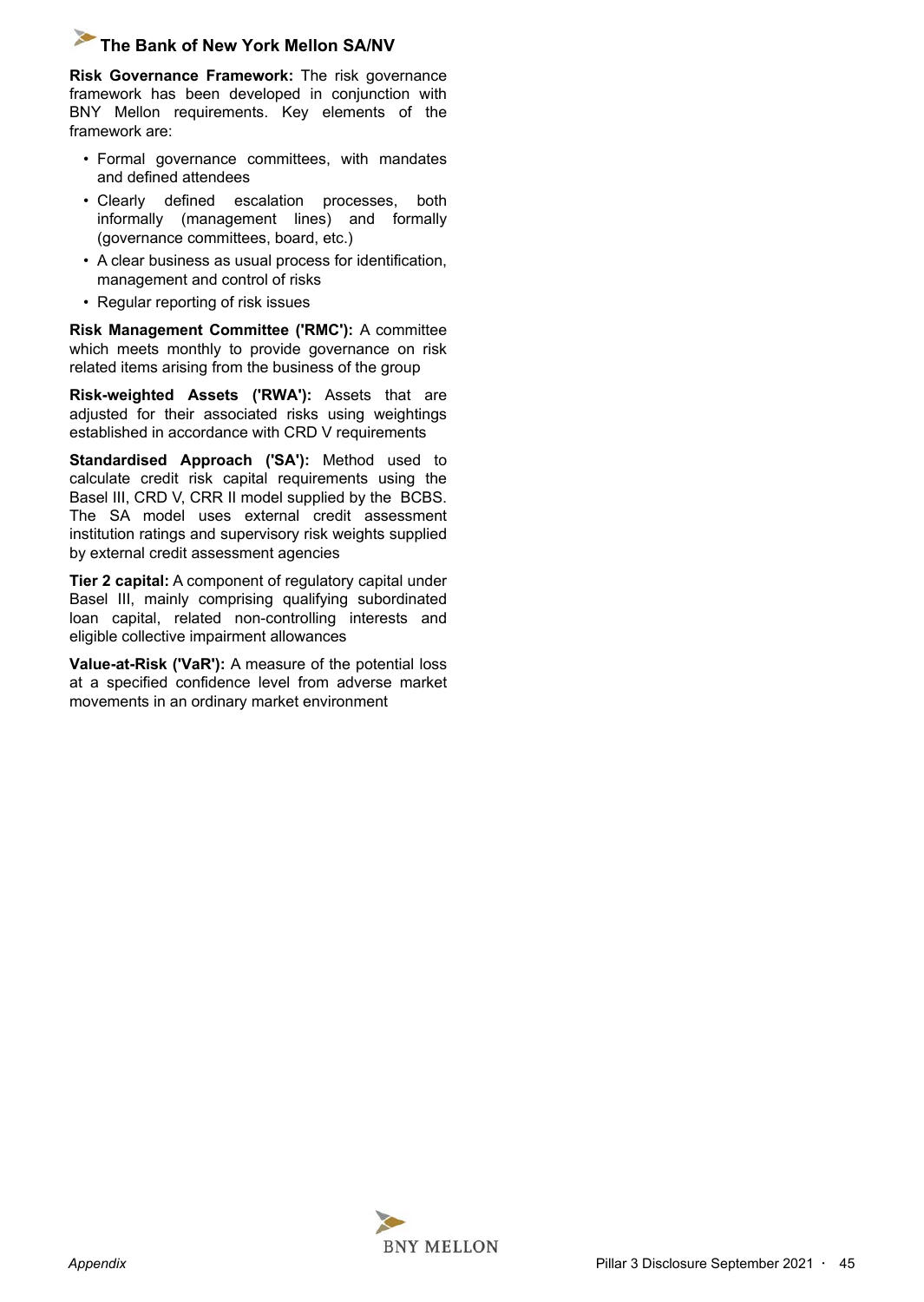#### <span id="page-45-0"></span>**Appendix 3 - CRR II references**

т

| <b>CRR II ref.</b> | <b>Requirement summary</b>                                                                                                                                                                  | Compliance ref. applicable at 30<br>September 2021 | Page<br>ref. |
|--------------------|---------------------------------------------------------------------------------------------------------------------------------------------------------------------------------------------|----------------------------------------------------|--------------|
|                    | Scope of disclosure requirements                                                                                                                                                            |                                                    |              |
| 431 (1)            | Institutions shall publish Pillar 3 disclosures.                                                                                                                                            | BNY Mellon SA/NV publishes Pillar 3<br>disclosures | N/A          |
| 431(2)             | Firms with permission to use specific operational risk<br>methodologies must disclose operational risk information.                                                                         | N/A                                                | N/A          |
| 431(3)             | The management body shall adopt formal policies to comply with<br>the disclosure requirements. At least one member of the<br>management body shall attest in writing.                       | <b>Attestation Statement</b>                       | 3            |
| 431(4)             | Quantitative disclosures shall be accompanied by a qualitative<br>narrative that may be necessary in order for the users of that<br>information to understand the quantitative disclosures. | Qualitative narrative included where<br>necessary. | N/A          |
| 431(5)             | Explanation of ratings decision upon request.                                                                                                                                               | N/A                                                | N/A          |

*Non-material, proprietary or confidential information*

| 432(1) | Institutions may omit disclosures if the information is not regarded<br>as material (except Articles 435(2)(c), 437 and 450).               |                                                                               |  |
|--------|---------------------------------------------------------------------------------------------------------------------------------------------|-------------------------------------------------------------------------------|--|
| 432(2) | Institutions may omit information that is proprietary or confidential<br>if certain conditions are respected (except Articles 437 and 450). | Article 432 CRR II - Non-material,<br>proprietary or confidential information |  |
| 432(3) | Where 432(1) and (2) apply this must be stated in the disclosures,<br>and more general information must be disclosed.                       |                                                                               |  |

| <b>Frequency of disclosure</b> |                                                                                                                                                                                                                                                                                                   |                                                                             |     |
|--------------------------------|---------------------------------------------------------------------------------------------------------------------------------------------------------------------------------------------------------------------------------------------------------------------------------------------------|-----------------------------------------------------------------------------|-----|
| 433                            | Institutions shall publish the disclosures required at least on an<br>annual basis, on the same date of the publication of the financial<br>statements. Semi-annual and quarterly disclosures shall be<br>published on the same date as the financial reports for the period<br>where applicable. | 1.3<br>Article 433/434 CRR II - Frequency,<br>scope and means of disclosure |     |
| 433(a)                         | Large institutions shall disclose the information outlined in this<br>article on an annual, semi-annual and quarterly basis as<br>applicable.                                                                                                                                                     |                                                                             |     |
| 433(b)                         | Small and non-complex institutions shall disclose the information<br>outlined in this article on an annual and semi-annual basis as<br>applicable.                                                                                                                                                | N/A                                                                         | N/A |
| 433(c)                         | Institutions that are not subject to Article 433(a) or 433(b) shall<br>disclose the information outlined in this article on an annual and<br>semi-annual basis as applicable.                                                                                                                     | N/A                                                                         | N/A |

*Means of disclosure* 434 (1) Institutions shall disclose all the information required under Titles II and III in electronic format and in a single medium or location. Article 433/434 CRR II - Frequency, scope and means of disclosure [7](#page-6-0) 434 (2) Institutions shall make available on their website an archive of the information required to be disclosed in accordance with this Part. https://www.bnymellon.com/us/en/investorrelations/regulatory-filings.html N/A

#### *Risk management objectives and policies*

| 435(1)       | Institutions shall disclose their risk management objectives and<br>policies. | Article 435 CRR II - Risk management<br>4<br>objectives and policies | 22 |
|--------------|-------------------------------------------------------------------------------|----------------------------------------------------------------------|----|
| 435 $(1)(a)$ | Strategies and processes to manage those categories of risks.                 | Risk objectives<br>4.1                                               | 24 |
| 435(1)(b)    | Structure and organisation of the risk management function.                   | 4.2<br>Risk governance                                               | 24 |
| 435 $(1)(c)$ | Scope and nature of risk reporting and measurement systems.                   | $4.1 - 4.8$                                                          | 24 |
| 435 (1) (d)  | Policies for hedging and mitigating risk.                                     | $4.3 - 4.8$                                                          | 30 |

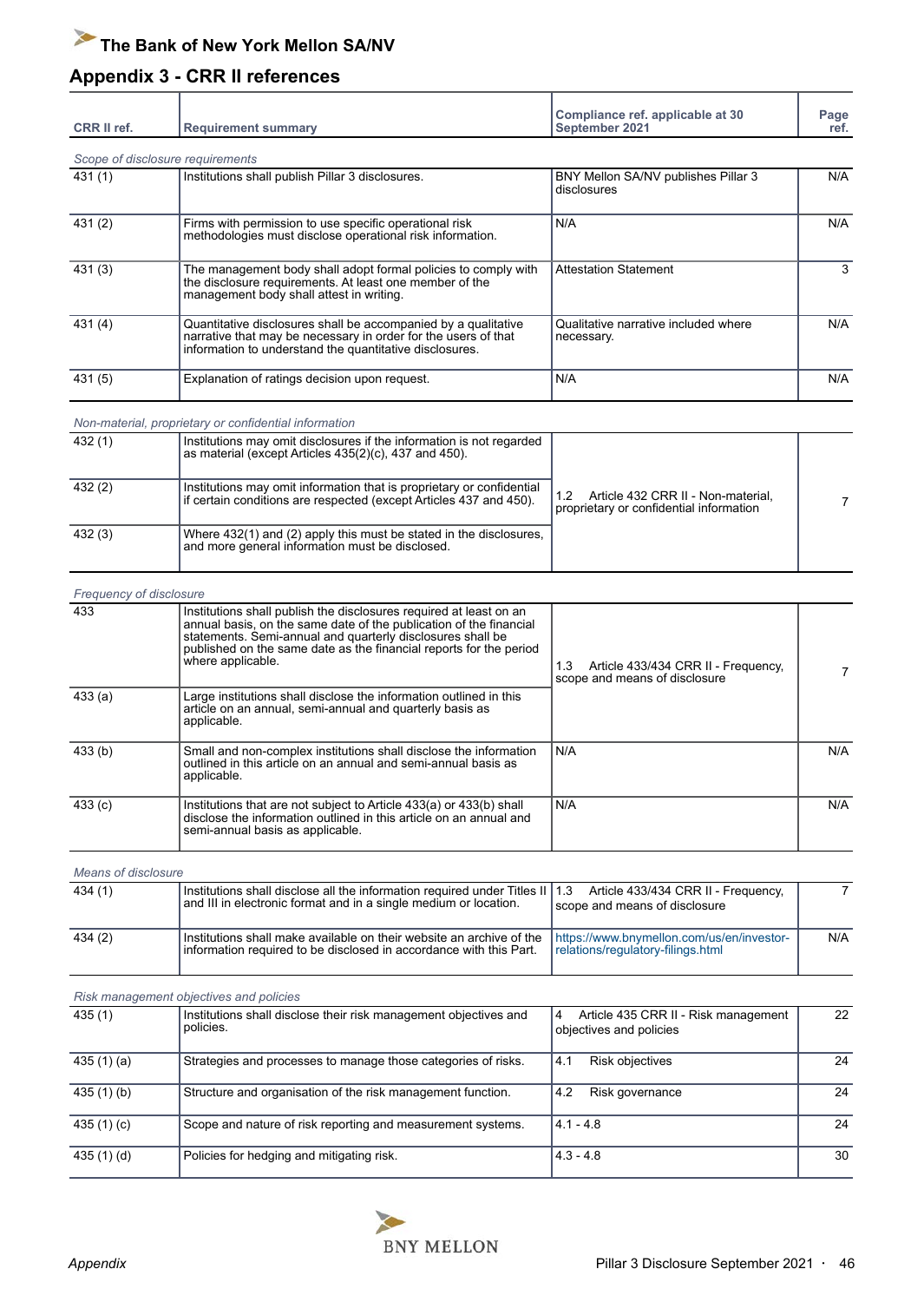| 435 $(1)$ $(e)$ | Approved declaration on the adequacy of risk management<br>arrangements.                             | $1.4^{\circ}$<br>Governance: approval and<br>publication | $\overline{7}$ |
|-----------------|------------------------------------------------------------------------------------------------------|----------------------------------------------------------|----------------|
| 435 $(1)$ $(f)$ | Approved risk statement describing the overall risk profile<br>associated with business strategy.    | <b>Risk statement</b>                                    | 22             |
|                 |                                                                                                      | N/A                                                      | N/A            |
| 435(2)(a)       | Number of directorships held by directors.                                                           | 4.2<br>Risk governance                                   | 24             |
| 435(2)(b)       | Recruitment policy of Board members, their experience and<br>expertise.                              | 4.2<br>Risk governance                                   | 24             |
| 435 $(2)$ $(c)$ | Policy on diversity of Board membership and results against<br>targets.                              | 4.2<br>Risk governance                                   | 24             |
| 435(2)(d)       | Disclosure of whether a dedicated risk committee is in place, and<br>number of meetings in the year. | $4.2.1 - 4.2.4$                                          | 24             |
| 435 $(2)$ $(e)$ | Description of information flow on risk to Board.                                                    | $4.2.1 - 4.2.4$                                          | 24             |

| Scope of application |                                                                                                                                                                                                                                                             |                                                                          |     |
|----------------------|-------------------------------------------------------------------------------------------------------------------------------------------------------------------------------------------------------------------------------------------------------------|--------------------------------------------------------------------------|-----|
| 436(a)               | The name of the institution to which this Regulation applies.                                                                                                                                                                                               | Article 431 CRR II - Disclosure<br>requirements and policies             | 5   |
| 436 (b)              | A reconciliation between the consolidated financial statements<br>prepared in accordance with the applicable accounting framework<br>and the consolidated financial statements prepared in accordance<br>with the requirements on requiatory consolidation. | N/A                                                                      | N/A |
| 436(c)               | A breakdown of assets and liabilities of the consolidated financial<br>statements prepared in accordance with the requirements on<br>regulatory consolidation broken down by type of risk.                                                                  | N/A                                                                      | N/A |
| $436$ (d)            | A reconciliation identifying the main sources of differences<br>between the carrying value amounts in the financial statements<br>under the regulatory scope of consolidation, and the exposure<br>amount used for regulatory purposes.                     | N/A                                                                      | N/A |
| 436(e)               | For exposures from the trading book and the non-trading book<br>adjusted in accordance with Article 34 and Article 105, a<br>breakdown of the constituent elements of an institution's prudent<br>valuation adjustment, by types of risk.                   | N/A                                                                      | N/A |
| 436 $(f)$            | Current or expected material impediment to the prompt transfer of<br>own funds or to the repayment of liabilities between the parent<br>undertaking and its subsidiaries.                                                                                   | N/A - No impediment exists.                                              | N/A |
| 436(g)               | Aggregate amount by which the actual own funds are less than<br>required in all subsidiaries not included in the consolidation, and<br>the name or names of those subsidiaries.                                                                             | All entities in scope of consolidation are<br>appropriately capitalised. | N/A |
| 437(h)               | Where applicable, the circumstance under which use is made of<br>the derogation referred to in Article 7 or the individual<br>consolidation method laid down in Article 9.                                                                                  | N/A                                                                      | N/A |

| Own funds |
|-----------|
|           |

| 437(a)                                       | Full reconciliation of Common Equity Tier 1 (CET1) items.                                     | N/A                                                               | N/A |
|----------------------------------------------|-----------------------------------------------------------------------------------------------|-------------------------------------------------------------------|-----|
| 437(b)                                       | Description of the main features of the CET1 and Additional Tier 1<br>and Tier 2 instruments. | N/A                                                               | N/A |
| 437 (c)                                      | Full terms and conditions of all CET1, Additional Tier 1 and Tier 2<br>instruments.           | N/A                                                               | N/A |
| 437 (d) (i)<br>437 (d) (ii)<br>437 (d) (iii) | Each prudent filter applied.<br>Each deduction made.<br>Items not deducted.                   | N/A                                                               | N/A |
| 437 (e)                                      | Description of all restrictions applied to the calculation of Own<br>Funds.                   | N/A - No restrictions apply.                                      | N/A |
| 437 (f)                                      | Explanation of the basis of calculating capital ratios using<br>elements of Own Funds.        | N/A - Capital ratios are calculated in<br>accordance with CRR II. | N/A |

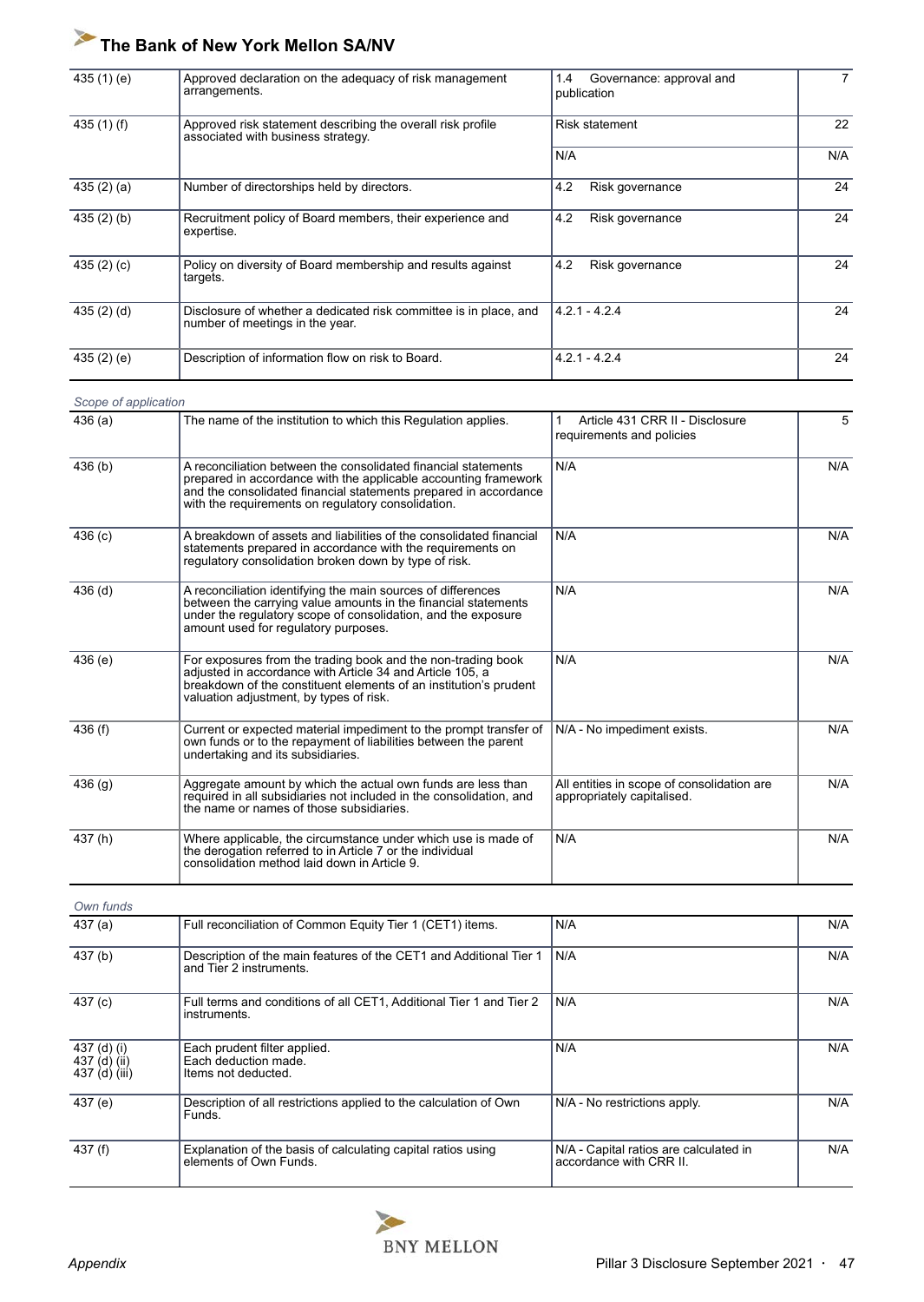#### *Own funds and eligible liabilities*

| 437a (a) | Institutions that are subject to Article 92a or 92b shall disclose the<br>composition of their own funds and eligible liabilities, their maturity<br>and their main features. | Table 2: EU ILAC Internal loss absorbing<br>capacity: internal MREL and, where<br>applicable, requirement for own funds and<br>eligible liabilities for non-EU G-SIIs | 17  |
|----------|-------------------------------------------------------------------------------------------------------------------------------------------------------------------------------|-----------------------------------------------------------------------------------------------------------------------------------------------------------------------|-----|
| 437a (b) | The ranking of eligible liabilities in the creditor hierarchy.                                                                                                                | N/A - Only applicable at individual<br>disclosure level.                                                                                                              | N/A |
| 437a (c) | The total amount of each issuance of eligible liabilities<br>instruments.                                                                                                     | Table 2: EU ILAC Internal loss absorbing<br>capacity: internal MREL and, where<br>applicable, requirement for own funds and                                           | 17  |
| 437a (d) | The total amount of excluded liabilities.                                                                                                                                     | eligible liabilities for non-EU G-SIIs                                                                                                                                |     |

#### *Own funds requirements and risk weighted exposure amounts*

| 438(a)             | Summary of institution's approach to assessing adequacy of<br>capital levels.                                                                                                                                                                                            | 3<br>Article 438 CRR II - Own funds<br>requirements and risk weighted exposure<br>amounts | 19  |
|--------------------|--------------------------------------------------------------------------------------------------------------------------------------------------------------------------------------------------------------------------------------------------------------------------|-------------------------------------------------------------------------------------------|-----|
| 438(b)             | The amount of the additional own funds requirements based on<br>the supervisory review process.                                                                                                                                                                          | Table 1: EU KM1 Key metrics                                                               | 14  |
| 438 <sub>(c)</sub> | Result of ICAAP on demand from authorities.                                                                                                                                                                                                                              | N/A                                                                                       | N/A |
| 438 <sub>(d)</sub> | The total risk-weighted exposure amount and the corresponding<br>total own funds requirement.                                                                                                                                                                            | Table 3: EU OV1 Overview of total risk<br>exposure amounts                                | 20  |
| 438(e)             | The on- and off-balance-sheet exposures, the risk-weighted<br>exposure amounts and associated expected losses for each<br>category of specialised lending.                                                                                                               | N/A                                                                                       | N/A |
| 438 $(f)$          | The exposure value and the risk-weighted exposure amount of<br>own funds instruments held in any insurance undertaking,<br>reinsurance undertaking or insurance holding company that the<br>institutions do not deduct from their own funds.                             | N/A                                                                                       | N/A |
| 438 (g)            | The supplementary own funds requirement and the capital<br>adequacy ratio of the financial conglomerate.                                                                                                                                                                 | N/A                                                                                       | N/A |
| 438 (h)            | The variations in the risk-weighted exposure amounts of the<br>current disclosure period compared to the immediately preceding<br>disclosure period that result from the use of internal models.<br>including an outline of the key drivers explaining those variations. | N/A                                                                                       | N/A |

#### *Exposure to counterparty credit risk (CCR)*

| 439(a)             | Description of process to assign internal capital and credit limits to  <br>CCR exposures.                                                       | N/A                                                                          | N/A |
|--------------------|--------------------------------------------------------------------------------------------------------------------------------------------------|------------------------------------------------------------------------------|-----|
| 439(b)             | Discussion of process to secure collateral and establishing<br>reserves.                                                                         | N/A                                                                          | N/A |
| 439(c)             | Discussion of management of wrong-way exposures.                                                                                                 | N/A                                                                          | N/A |
| 439 <sub>(d)</sub> | Disclosure of collateral to be provided (outflows) in the event of a<br>ratings downgrade.                                                       | N/A - A credit ratings downgrade is<br>managed at the BNY Mellon Corp level. | N/A |
| 439(e)             | The amount of segregated and unsegregated collateral received<br>and posted.                                                                     | N/A                                                                          | N/A |
| 439 (f)            | Exposure values before and after the effect of the credit risk<br>mitigation of derivative transactions.                                         |                                                                              |     |
| 439 (g)            | Exposure values before and after the effect of the credit risk<br>mitigation of securities financing transactions.                               | N/A                                                                          | N/A |
| 439(h)             | The exposure values after credit risk mitigation effects and the<br>associated risk exposures for credit valuation adjustment capital<br>charge. | N/A                                                                          | N/A |
| 439 (i)            | Exposure value to central counterparties and the associated risk<br>exposures.                                                                   | N/A                                                                          | N/A |

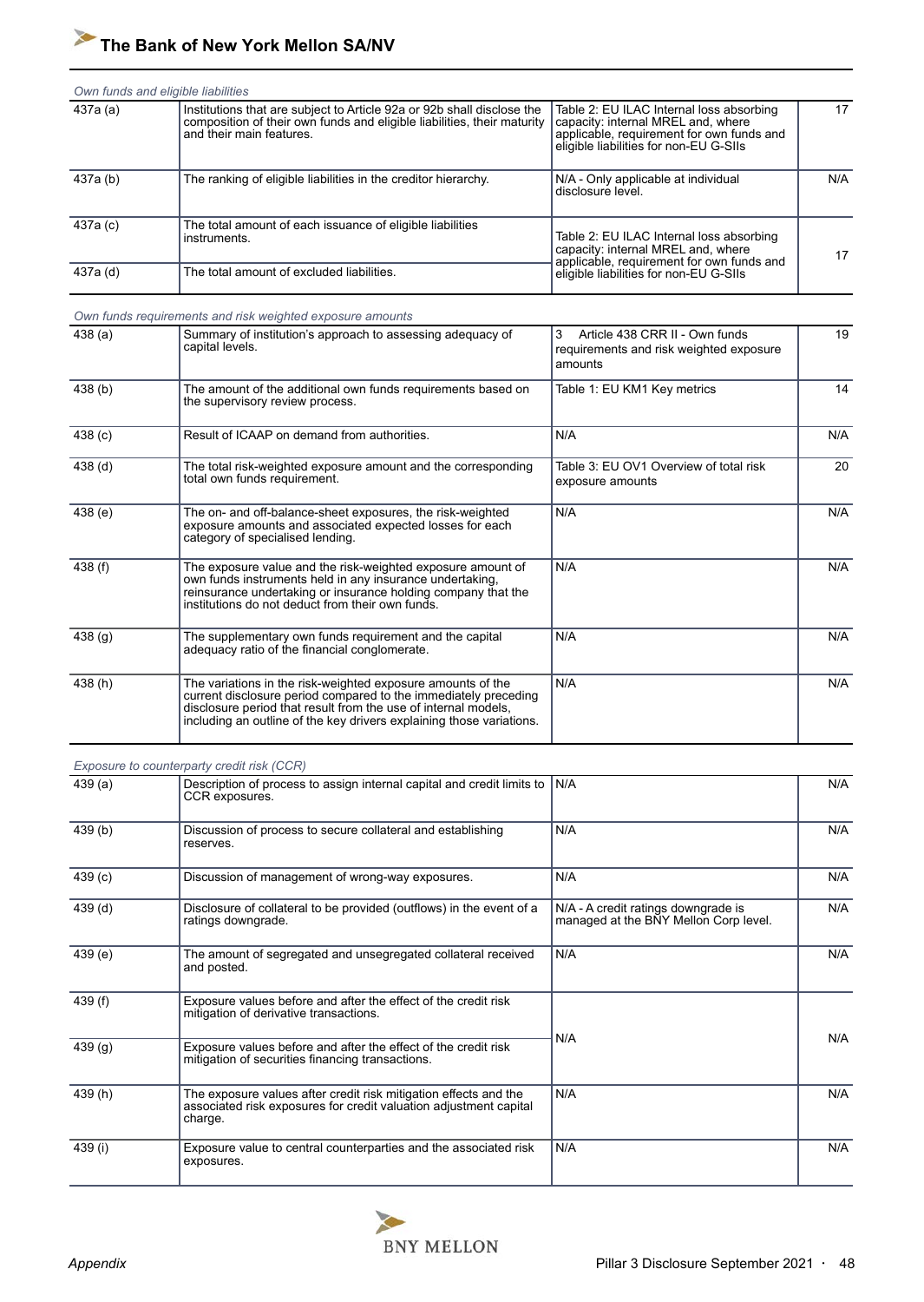| 439 (i) | The notional amount and fair value of credit derivative<br>transactions.                                                                                                  | N/A   | N/A |
|---------|---------------------------------------------------------------------------------------------------------------------------------------------------------------------------|-------|-----|
| 439 (k) | Estimate of alpha, if applicable.                                                                                                                                         | N/A   | N/A |
| 439(I)  | Separately, the disclosures included in point (e) of Article 444 and<br>point (q) of Article 452.                                                                         | I N/A | N/A |
| 439(m)  | For institutions using the methods set out in Sections 4 to 5 of<br>Chapter 6 of Title II Part Three, the size of their on- and off-<br>balance-sheet derivative business | N/A   | N/A |

| 440 $(a)$ | Geographical distribution of the exposure amounts and risk-<br>weighted exposure amounts of its credit exposure | I N/A | N/A |
|-----------|-----------------------------------------------------------------------------------------------------------------|-------|-----|
| 440 (b)   | Amount of the institution specific countercyclical capital buffer.                                              | l N/A | N/A |

|  |  | Indicators of global systemic importance |
|--|--|------------------------------------------|
|  |  |                                          |

| 44 <sup>4</sup> | -<br>svstemic<br>-----<br>⊧ importance.<br>ndicators of<br>dlobal<br><b>Disclosure</b><br>tne.<br>◡ | N/A | N/A |
|-----------------|-----------------------------------------------------------------------------------------------------|-----|-----|
|                 |                                                                                                     |     |     |

#### *Credit risk adjustments*

| 442(a)  | Disclosure of bank's scope and definitions of past due and<br>impaired.                                                                                       | N/A | N/A |
|---------|---------------------------------------------------------------------------------------------------------------------------------------------------------------|-----|-----|
| 442(b)  | Approaches for calculating specific and general credit risk<br>adjustments.                                                                                   | N/A | N/A |
| 442 (c) | Information on the amount and quality of performing, non-<br>performing and forborne exposures for loans, debt securities and<br>off-balance-sheet exposures. | N/A | N/A |
| 442 (d) | An ageing analysis of accounting past due exposures.                                                                                                          | N/A | N/A |
| 442 (e) | The gross carrying amounts of both defaulted and non-defaulted<br>exposures.                                                                                  | N/A | N/A |
| 442 (f) | Changes in the gross amount of defaulted on- and off-balance-<br>sheet exposures.                                                                             | N/A | N/A |
| 442(g)  | The breakdown of loans and debt securities by residual maturity.                                                                                              | N/A | N/A |

#### *Unencumbered assets*

|  | 443 | I Institutions shall disclose information concerning their encumbered   N/A |  | N/A |
|--|-----|-----------------------------------------------------------------------------|--|-----|
|  |     | I and unencumbered assets.                                                  |  |     |
|  |     |                                                                             |  |     |

| Use of ECAIs |                                                                                                           |     |     |
|--------------|-----------------------------------------------------------------------------------------------------------|-----|-----|
| 444 (a)      | Names of the ECAIs used in the calculation of Standardised<br>Approach RWAs, and reasons for any changes. | N/A | N/A |
| 444 (b)      | Exposure classes associated with each ECAI.                                                               | N/A | N/A |
| 444 (c)      | Explanation of the process for translating external ratings into<br>credit quality steps.                 | N/A | N/A |
| 444 (d)      | Mapping of external rating to credit quality steps.                                                       | N/A | N/A |
| 444 (e)      | Exposure value pre and post-credit risk mitigation, by credit quality   N/A<br>step.                      |     | N/A |

| Exposure to market risk |                                                                                                        |      |     |  |
|-------------------------|--------------------------------------------------------------------------------------------------------|------|-----|--|
| 445                     | Disclosure of position risk, large exposures exceeding limits, FX,<br>settlement and commodities risk. | IN/A | N/A |  |

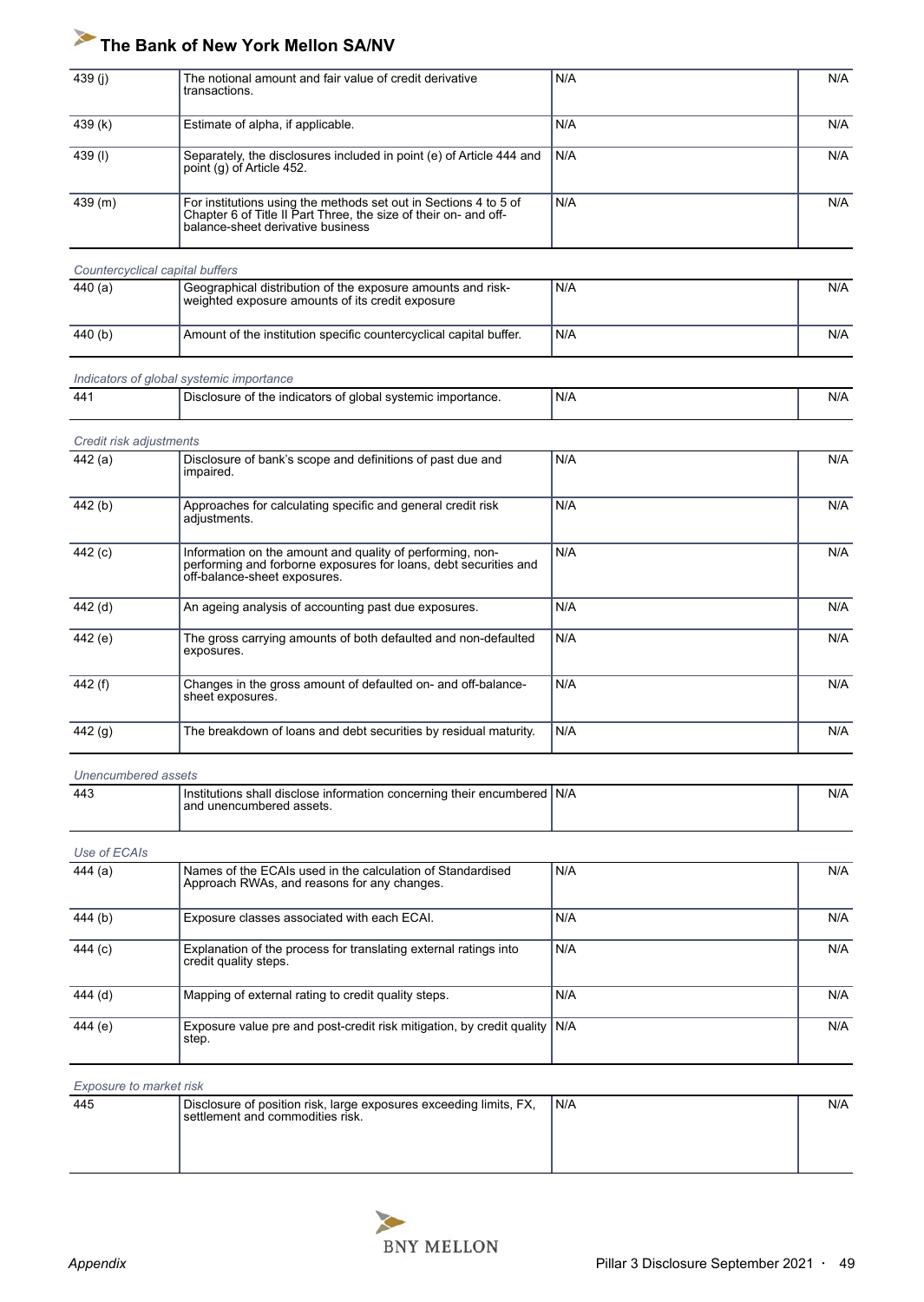|           | Operational risk management                                                                                                                                                                           |       |     |  |  |
|-----------|-------------------------------------------------------------------------------------------------------------------------------------------------------------------------------------------------------|-------|-----|--|--|
| 446 (a)   | The approaches for the assessment of own funds requirements for $N/A$<br>operation risk that the institution qualifies for.                                                                           |       | N/A |  |  |
| 446 (b)   | A description of the methodology set out in Article 312(2),<br>including a discussion of the relevant internal and external factors<br>considered in the institution's advanced measurement approach. | N/A   | N/A |  |  |
| 446 $(c)$ | In the case of partial use, the scope and coverage of the different<br>methodologies used.                                                                                                            | l N/A | N/A |  |  |

| <b>Key metrics</b> |                                                                                                           |                                                                                                                                                                       |    |
|--------------------|-----------------------------------------------------------------------------------------------------------|-----------------------------------------------------------------------------------------------------------------------------------------------------------------------|----|
| 447 (a)            | Composition of own funds and own funds requirements.                                                      |                                                                                                                                                                       |    |
| 447 (b)            | The total risk exposure amount.                                                                           |                                                                                                                                                                       |    |
| 447 (c)            | Amount and composition of additional own funds.                                                           |                                                                                                                                                                       |    |
| 447 (d)            | Combined buffer requirement which the institutions are required to<br>hold.                               |                                                                                                                                                                       |    |
| 447 (e)            | Leverage ratio and the total exposure measure.                                                            |                                                                                                                                                                       |    |
| 447 (f) (i)        | Twelve months averages of the liquidity coverage ratio for each<br>quarter.                               | Table 1: EU KM1 Key metrics                                                                                                                                           | 14 |
| 447 (f) (ii)       | Twelve months averages of total liquid assets for each quarter.                                           |                                                                                                                                                                       |    |
| 447 (f) (iii)      | Twelve months averages of the liquidity outflows, inflows and net<br>liquidity outflows for each quarter. |                                                                                                                                                                       |    |
| 447 (g) (i)        | The net stable funding ratio at the end of each quarter                                                   |                                                                                                                                                                       |    |
| 447 (g) (ii)       | The available stable funding at the end of each quarter                                                   |                                                                                                                                                                       |    |
| 447 (g) (iii)      | The required stable funding at the end of each quarter                                                    |                                                                                                                                                                       |    |
| 447(h)             | Own funds and eligible liabilities ratios and their components,<br>numerator and denominator              | Table 2: EU ILAC Internal loss absorbing<br>capacity: internal MREL and, where<br>applicable, requirement for own funds and<br>eligible liabilities for non-EU G-SIIs | 17 |

|  |  | Exposure to interest rate risk on positions not included in the trading book |
|--|--|------------------------------------------------------------------------------|
|  |  |                                                                              |

| 448 $(1)(a)$      | The changes in the economic value of equity calculated under<br>supervisory shock scenarios.                                          |     |     |
|-------------------|---------------------------------------------------------------------------------------------------------------------------------------|-----|-----|
| 448 (1) (b)       | The changes in the net interest income calculated under                                                                               | N/A | N/A |
|                   | supervisory shock scenarios.                                                                                                          |     |     |
| 448 (1) (c)       | A description of key modelling and parametric assumptions.                                                                            | N/A | N/A |
| 448 (1) (d)       | An explanation of the significance of the risk measures.                                                                              | N/A | N/A |
| 448 (1) (e) (i)   | A description of the specific risk measures that are used to<br>evaluate changes economic value of equity and net interest<br>income. | N/A | N/A |
| 448 (1) (e) (ii)  | A description of the key modelling and parametric assumptions<br>used where they differ from the provisions of Article $448(1)(c)$ .  | N/A | N/A |
| 448 (1) (e) (iii) | A description of the interest rate shock scenarios used to estimate<br>the interest rate risk                                         | N/A | N/A |
| 448 (1) (e) (iv)  | The effect of hedges against interest rate risks.                                                                                     | N/A | N/A |
| 448 (1) (e) (v)   | An outline of how often the evaluation of the interest rate risk<br>occurs.                                                           | N/A | N/A |

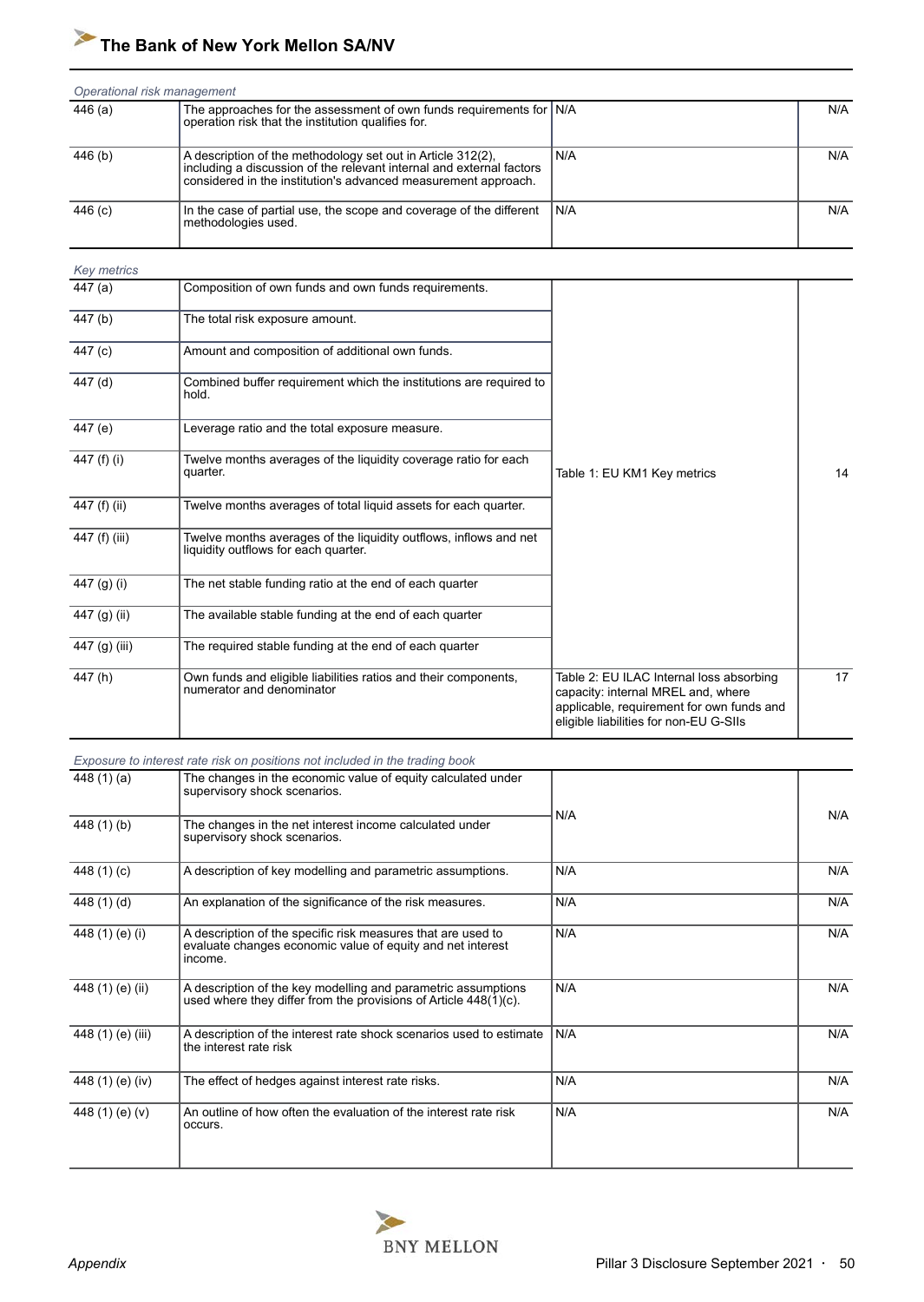| 448 (1) (f)   | The description of the overall risk management and mitigation<br>strategies.                                                                                                                                                                                        |     |     |
|---------------|---------------------------------------------------------------------------------------------------------------------------------------------------------------------------------------------------------------------------------------------------------------------|-----|-----|
| 448 $(1)(g)$  | Average and longest repricing maturity assigned to non-maturity<br>deposits.                                                                                                                                                                                        | N/A | N/A |
| 448 (2)       | By way of derogation from paragraph 1 of this Article, the<br>requirements set out in points $(c)$ and $(e)(i)$ to $(e)(iv)$ of paragraph<br>1 shall not apply to institutions that use the standardised<br>methodology or the simplified standardised methodology. | N/A | N/A |
|               | Exposures to securitisation positions                                                                                                                                                                                                                               |     |     |
| 449 (a)       | A description of the institution's securitisation and re-securitisation<br>activities including risk management and investment objectives,<br>their role and whether the institution uses STS, and the extent of<br>credit risk transfers to third parties          | N/A | N/A |
| 449(b)        | The type of risks they are exposed to in their securitisation and re-<br>securitisation activities by level of seniority of the relevant<br>securitisation positions providing a distinction between STS and<br>non-STS positions                                   | N/A | N/A |
| 449 (b) (i)   | The risk retained in own-originated transactions                                                                                                                                                                                                                    | N/A | N/A |
| 449 (b) (ii)  | The risk incurred in relation to transactions originated by third<br>parties                                                                                                                                                                                        | N/A | N/A |
| 449 (c)       | Their approaches for calculating the risk-weighted exposure<br>amounts that they apply to their securitisation activities.                                                                                                                                          | N/A | N/A |
| 449 (d)       | A list of SSPEs, with a description of their types of exposures to<br>those SSPEs, including derivative contracts:                                                                                                                                                  | N/A | N/A |
| 449 (d) (i)   | SSPEs which acquire exposures originated by the institutions.                                                                                                                                                                                                       | N/A | N/A |
| 449 (d) (ii)  | SSPEs sponsored by the institutions.                                                                                                                                                                                                                                | N/A | N/A |
| 449 (d) (iii) | SSPEs and other legal entities for which the institutions provide<br>securitisation-related services                                                                                                                                                                | N/A | N/A |
| 449 (d) (iv)  | SSPEs included in the institutions' regulatory scope of<br>consolidation;                                                                                                                                                                                           | N/A | N/A |
| 449 (e)       | A list of any legal entities in relation to which the institutions have<br>disclosed that they have provided support in accordance with<br>Chapter 5 of Title II of Part Three                                                                                      | N/A | N/A |
| 449 (f)       | A list of legal entities affiliated with the institutions and that invest<br>in securitisations originated by the institutions or in securitisation<br>positions issued by SSPEs sponsored by the institutions.                                                     | N/A | N/A |
| 449 (g)       | A summary of their accounting policies for securitisation activity,<br>including where relevant a distinction between securitisation and<br>re-securitisation positions.                                                                                            | N/A | N/A |
| 449(h)        | The names of the ECAIs used for securitisations and the types of<br>exposure for which each agency is used.                                                                                                                                                         | N/A | N/A |
| 449 (i)       | Where applicable, a description of the Internal Assessment<br>Approach as set out in Chapter 5 of Title II of Part Three.                                                                                                                                           | N/A | N/A |
| 449 (i)       | Separately for the trading book and the non-trading book, the<br>carrying amount of securitisation exposures.                                                                                                                                                       | N/A | N/A |
| 449 (k) (i)   | For the non-trading book activities, the aggregate amount of<br>securitisation positions where institutions act as originator or<br>sponsor and the associated risk-weighted assets and capital<br>requirements by regulatory approaches.                           | N/A | N/A |
| 449 (k) (ii)  | The aggregate amount of securitisation positions where<br>institutions act as investor and the associated riskweighted assets<br>and capital requirements by regulatory approaches.                                                                                 | N/A | N/A |

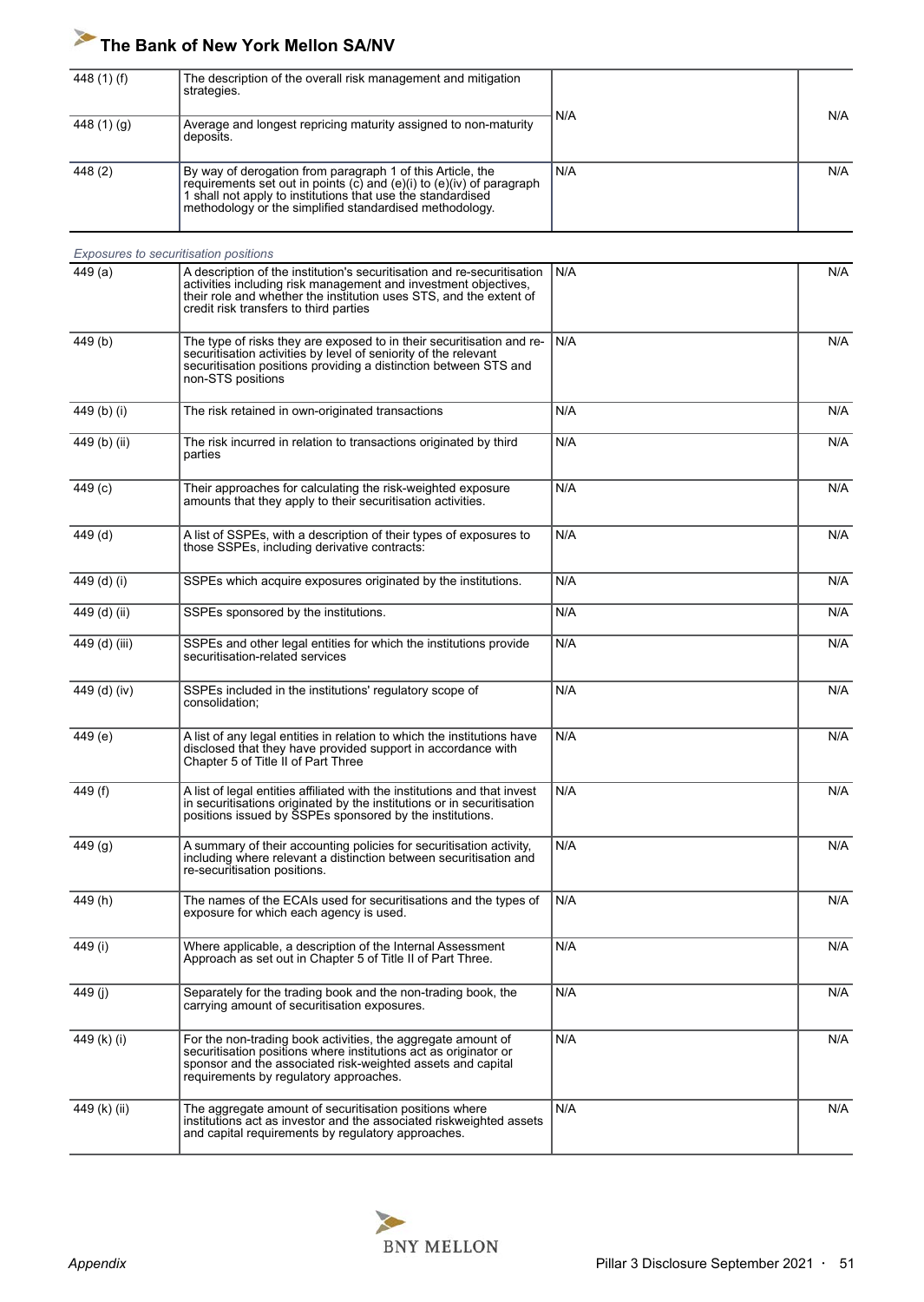| 449 (l) | For exposures securitised by the institution, the amount of<br>l exposures in default and the amount of the specific credit risk<br>adjustments made by the institution during the current period, both  <br>  broken down by exposure type. | `N/A | N/A |
|---------|----------------------------------------------------------------------------------------------------------------------------------------------------------------------------------------------------------------------------------------------|------|-----|
|         |                                                                                                                                                                                                                                              |      |     |

| Environmental, social and governance risks (ESG risks) |                                                                                                                                                                                                                                                  |  |     |  |
|--------------------------------------------------------|--------------------------------------------------------------------------------------------------------------------------------------------------------------------------------------------------------------------------------------------------|--|-----|--|
| 449a                                                   | Large institutions which have issued securities that are admitted to $\mathsf{IN}\mathsf{A}$<br>trading on a regulated market of any Member State, shall disclose<br>Information on ESG risks, including physical risks and transition<br>risks. |  | N/A |  |

| <b>Remuneration policy</b>                                                                                                                                      |                                                                                                                                                                                                                     |     |     |
|-----------------------------------------------------------------------------------------------------------------------------------------------------------------|---------------------------------------------------------------------------------------------------------------------------------------------------------------------------------------------------------------------|-----|-----|
| 450 $(1)(a)$                                                                                                                                                    | Information concerning the decision-making<br>process used for determining the remuneration<br>policy.                                                                                                              | N/A | N/A |
| 450 $(1)$ $(b)$                                                                                                                                                 | Information about the link between pay of the staff and their<br>performance.                                                                                                                                       | N/A | N/A |
| 450 $(1)(c)$                                                                                                                                                    | Important design characteristics of the remuneration system.                                                                                                                                                        | N/A | N/A |
| 450 $(1)(d)$                                                                                                                                                    | The ratios between fixed and variable remuneration.                                                                                                                                                                 | N/A | N/A |
| 450 (1) (e)                                                                                                                                                     | Information on the performance criteria on which the entitlement to<br>shares, options or variable components of remuneration is based.                                                                             | N/A | N/A |
| 450 (1) (f)                                                                                                                                                     | Main parameters and rationale for any variable<br>component scheme and any other non-cash<br>benefits.                                                                                                              | N/A | N/A |
| 450 $(1)(g)$                                                                                                                                                    | Aggregate quantitative information on remuneration by business<br>area.                                                                                                                                             | N/A | N/A |
| 450 (1) (h)<br>450 (1) (h) (i)<br>450 (1) (h) (ii)<br>450 (1) (h) (iii)<br>450 (1) (h) (iv)<br>450 $(1)$ $(h)$ $(v)$<br>450 $(1)(h)(vi)$<br>450 $(1)$ (h) (vii) | Aggregate quantitative information on<br>remuneration, broken down by senior staff<br>management and members of staff whose actions<br>have a material impact on the risk profile                                   | N/A | N/A |
| 450 (1) (i)                                                                                                                                                     | Number of individuals that have been remunerated EUR 1 million<br>or more per financial year.                                                                                                                       | N/A | N/A |
| 450 $(1)(j)$                                                                                                                                                    | Upon demand from the relevant Member State or competent<br>authority, the total remuneration for each member of management<br>or senior management.                                                                 | N/A | N/A |
| 450 $(1)(k)$                                                                                                                                                    | Information on whether the institution benefits from a derogation<br>laid down in Article 94(3) of Directive 2013/36/EU.                                                                                            | N/A | N/A |
| 450(2)                                                                                                                                                          | For large institutions, quantitative information on the remuneration<br>of the collective management body shall be made available to the<br>public, differentiating between executive and non-executive<br>members. | N/A | N/A |

| Leverage ratio |                                                                                                                                                                                          |     |     |
|----------------|------------------------------------------------------------------------------------------------------------------------------------------------------------------------------------------|-----|-----|
| 451 (1) (a)    | Leverage ratio.                                                                                                                                                                          | N/A | N/A |
| 451 (1) (b)    | Breakdown of total exposure measure.                                                                                                                                                     | N/A | N/A |
| 451 (1) (c)    | Where applicable, the amount of exposures calculated in<br>accordance with Articles 429(8) and 429a(1) and the adjusted<br>leverage ratio calculated in accordance with Article 429a(7); | N/A | N/A |
| 451 (1) (d)    | Description of the process used to manage the risk of excessive<br>leverage.                                                                                                             | N/A | N/A |
| 451 (1) (e)    | Description of the factors that had an impact on the leverage ratio.                                                                                                                     | N/A | N/A |
| 451 (2)        | Public development credit institutions shall disclose the leverage<br>ratio without the adjustment to the total exposure measure.                                                        | N/A | N/A |

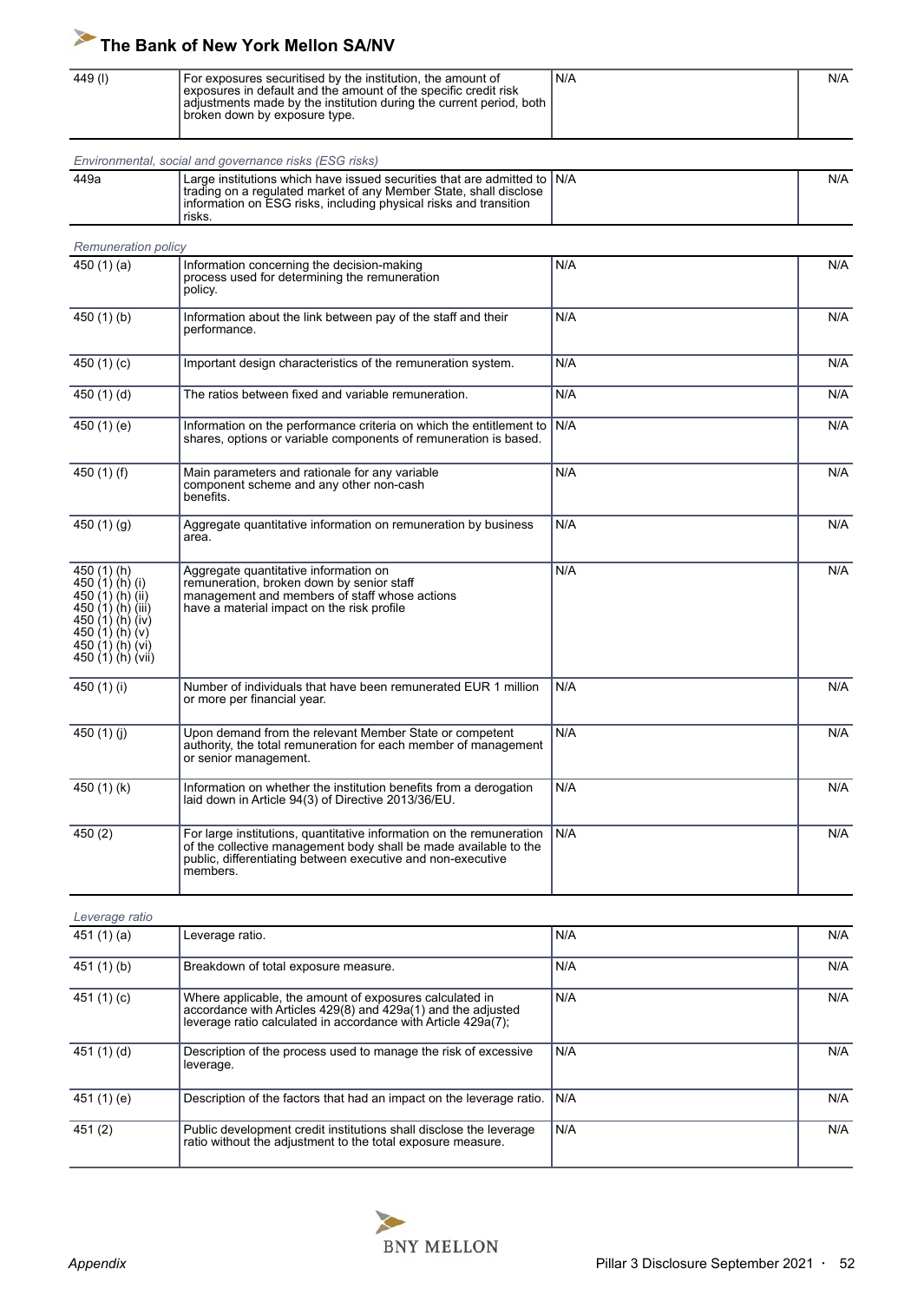| 451 (3) | Large institutions shall disclose the leverage ratio and the<br>I breakdown of the total exposure measure referred to in Article<br>1429(4) based on averages calculated in accordance with the<br>l implementing act referred to in Article 430(7). | N/A | N/A |
|---------|------------------------------------------------------------------------------------------------------------------------------------------------------------------------------------------------------------------------------------------------------|-----|-----|
|         |                                                                                                                                                                                                                                                      |     |     |

| <b>Liquidity requirements</b> |                                                                                                                                                                                                                                                   |                                                                  |     |
|-------------------------------|---------------------------------------------------------------------------------------------------------------------------------------------------------------------------------------------------------------------------------------------------|------------------------------------------------------------------|-----|
| 451a (1)                      | Disclose information on liquidity coverage ratio, net stable funding<br>ratio and liquidity risk management.                                                                                                                                      | Article 451a CRR II - Liquidity<br>5                             | 36  |
| 451a (2) (a)                  | The average of their liquidity coverage ratio based on end-of-the-<br>month observations over the preceding 12 months for each<br>quarter of the relevant disclosure period.                                                                      |                                                                  |     |
| 451a (2) (b)                  | The average of total liquid assets based on end-of-the-month<br>observations over the preceding 12 months for each quarter of the<br>relevant disclosure period, and a description of the composition of<br>that liquidity buffer.                | Table 4: EU LIQ1 Quantitative information<br>of LCR (unweighted) | 37  |
| 451a (2) (c)                  | The averages of liquidity outflows, inflows and net liquidity<br>outflows, based on end-of-the-month observations over the<br>preceding 12 months for each quarter of the relevant disclosure<br>period and the description of their composition. |                                                                  |     |
| 451a (3) (a)                  | Quarter-end figures of the net stable funding ratio for each quarter<br>of the relevant disclosure period.                                                                                                                                        |                                                                  |     |
| 451a (3) (b)                  | An overview of the amount of available stable funding.                                                                                                                                                                                            | N/A                                                              | N/A |
| 451a (3) (c)                  | An overview of the amount of required stable funding.                                                                                                                                                                                             |                                                                  |     |
| 451a (4)                      | Disclosure of the arrangements, systems, processes and<br>strategies put in place to identify, measure, manage and monitor<br>liquidity risk.                                                                                                     | 5<br>Article 451a CRR II - Liquidity                             | 36  |

#### *Use of the IRB approach to credit risk*

| 452 (a) | The competent authority's permission of the approach.                                                                                                                             | N/A | N/A |
|---------|-----------------------------------------------------------------------------------------------------------------------------------------------------------------------------------|-----|-----|
| 452(b)  | The mechanisms for rating systems at the different stages of<br>development, controls and change.                                                                                 | N/A | N/A |
| 452(c)  | For each exposure class referred to in Article 147, the percentage<br>of the total exposure value subject to the Standardised Approach<br>or to the IRB approach.                 | N/A | N/A |
| 452 (d) | The role of the functions involved in the development, approval<br>and subsequent changes of the credit risk models.                                                              | N/A | N/A |
| 452 (e) | The scope and main content of the reporting related to credit risk<br>models.                                                                                                     | N/A | N/A |
| 452 (f) | A description of the internal ratings process by exposure class,<br>including the number of key models used and a brief discussion of<br>the main differences between the models. | N/A | N/A |
| 452 (g) | As applicable, information relating to each exposure class referred<br>to in Article 147.                                                                                         | N/A | N/A |
| 452(h)  | Institutions' estimates of PDs against the actual default rate for<br>each class over a longer period.                                                                            | N/A | N/A |

*Use of credit risk mitigation techniques*

| 453(a)             | Use of on- and off-balance sheet netting.                                             | N/A                                                                                  | N/A |
|--------------------|---------------------------------------------------------------------------------------|--------------------------------------------------------------------------------------|-----|
| 453 (b)            | How collateral valuation is managed.                                                  | N/A                                                                                  | N/A |
| 453(c)             | Description of types of collateral used.                                              | N/A                                                                                  | N/A |
| 453 <sub>(d)</sub> | Types of guarantor and credit derivative counterparty, and their<br>creditworthiness. | N/A - BNY Mellon's EMEA entities do not<br>enter into credit derivative transactions | N/A |

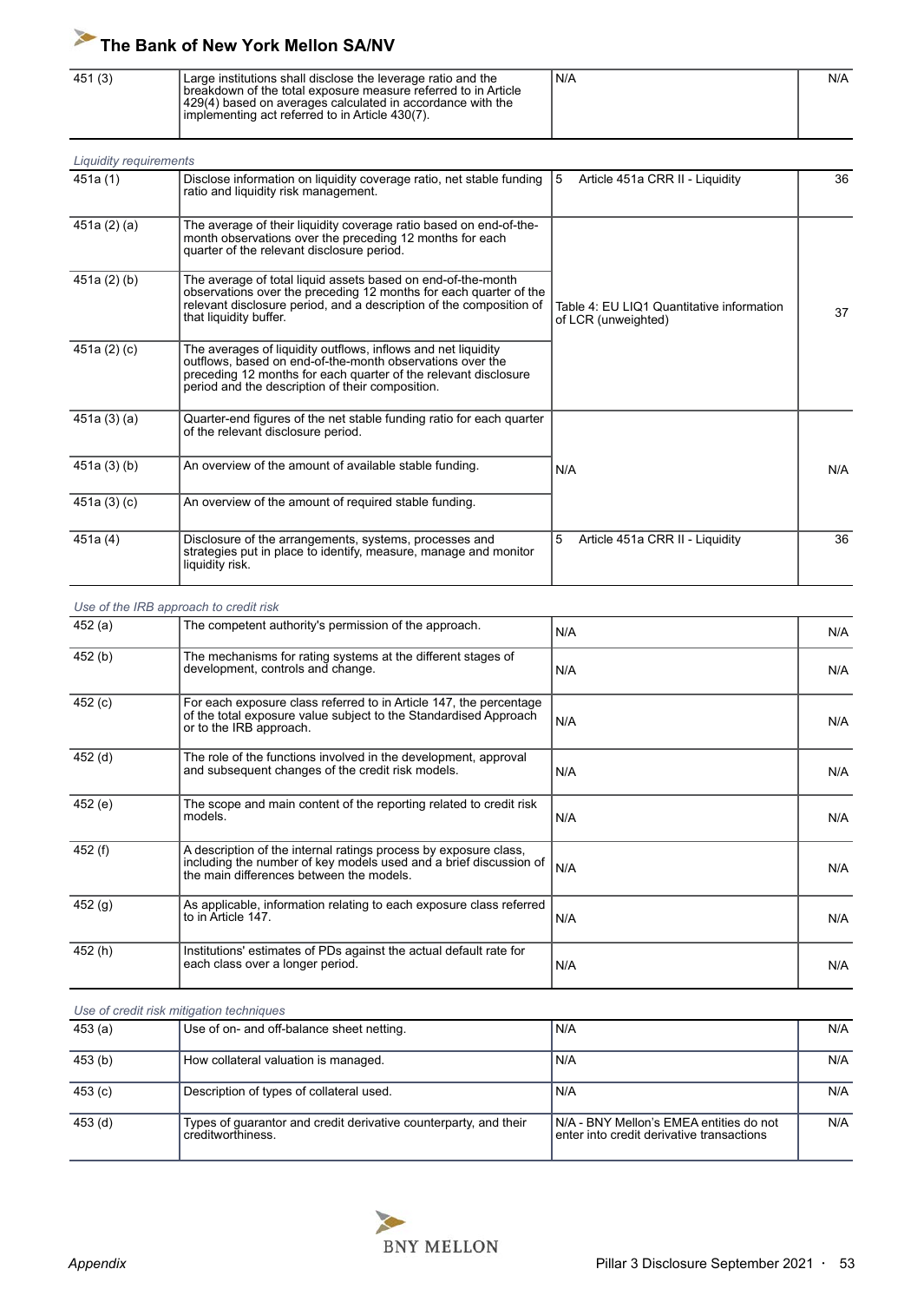| 453(e)  | Disclosure of market or credit risk concentrations within risk<br>mitigation exposures.                                                                                                                                                            | N/A | N/A |
|---------|----------------------------------------------------------------------------------------------------------------------------------------------------------------------------------------------------------------------------------------------------|-----|-----|
| 453 (f) | Under either the Standardised or IRB approach, disclose the<br>exposure value not covered by any eligible credit protection and<br>the total exposure valued covered by eligible credit protection.                                                | N/A | N/A |
| 453(g)  | Conversion factors and the credit risk mitigation associated with<br>the exposure and the incidence of credit risk mitigation techniques<br>with and without substitution effect.                                                                  |     |     |
| 453 (h) | Under the Standardised approach, the on- and off-balance-sheet<br>exposure value by exposure class before and after conversion<br>factors and any associated credit risk mitigation.                                                               | N/A | N/A |
| 453 (i) | Under the Standardised approach, the risk-weighted exposure<br>amount and the ratio between that risk-weighted exposure amount<br>and the exposure value after applying conversion factors and<br>credit risk mitigation, for each exposure class. |     |     |
| 453 (i) | For risk-weighted exposure amounts under the IRB approach, the<br>risk-weighted exposure amount before and after recognition of the<br>credit risk mitigation impact of credit derivatives.                                                        | N/A | N/A |

*Use of the Advanced Measurement Approaches to operational risk*

| 454 | Description of the use of insurance or other risk transfer | N/A                                                                          | N/A |
|-----|------------------------------------------------------------|------------------------------------------------------------------------------|-----|
|     | mechanisms to mitigate operational risk.                   | Pillar 1<br>1 : standardised approach<br>Pillar 2 : self-assessment approach |     |

*Use of internal market risk models*

|  | Institutions calculating their capital requirements using internal<br>l market risk models. | 'N/A | N/A |
|--|---------------------------------------------------------------------------------------------|------|-----|
|  |                                                                                             |      |     |

#### *Commission Implementing Regulation (EU) No 1423/2013*

| Article 1 | Specifies uniform templates for the purposes of disclosure.                                                       | N/A                                                                  | N/A |
|-----------|-------------------------------------------------------------------------------------------------------------------|----------------------------------------------------------------------|-----|
| Article 2 | Full reconciliation of own funds items to audited financial<br>statements.                                        | 2<br>Article 437/437a CRR II - Own funds<br>and eligible liabilities | 16  |
| Article 3 | Description of the main features of CET1, AT1 and Tier 2<br>instruments issued (Annex II and III).                | N/A                                                                  | N/A |
| Article 4 | Disclosure of nature and amounts of specific items on own funds<br>(Annex IV and $V$ ).                           |                                                                      | N/A |
| Article 5 | Disclosure of nature and amounts of specific items on own funds<br>during transitional period (Annex VI and VII). | N/A                                                                  |     |
| Article 6 | Entry into force from 31 March 2014.                                                                              | N/A                                                                  | N/A |